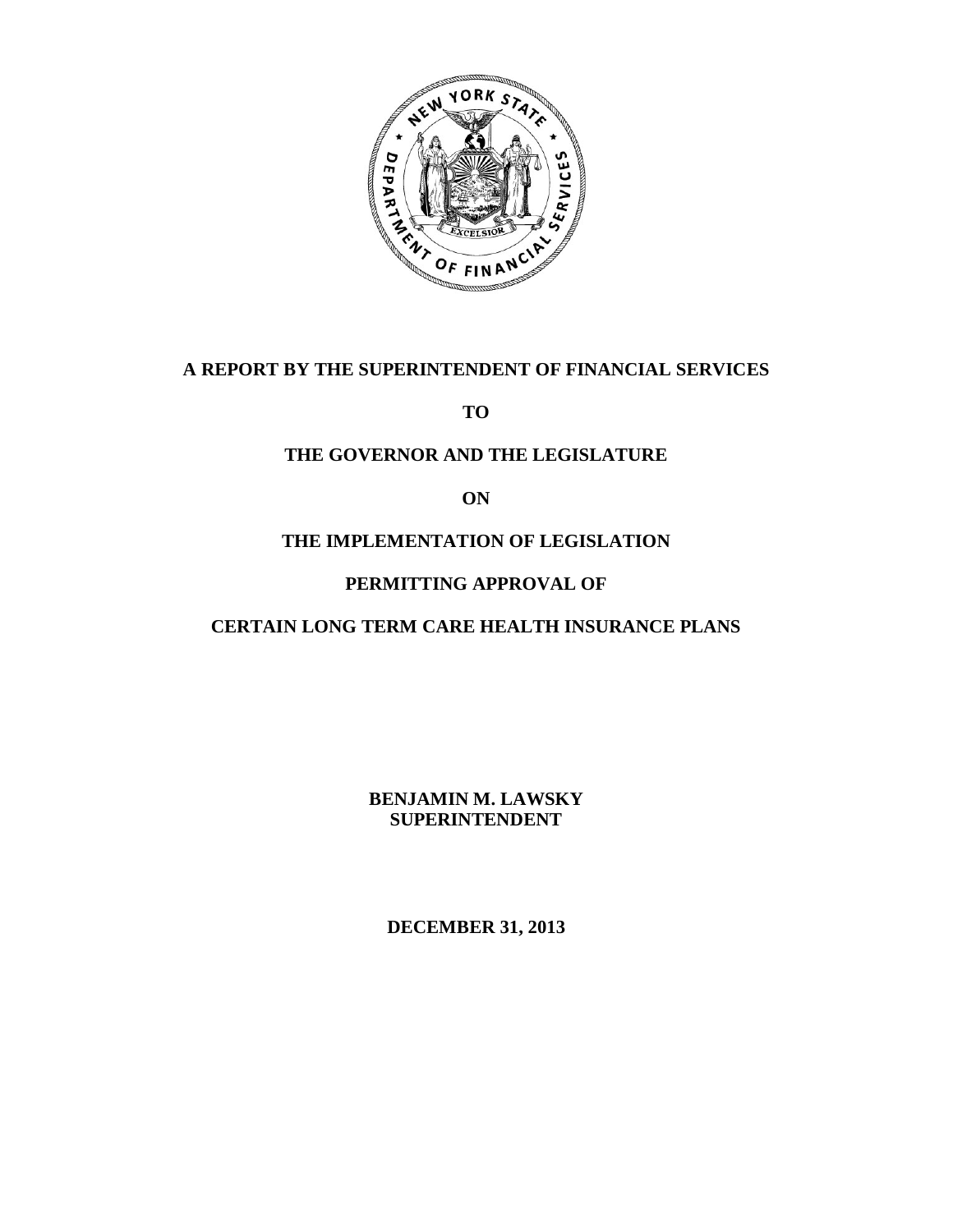

# NEW YORK STATE<br>DEPARTMENT of **FINANCIAL SERVICES**

Andrew M. Cuomo **Benjamin M. Lawsky** Governor Superintendent Superintendent Superintendent Superintendent Superintendent Superintendent Superintendent

To Governor Andrew M. Cuomo and the Legislature:

 implementation of Chapter 245 of the Laws of 1986 permitting approval of certain long term care health insurance plans is herewith submitted in accordance with the provisions of such act. A report and recommendations of the Superintendent of Financial Services on the

Respectfully submitted,

Benjamin M. Lawsky Superintendent of Financial Services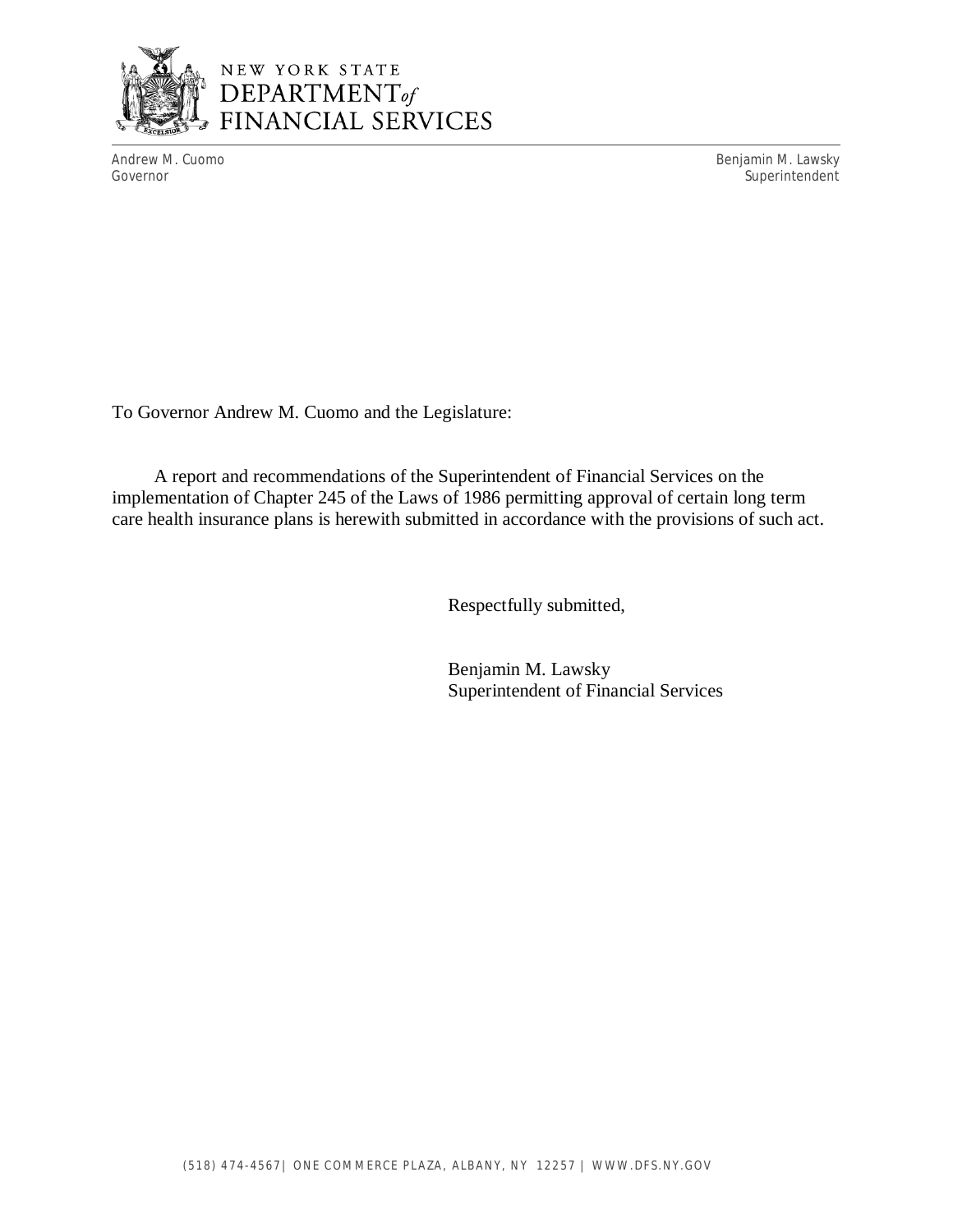# **TABLE OF CONTENTS** Page

| The New York State Partnership for Long Term Care                  |
|--------------------------------------------------------------------|
| State and Federal Legislation to Encourage the Development         |
|                                                                    |
| Factors Contributing to or Impeding the Development of             |
| Recommendations and Anticipated Actions to be Taken by the         |
| Appendix 1                                                         |
|                                                                    |
| Appendix 2                                                         |
| Number of Long Term Care Policies In-Force as of December 31, 2012 |
|                                                                    |
| New York State Partnership for Long Term Care                      |
|                                                                    |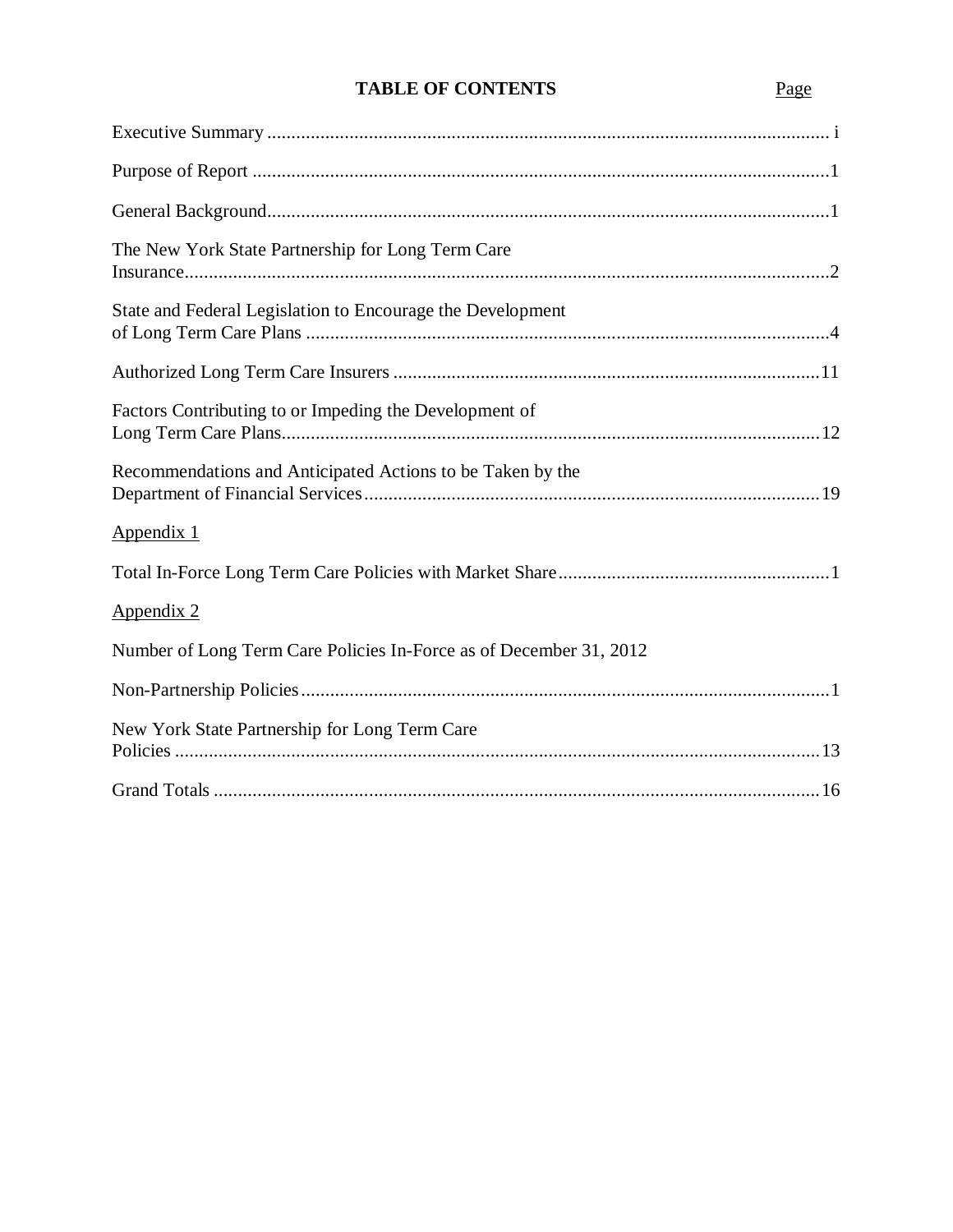#### **EXECUTIVE SUMMARY**

#### <span id="page-3-0"></span>Purpose of this Report

 Pursuant to Insurance Law Section 1117, the Superintendent is required to make this biennial report to the Governor and the Legislature regarding long term care insurance, including but not limited to a description of the plans authorized to issue long term care insurance, factors contributing to or impeding the development of the enrollment in such plans, the adequacy of consumer information in relation to insurance coverage for long term care services, and such recommendations as the Superintendent may deem appropriate.

#### General Background

 The predecessor agency to the New York Department of Financial Services (DFS), the New York Insurance Department (Insurance Department), approved the first long term care plans in 1986. For the past two decades, the number of insurers offering such coverage has remained steady. Currently, eleven insurers write individual long term care policies and four insurers write group long term care policies in New York. The total enrollment in long term care insurance policies continues to increase modestly. As of December 31, 2012, there were 359,071 persons enrolled in non-Partnership policies and 74,422 persons enrolled in Partnership policies.

#### New York State Partnership for Long Term Care Insurance

 In an effort to encourage more New Yorkers to purchase long term care insurance, New York established the New York State Partnership for Long Term Care Insurance in 1989. Under the program, New York residents who purchase qualified long term care insurance policies will, upon exhaustion of the policy benefits, be able to protect all or part of their assets in qualifying for Medicaid assistance. The New York State Partnership for Long Term Care program is different from other states' Partnership programs, which have been established under the federal Deficit Reduction Act of 2005 (DRA). The New York program, the first of its kind in the nation, pre-dated the DRA programs by sixteen years.

#### State and Federal Legislation to Encourage the Development of Long Term Care Plans

 In 1996, the federal government enacted the Health Insurance Portability and Accountability Act (HIPAA) which, in part, provided federal tax incentives for purchasing long term care insurance. Pursuant to the law, benefits received by a chronically ill individual under a "qualified" long term care insurance contract are excludable from income if the payments are based on actual expenses incurred.

 In 1997, New York passed a law providing favorable state income tax treatment for those persons purchasing long term care policies that qualify for the federal income tax deduction. Also in 1997, New York passed a law aimed at promoting the development of a broader and more integrated continuum of long term care, financed by a range of private, public and public/private options, including the development of continuing care retirement communities  $(CCRCs)$ . (CCRCs). In 2000, New York increased the tax deduction caps by allowing businesses and

individuals to take a tax credit equal to 10% of their long term care insurance premiums. The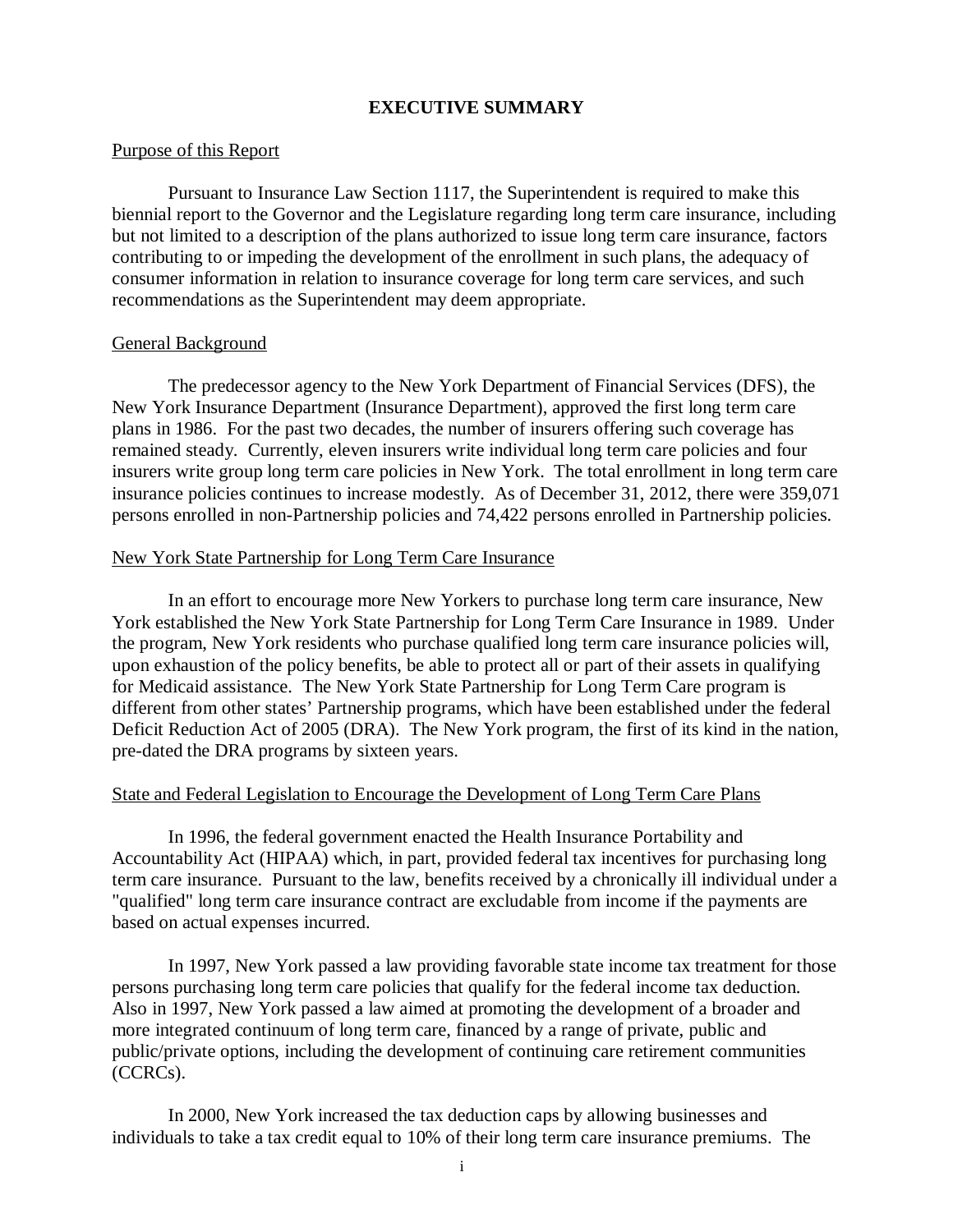Legislature extended the tax credit in 2002 to New York residents covered under a federally qualified out-of-state group long term care insurance contract. In 2004, New York State's tax credit for the purchase of long term care insurance increased from 10% to 20% of premiums.

 To further encourage the purchase of long term care insurance, New York in 2002 enacted the New York Public Employee and Retiree Long Term Care Insurance Plan (NYPERL). NYPERL offers long term care coverage to State employees, retirees and eligible family members under a group policy issued to the State of New York. The full cost of the plan, including coverage of eligible family members, is paid by the employee or insured person and can be deducted from the employee's salary. Local governments and other public and quasi- public employers may participate in NYPERL if the employer is eligible for the State's health insurance program and the governing body elects to participate.

 In 2005, the Insurance Department promulgated regulations that provided for three new long term care insurance product designs for the New York State Partnership program in addition to the original product design. After that 2005 promulgation, two product designs provided dollar for dollar asset protection and two product designs provided total asset protection.

 Legislation enacted in 2004 required the Insurance Department, in conjunction with the State Office for the Aging and the Department of Health, to study and develop investment product options for insurance policyholders to adequately prepare for the costs of long term care. The legislation instructed the agencies to analyze the long term care insurance market, with an emphasis on affordability, adequacy of benefits, the underwriting process, and dispute resolution. The Insurance Department's first step in completing this legislative mandate was to compile a survey of all insurers that have marketed long term care insurance in New York. The survey was designed to obtain firm data about the development of the long term care insurance market and the current status of the market. The study, entitled "Long Term Care Insurance Options in New York State," was issued in early 2006, and is available at:

 http://www.dfs.ny.gov/insurance/ltc/ltcrpt05.pdf. The study encouraged measures to promote the sale of long term care insurance as an alternative to Medicaid financing of long term care services.

services.<br>In 2011, in an effort to add an important consumer protection, DFS promulgated the Forty-Third Amendment to Regulation 62, establishing an internal appeal process for long term care insurance. The internal appeal procedure permits an insured to request a review by the insurer of a claim denial for payment of benefits under the policy.

 On June 1, 2012, in accordance with the findings of Governor Andrew M. Cuomo's Medicaid Re-Design Team, DFS promulgated the Third Amendment to Regulation 144. The amendment makes the New York State Partnership program more affordable by establishing a new 3.5% annual compound inflation benefit option and by establishing a lower cost minimum Partnership insurance plan design that enables the insured to protect all assets upon Medicaid eligibility. The amendment also makes the New York State Partnership program more marketable by requiring consumer protections for New York State Partnership insureds when those insureds move from New York and might become eligible for asset protection under another state's Medicaid program.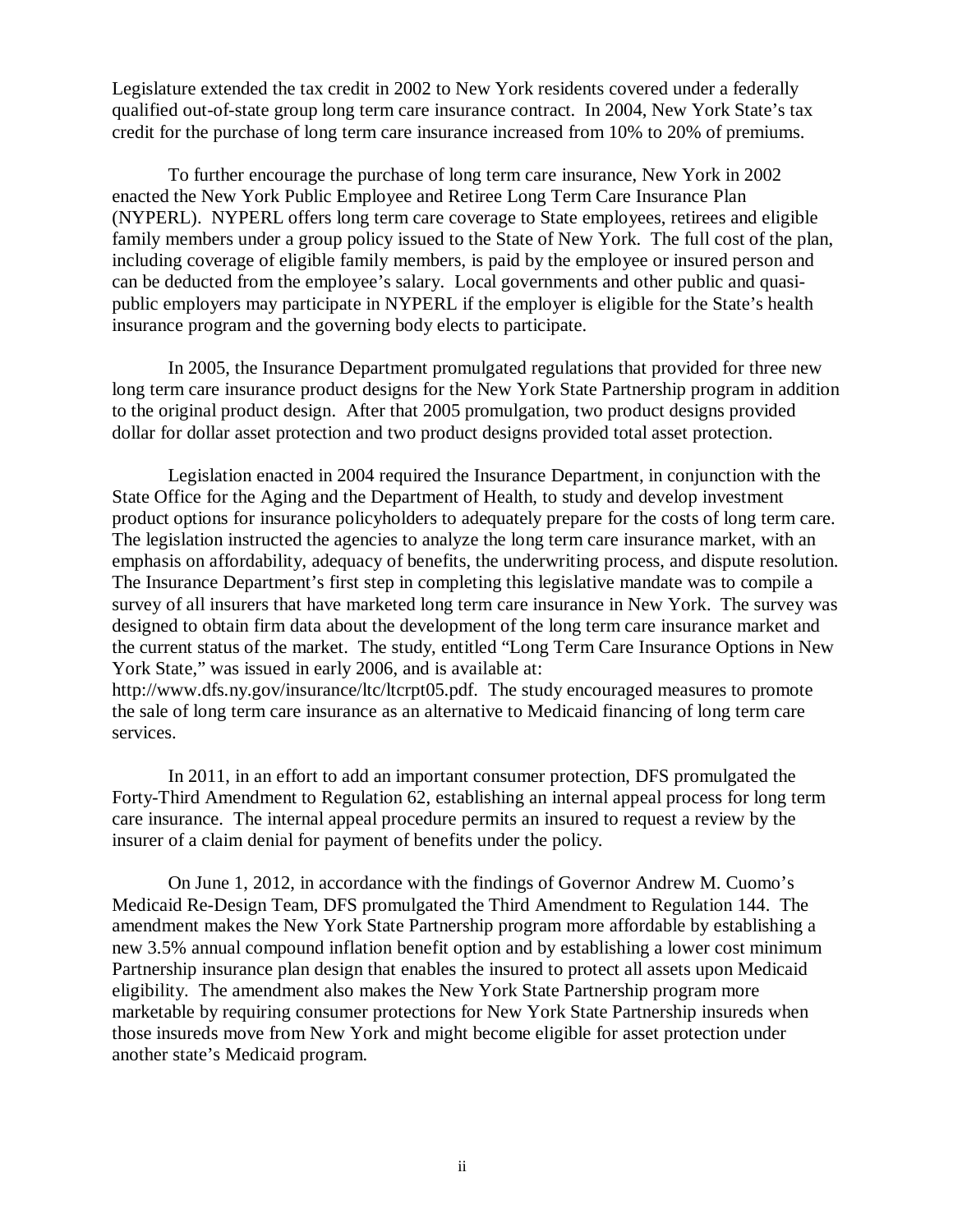# Factors Contributing to or Impeding the Development of Long Term Care Plans

 The five key factors directly affecting the development of the enrollment in long term care insurance contracts in New York are consumer awareness, data needs and services, underwriting and policy design, the regulatory environment and marketing concerns. Progress has been made in all of these areas, which has encouraged the development of long term care insurance contracts in New York State.

# Recommendations and Anticipated Actions to be Taken by the Department of Financial Services

 Long term care insurance is an alternative to Medicaid for consumers seeking to finance long term care services. It has developed into a viable product that provides asset protection and peace of mind to consumers.

 To further encourage the development and purchase of such policies, DFS makes the following recommendations:

- DFS, the New York Department of Health, and the New York Office for the Aging should continue efforts to encourage the purchase of long term care policies qualifying under the New York State Partnership for Long Term Care Program; and
- New York State should increase its efforts to educate the public that New York's tax credit for long term care premiums provides a substantial benefit to New Yorkers. Essentially, the state will support New Yorkers' efforts to plan for the future by paying 1/5 of the bill for their long term care insurance premiums. This credit is available to anyone paying premiums, including children who pay for coverage on behalf of their parents.
- The federal government should be encouraged to:
	- allow an above-the-line deduction or tax credit for long term care premiums; and
	- allow long term care insurance to qualify as part of a Cafeteria Plan under Section 125 of the Internal Revenue Code to allow before-tax deduction for premiums.
- The long term care insurance industry should be encouraged to emphasize the marketing and sale of basic long term care type coverage that would be affordable for more middleclass New Yorkers.

Further, DFS will:

- Continue to review the minimum standards for the form, content and sale of long term care insurance and amend them as necessary to incentivize the sale of meaningful long term care insurance to as many New Yorkers as possible;
- Regularly update the Department's "A Consumer Guide to Long Term Care Insurance in New York";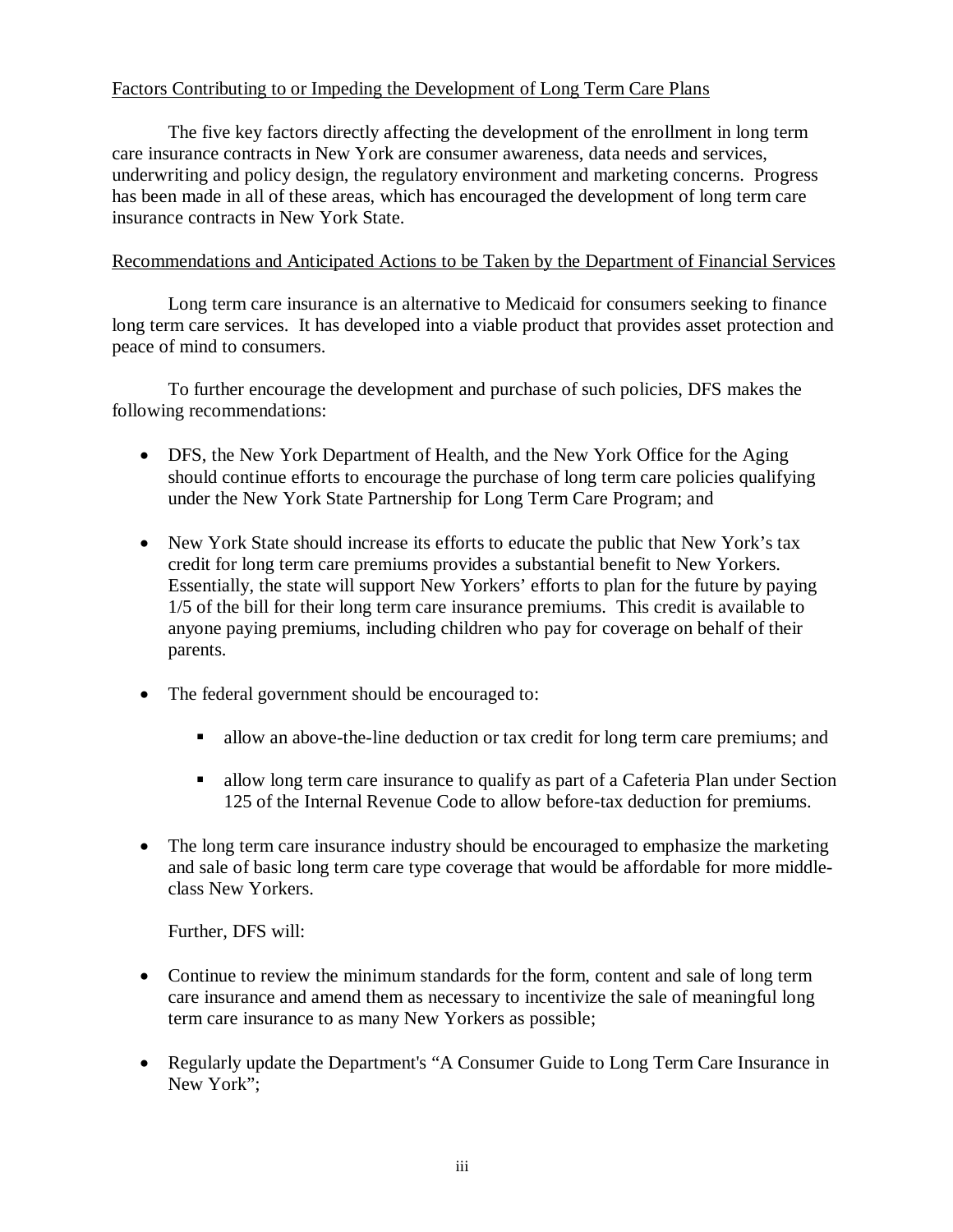- Continue to work with the Department of Health and Office for the Aging in publicizing and answering questions from the public on the New York State Partnership for Long Term Care;
- Continue to provide information and assistance to senior citizens concerning long term care insurance and other coverage available to the elderly, such as Medicare supplement insurance; and
- Continue to provide guidance to the industry with regard to the marketing of long term care insurance.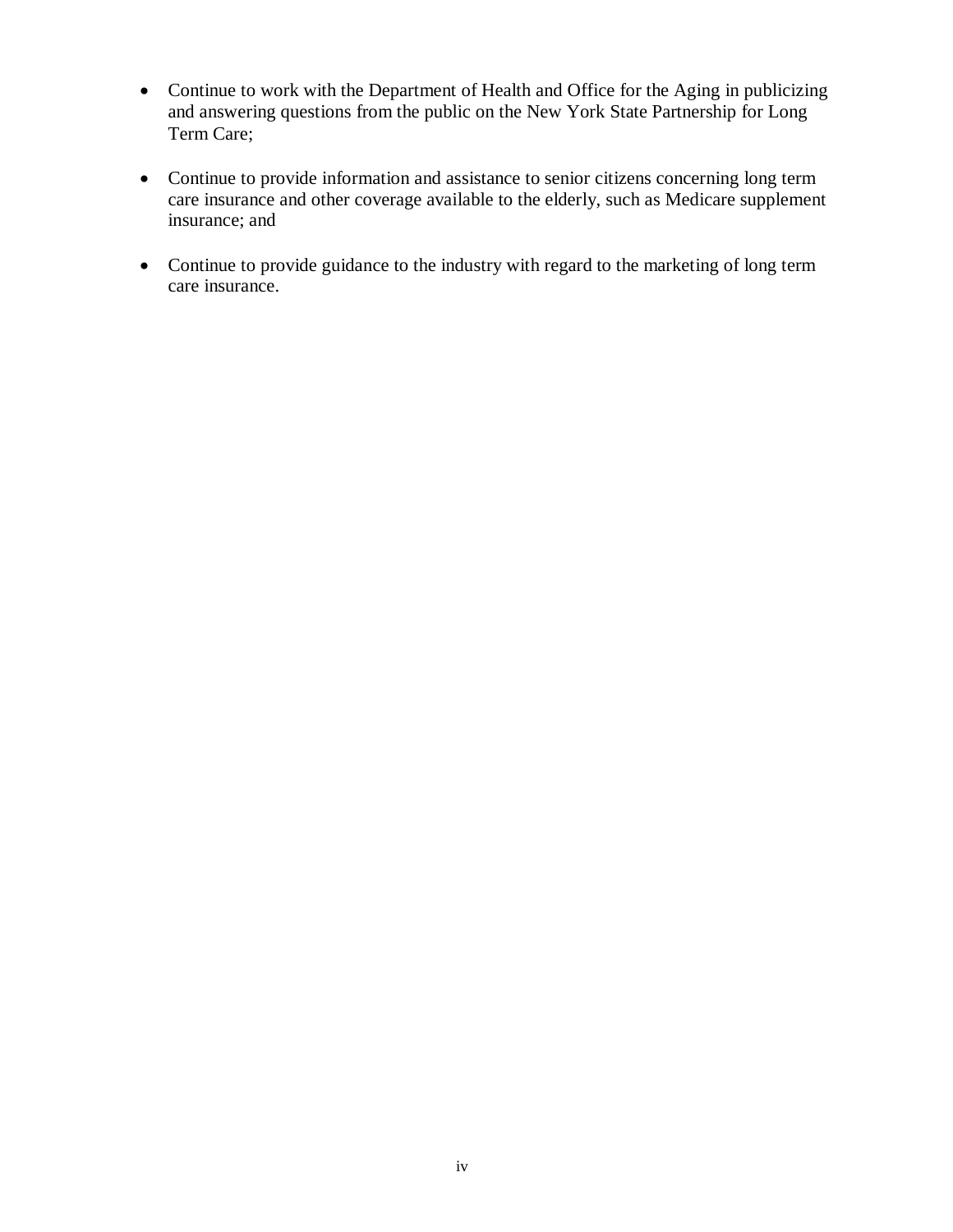# **Purpose of Report**

<span id="page-7-0"></span> Chapter 245 of the Laws of 1986 added a Section 1117 to the New York Insurance Law to permit certain insurers authorized by the Superintendent to issue contracts providing benefits for long term care. In pertinent part, the law, provides that "on or before January first, nineteen hundred eighty-eight, and biannually thereafter, the superintendent of insurance shall report to the governor and the legislature on the implementation of this act, including but not limited to a description of the plans authorized pursuant to this act, factors contributing to or impeding the development of the enrollment in such plans, the adequacy of consumer information in relation to insurance coverage for long term care services, and such recommendations as the superintendent may deem appropriate."

# **General Background**

 1991, the Insurance Department promulgated the Sixteenth Amendment to Regulation 62 (11 NYCRR Part 52), which established minimum standards and set forth disclosure requirements for long term care insurance. The regulations took effect on January 1, 1992. The Insurance Department first approved long term care insurance plans in 1986. In

 varying needs of the public, and to provide meaningful coverage that is affordable to the greatest number of consumers, the Insurance Department established four categories of insurance policies providing long term care type benefits: In order to allow insurers some flexibility in designing benefit packages to meet the

- 1. Long Term Care Insurance provides at least 24 months of coverage which meets one of the following options:
	- Coverage of all levels of care in a nursing home of at least \$100 per day for policies sold in the New York City metropolitan area (i.e., the counties of Bronx, Kings, Nassau, New York, Queens, Richmond, Suffolk, Rockland and Westchester) and \$70 per day for all other parts of New York State; home care coverage of at least 50% of the daily indemnity amount provided for care in a nursing home;
	- Coverage of all levels of care in a nursing home and coverage of home care, both at no less than 60% of the reasonable charge; and
	- Coverage of all levels of care in a participating nursing home (one which has contracted with an insurer to provide services to their policyholders) at no less than 75% of the negotiated rate. For non-participating nursing homes, payment must be no less than 50% of the reasonable charge or \$55 per day, whichever is less. Coverage of home care by a participating home care provider at no less than 75% of the negotiated rate. For non-participating home care providers, payment must be no less than 50% of the reasonable charge or \$30 per day, whichever is less.
- 2. Nursing Home and Home Care Insurance provides at least 12 months of coverage for custodial care services of at least \$50 a day while confined in a nursing home and coverage for custodial care services in a private home of at least \$25 per day.
- 3. Nursing Home Insurance Only provides at least 12 months of coverage for custodial care services of at least \$50 per day in a nursing home.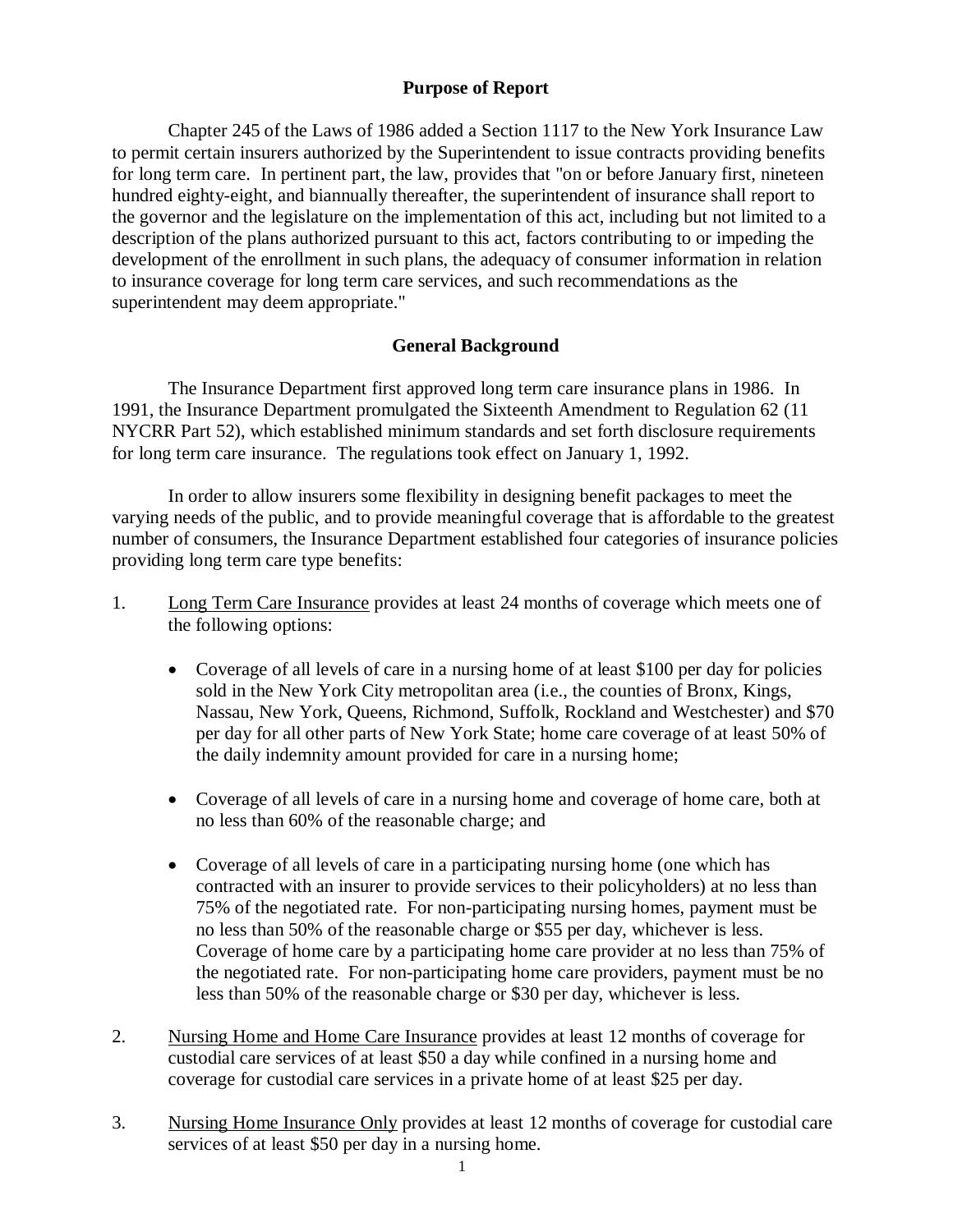<span id="page-8-0"></span> $\overline{4}$ . services of at least \$25 per day in a private home. 4. Home Care Insurance Only provides at least 12 months of coverage for custodial care

For all categories, the Insurance Department mandated other benefits as well:

- An inflation protection benefit, which must be offered with all types of policies. The insurer must offer either increased benefit levels of five percent or in proportion to the increase in the Consumer Price Index for All Urban Consumers published by the Bureau of Labor Statistics, compounded annually. The insurer may also guarantee to the insured individual the right to periodically increase benefit levels without providing evidence of insurability or health status so long as the option has not been declined for three consecutive times; and
- A nonforfeiture benefit, which must be offered with long term care insurance policies. The insurer must offer reduced paid-up insurance, whereby the insured still retains a long term care insurance policy, with the benefits reduced by a percentage stated in the policy or certificate.

 In 1993, one year after promulgation of the regulation, ten insurers were writing individual and four insurers were writing group long term care policies in New York. That number has remained steady, and currently eleven insurers write individual and four insurers write group long term care insurance in New York State. (See page 11 for details.)

# **The New York State Partnership for Long Term Care Insurance**

 In an effort to encourage more New Yorkers to purchase long term care insurance, New York established the New York State Partnership for Long Term Care Program ("Partnership Program") in 1993. The Partnership Program originally provided that New York residents who purchased a qualified policy or certificate providing long term care insurance would, once the benefits from the policy or certificate were exhausted, become eligible for Medicaid assistance without spending down their assets. Income, however, would still be contributed toward the cost of care, in accordance with regular Medicaid rules.

 Under the original Partnership Program, the Insurance Department promulgated Regulation 144 (11 NYCRR Part 39), which established minimum standards for a qualified policy or certificate under the program.

 The minimum standards and benefit levels under the Partnership Program are more stringent than the minimum standards for non-Partnership policies, in order to protect the viability of the New York State Medicaid Program, which is legally bound to provide benefits on a special eligibility basis after the benefits of the qualified long term care policy or certificate are exhausted.

 The Insurance Department promulgated a Second Amendment to Regulation 144 amending the minimum standard regulations in 2005 in response to a desire by long term care insurers participating in the Partnership Program to expand the products available under the Partnership to include other product designs. The long term care policies now offered under the Partnership Program may have maximum policy benefits which are expressed either in the number of days or years of nursing home and home care benefits, or can be expressed as an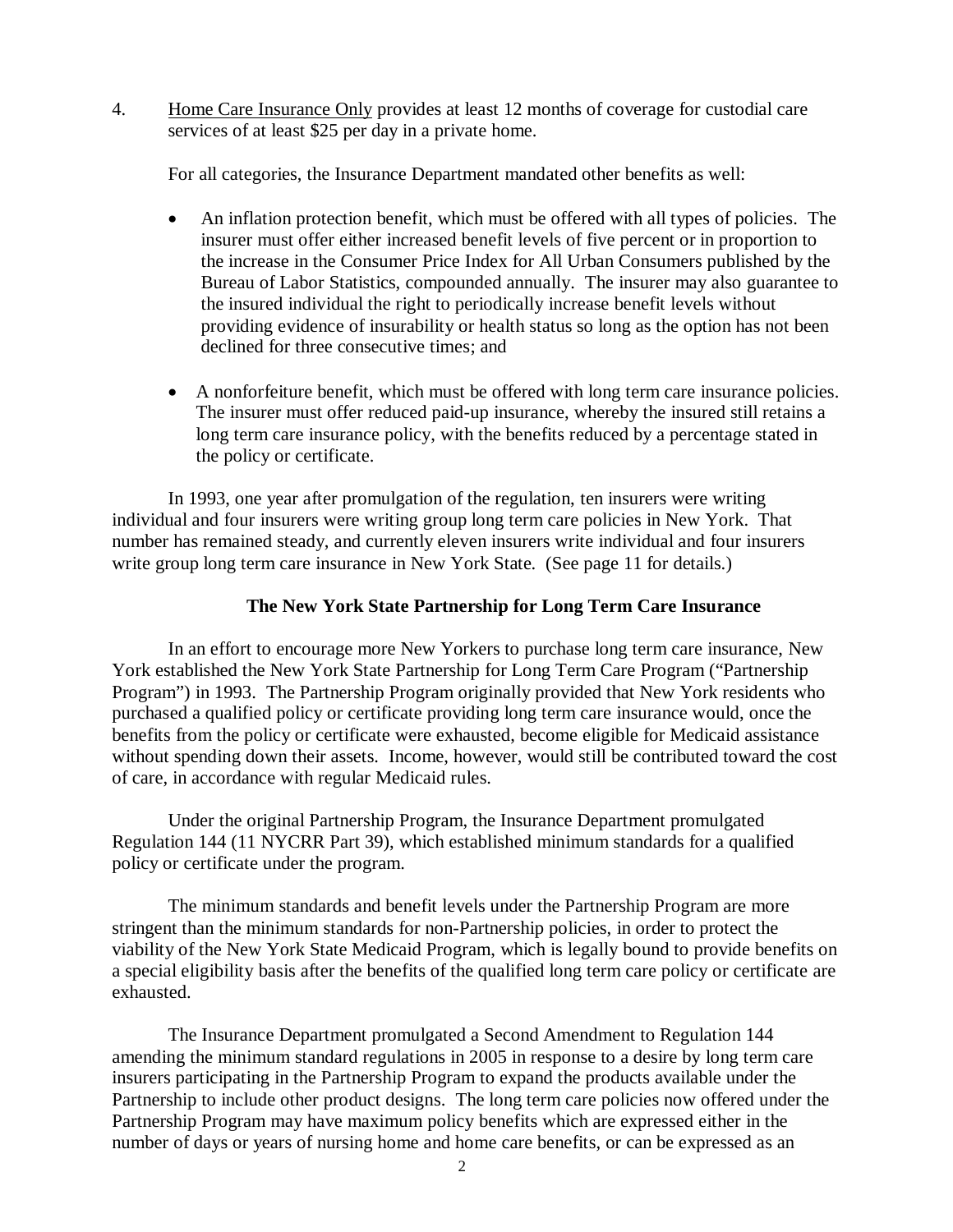overall dollar amount which is determined by multiplying the daily benefit amount chosen by the number of days benefits are to be provided.

 DFS working closely with the Department of Health, State Office for the Aging and participating insurers, promulgated a Third Amendment to Regulation 144 on June 1, 2012, to reflect proposals recommended by Governor Andrew M. Cuomo's Medicaid Re-Design Team. The Third Amendment modifies the inflation protection benefit for all plan designs and adds a new total asset plan design that provides two years of nursing home care and four years of home and community-based care at 50% of the nursing home care rate. The Third Amendment also adds consumer disclosures relating to reciprocity, where a Partnership insured may access Medicaid Extended Coverage in another state.

 The amended regulations require that, in order for them to be approved under the Partnership Program, long term care insurance policies must contain, as minimums, the following benefits:

A lifetime maximum nursing home benefit of at least  $1\frac{1}{2}$  or 2 years providing coverage of all levels of care in a nursing home of at least \$265 per day for 2013, and increasing by at least 3.5% (with an insured option to choose 5%) compounded annually (known as the 1.5/3/50 and 2/4/50 plans respectively). If the policy is purchased at age 80 or older, the 3.5% or 5% compound annual increase is optional. The insured must be allowed to substitute home care benefits on the basis of two home care days for one nursing home day.

 Home care coverage must be provided in an amount that is 50% of the minimum required nursing home care benefit (\$133 per day in 2013) and is payable when services are provided in the insured's home, in a group setting such as an adult day care center, or where human assistance is needed to aid the insured in necessary travel, such as to a physician's office. The home care benefit must cover skilled nursing care, home health care, personal care and assisted living care.

 A lifetime maximum of either 2 or 4 years, which can be expressed as an overall dollar amount by multiplying the daily benefit amount (\$265 for 2013) times the total number of days (either 730 or 1,460 days) of benefits (known as the 2/2/100 and 4/4/100 plans respectively).

respectively).<br>The nursing home and home care daily benefit amounts must be at least \$265 for 2013 and increasing by at least 3.5% (with an insured option to choose 5%) compounded annually. If the policy is purchased at age 80 or older, the 3.5% or 5% compound annual increase is optional. The nursing home benefit must provide coverage of all levels of care in a nursing home. Coverage in an assisted living facility includes nursing care, maintenance or personal care, therapy services and room and board accommodations. The home care daily benefit amount is the same as the nursing home benefit rather than 50% of the nursing home benefit as described in the first option above. The home care benefit must provide coverage for services provided in the insured's home, in a group setting such as an adult day care center, or where human assistance is needed to aid the insured in necessary travel, such as to a physician's office. The home care benefit must cover skilled nursing care, home health care, personal care and assisted living care.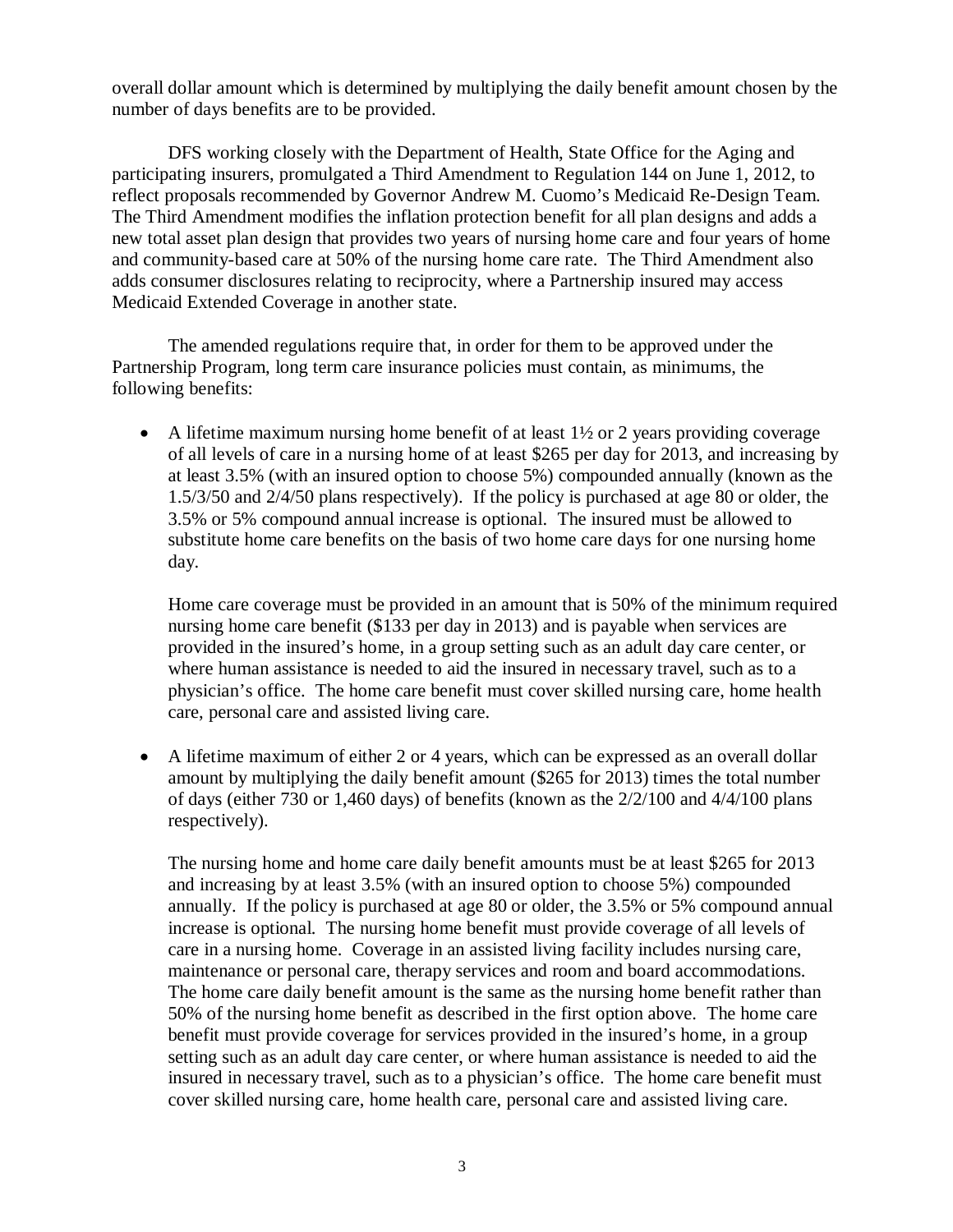<span id="page-10-0"></span> care management and alternate care. Waiting periods for the 1½ or 2 year plans providing dollar for dollar asset protection cannot exceed 60 days, and waiting periods for the 2 or 4 year plans providing total asset protection cannot exceed 100 days. Certain other optional benefits are available depending on the plan chosen. All of these policies must also provide bed reservation benefits, respite care, hospice care,

 benefits. Upon exhaustion of the benefits in the 2 or 4 year total asset plan designs, the insured is able to apply for Medicaid and protect all of their assets. Dollar for dollar Partnership policies that provide 1½ or 2 years of nursing home benefits provide dollar for dollar asset protection which means that for every dollar of benefits covered under those policies, a dollar of assets will be protected. For all Partnership plan designs, income must be contributed toward the cost of long term care services in accordance with Medicaid rules. Total asset protection is now available with Partnership policies providing 2 or 4 years of

 York State income tax treatment. The original 3 year plan can be written as qualifying for favorable federal and New York State income tax treatment, or it can be written as non-tax qualified (3 year plans issued before January 1, 1997 were issued before tax qualification standards existed, and thus they may be considered tax qualified if federal requirements are met). The  $1\frac{1}{2}$ , 2 and 4 year plans must all be written to qualify for favorable federal and New

 Currently, 83% of the total market for long term care insurance is non-Partnership policies and 17% is Partnership policies.

## **State and Federal Legislation to Encourage the Development of Long Term Care Plans**

#### Tax Incentives

 In 1996, the federal government enacted the Health Insurance Portability and Accountability Act (HIPAA) which, in part, provided federal tax incentives for purchasing long term care insurance. Pursuant to the law, benefits received by a chronically ill individual under a "qualified" long term care insurance contract are excludable from income if the payments are based on actual expenses incurred.

 Generally, for 2013, benefits received under "qualified" policies that pay on an indemnity basis are excludable from income as long as the benefit payments do not exceed \$320 per day and are not in excess of the actual expenses. These caps will be indexed for inflation. Payments in excess of the cap are excludable from income only to the extent of actual costs incurred for long term care services. Amounts received in excess of the dollar cap for which no actual costs were incurred for long term care services are fully includable in income.

 Taxpayers who itemize should be aware that, under HIPPA, premiums for "qualified" long term care insurance contracts up to the following specified dollar limits are treated as medical expenses for purposes of itemized deductions (medical expenses must be more than 7.5% of adjusted gross income to qualify for the deduction). The amounts below are the maximum amounts deductible in 2013.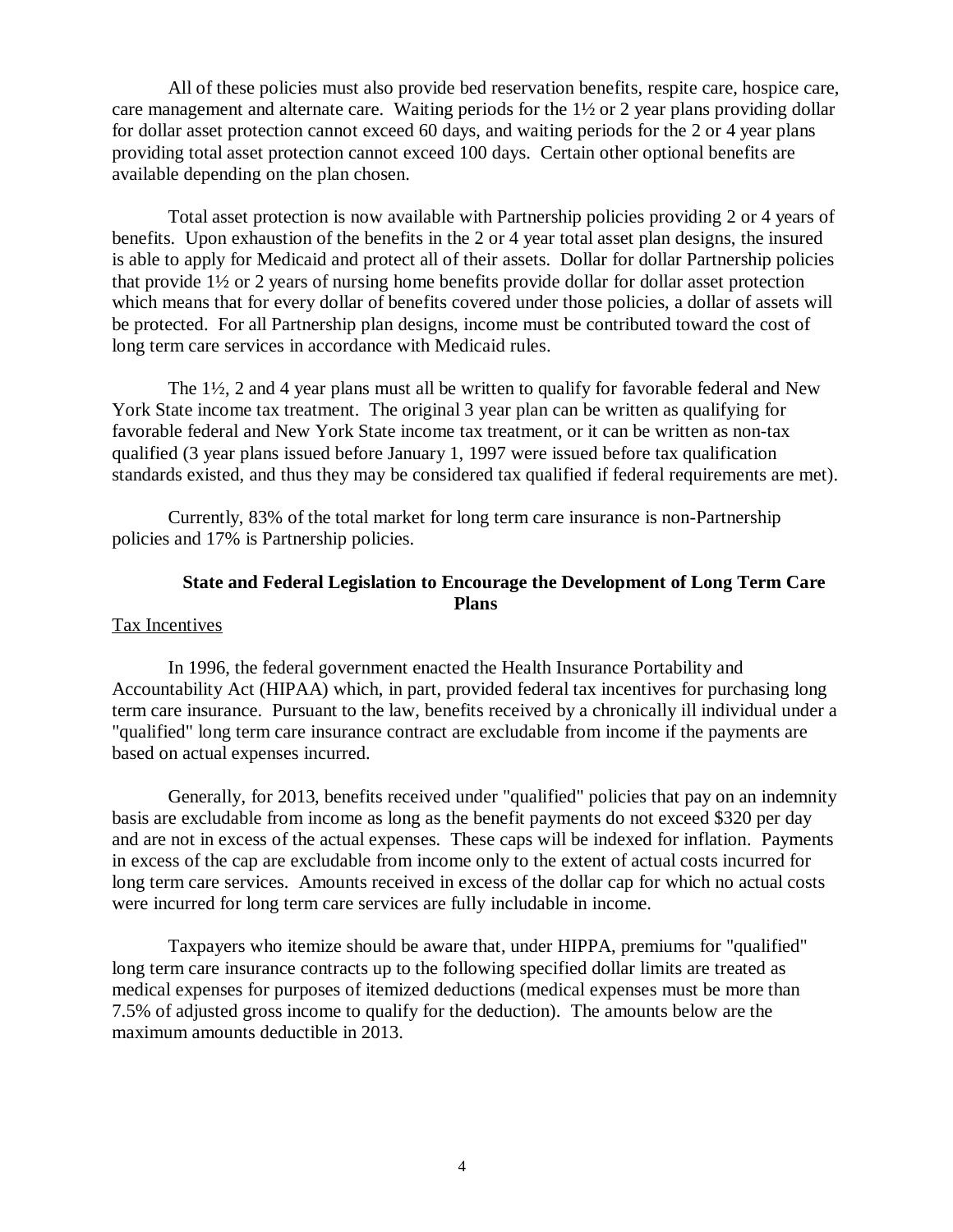In the case of an individual with an attained The annual limitation is: age before the close of the taxable year of:

| 40 or less | \$360   |
|------------|---------|
| 41 to 50   | \$680   |
| 51 to 60   | \$1,360 |
| 61 to 70   | \$3,640 |
| 71 & Over  | \$4,550 |

 Under HIPAA, in order for a long term care insurance contract to qualify for the favorable tax treatment, it must:

- Provide only coverage of qualified long term care services;
- Generally not pay or reimburse expenses incurred for services or items that would be reimbursed under Medicare, except where Medicare is a secondary payer, or where the contract makes per diem or other periodic payments without regard to expenses subject to federal interpretation of special rules in HIPAA;
- Be guaranteed renewable;
- Provide that refunds (other than refunds on the death of the insured or complete surrender or cancellation of the contract) and dividends under the contract must be used only to reduce future premiums or increase future benefits; and
- Not provide for a cash surrender value or other money that can be paid, assigned, pledged or borrowed.

 HIPAA also provides that any contract issued before January 1, 1997, which meets the long term care insurance requirements of the state in which the contract was located at the time it was issued, will be treated as a "qualified" long term care insurance contract for federal tax purposes, and services provided under the contract will be treated as qualified long term care services. The "grandfather" status for contracts issued before January 1, 1997 will continue so long as there is no "material change" in the contract on or after January 1, 1997 within the meaning of federal law.

 New York has also encouraged the purchase of long term care insurance by enacting legislation that provides favorable state income tax treatment for those persons purchasing long term care policies that qualify for the federal income tax deduction. Under a 1997 state law, premiums paid for "qualified" long term care policies were deductible to the same extent as under the federal law. The deduction in New York State was taken from federal adjusted gross income. This deduction, therefore, was available even to those taxpayers who did not itemize their deductions. Benefits received under federally "qualified" long term care policies were excluded from income on the same basis as under the federal law.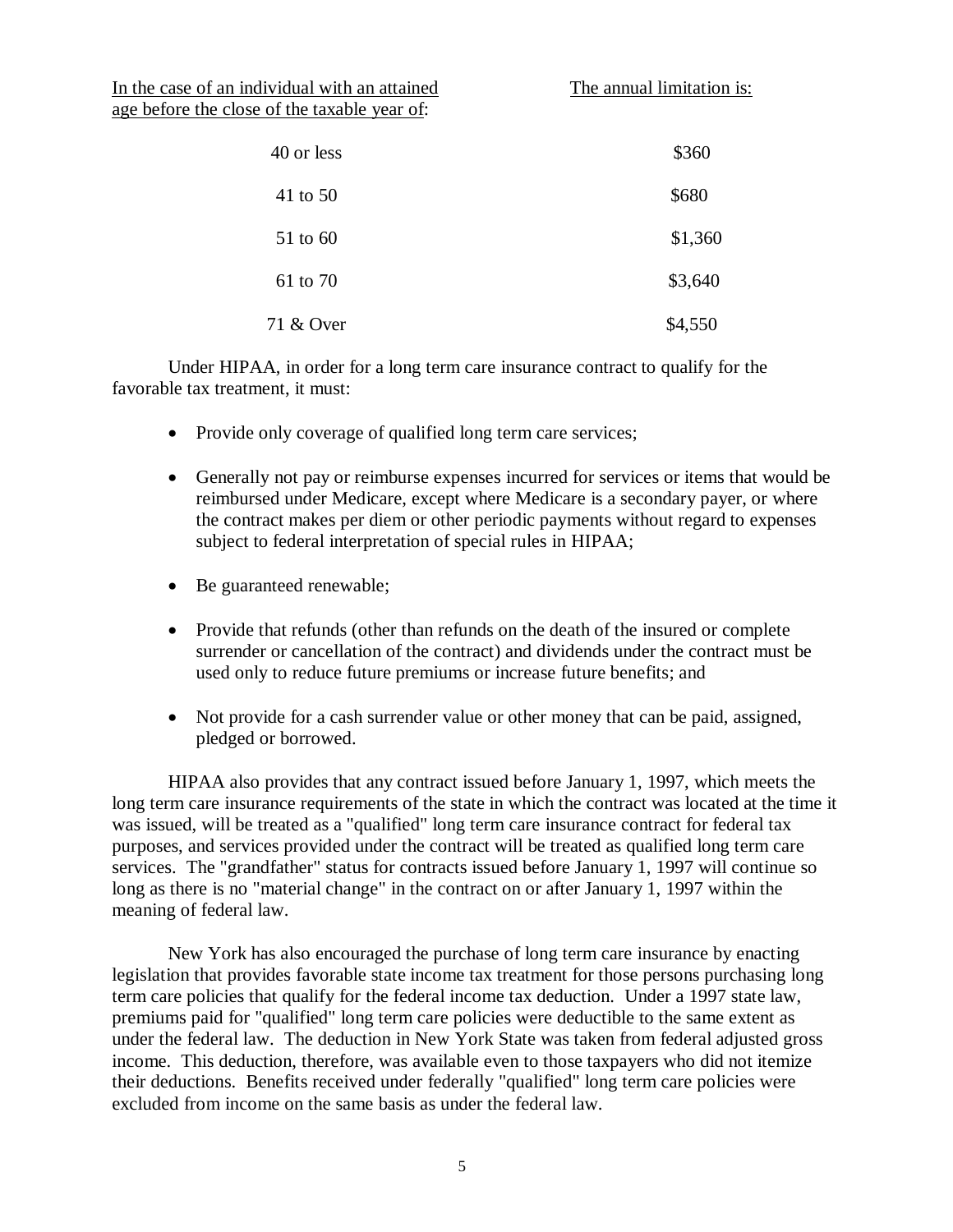In 2000, New York repealed this tax deduction for long term care premiums and instead provided for a tax credit equal to 10% of long term care insurance premiums for taxable years beginning January 1, 2002. Also, in 2002, New York amended its Tax and Insurance Laws to permit New York State residents covered under a federally qualified out-of-state group long term care insurance contract to deduct or receive a tax credit equal to 10% of the premium paid on their state income tax returns. Prior to this legislation in order to deduct or receive the tax credit, a New York State resident's premium payment had to be for the purchase of a long term care insurance policy approved by the Superintendent of Insurance in New York State. In 2004, legislation was passed increasing the tax credit for long term care insurance premiums from 10% to 20% for taxable years beginning in 2004.

 Thus, a New York State resident who pays \$2,000 in premiums for a tax qualified long term care insurance policy in taxable year 2013 would receive a New York State income tax credit in the amount of \$400 on his/her 2013 New York State income tax return. This \$400 tax credit reduces the amount of income tax owed to New York State by \$400.

# Continuing Care Retirement Communities (CCRCs)

 In an effort to promote the development of a broader and more integrated continuum of long term care, financed by a range of private, public and public/private options, New York enacted laws in 1997 that redefined life care communities as a type of continuing care retirement community (CCRC). This law allows CCRCs to provide less than a lifetime guarantee for nursing facility care as part of their contract. In addition to establishing a process for approval of CCRCs, the law also:

- Streamlines the approval process for residential health care facility beds and licensed home care service agencies operated as part of a CCRC;
- Establishes a comprehensive and flexible statutory and regulatory framework for an increased number of demonstration programs providing managed care for the elderly and chronically ill population who would not otherwise be served in a special needs plan or other managed care program;
- Makes the long term care security demonstration program (the Partnership Program) permanent; and
- Permits accelerated payment of death benefits under a life insurance policy when the insured is chronically ill and requires long term care services for the duration of his or her life.

 CCRCs in New York State offer three different types of life care contracts for their residents. Type A is all-inclusive, Type B provides modified services, and Type C requires fee for service:

 Type A contracts provide housing, residential services, many amenities and unlimited, specific health-related services, including long term care services. If the resident's health deteriorates to the point that they need long term care services or admission to the nursing home, all of the services covered under the contract are provided without an increase in the monthly fee (except for normal operating costs and inflation adjustments). The monthly fee also will not increase due to the amount of services the resident requires.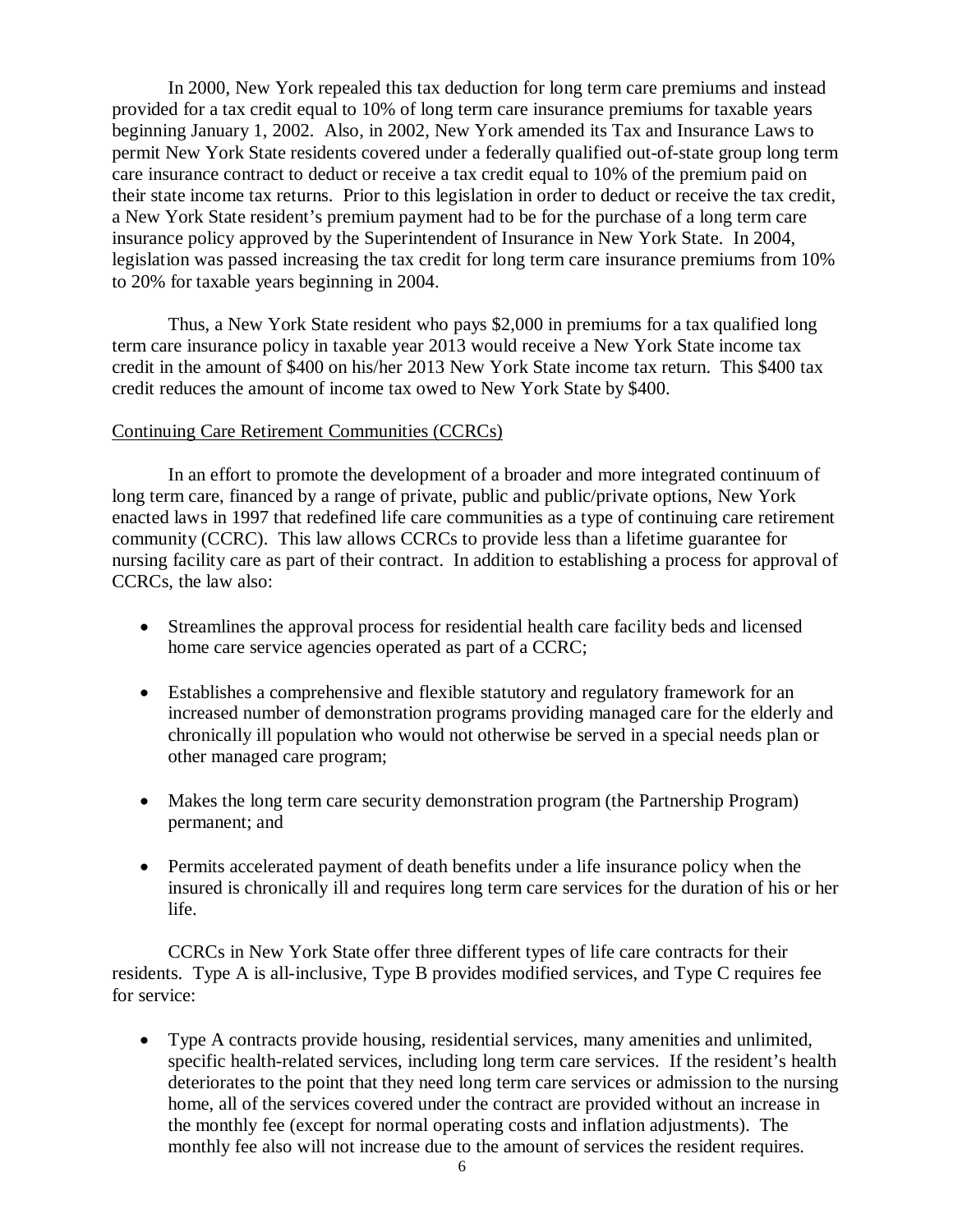- Type B contracts provide housing, residential services and many amenities. This contract differs from the Type A contract in the amount of long term care services that will be provided before an adjustment is made in the amount of the monthly fee paid by the resident. For example, under this type of contract, the CCRC could allow residents a specified number of days in a nursing home without a change in the monthly fee. Once this limit is reached, the resident could be required to pay for continued nursing home services on a full per diem basis or a discounted per diem basis.
- Type C contracts cover housing, residential services and amenities under the entrance fee and/or monthly fee in the same way as Type A and B contracts. This contract differs from the other two types of contracts in that all other health related services, including nursing home care, are paid for by the resident as they are needed on a fee for service basis. Under this type of agreement, the resident pays lower fees upon entry, but in turn accepts the risk of paying for the care needed.

 Chapter 523 of the Laws of 2011, signed into law on September 23, 2011, amended Article 46 of the Public Health Law to allow CCRCs authorized under Article 46 the flexibility to begin offering Type C contracts. This enhanced flexibility gives consumers more options and should increase Article 46 CCRC occupancy rates. Previously, CCRCs authorized under Article 46 could offer Type A and Type B contracts but were not allowed to offer a Type C contract option. Type C contracts were only available from CCRCs organized under Article 46-A of the Public Health Law.

 Currently, eleven CCRCs have received a Certificate of Authority from the Commissioner of Health and are open and currently accepting residents under Article 46 of the Public Health Law. They are:

| <b>Na<u>me</u></b>                                                                                                                | <b>County</b> | <b>Living Facilities</b>                                                  |
|-----------------------------------------------------------------------------------------------------------------------------------|---------------|---------------------------------------------------------------------------|
| The Amsterdam at Harborside<br>300 East Overlook<br>Port Washington, NY 11050<br>800-824-0166<br>www.theamsterdamatharborside.com | <b>Nassau</b> | Independent living units,<br>enriched housing units,<br>nursing home beds |
| Canterbury Woods<br>705 Renaissance Dr.<br>Williamsville, New York 14221<br>716-929-5817<br>www.canterburywoods.org/home.html     | Erie          | Independent living units,<br>enriched housing units,<br>nursing home beds |
| Fox Run at Orchard Park<br>One Fox Run Lane<br>Orchard Park, NY 14127<br>716-662-5001<br>www.foxrunorchardpark.com                | Erie          | Independent living units,<br>enriched housing units,<br>nursing home beds |
| Glen Arden, Inc.<br>214 Harriman Drive<br>Goshen, NY 10924<br>800-914-4051<br>www.elant.org                                       | Orange        | Independent living units,<br>enriched housing units,<br>nursing home beds |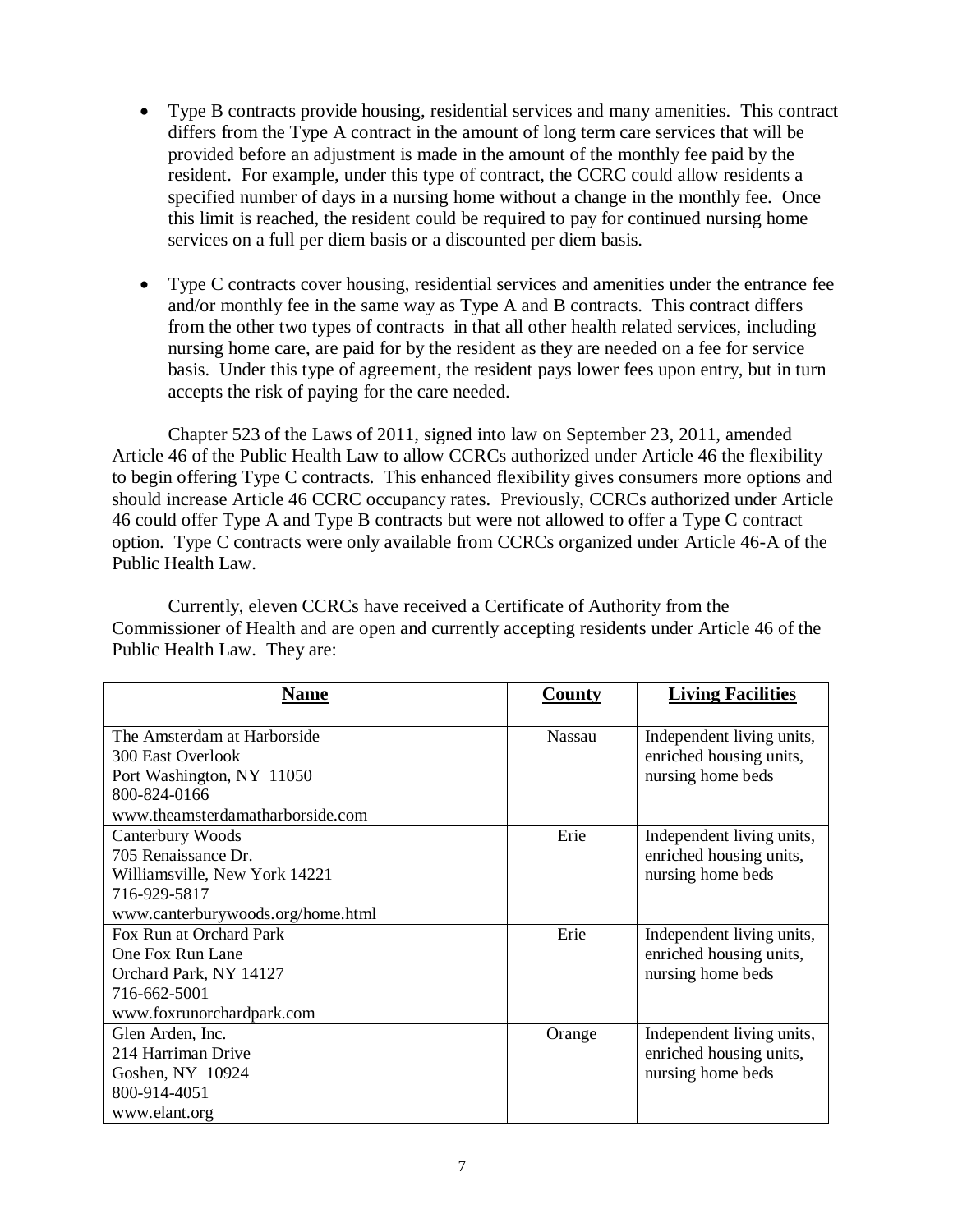| Jefferson's Ferry                 | Suffolk     | Independent living units, |
|-----------------------------------|-------------|---------------------------|
| 1 Jefferson Ferry Drive           |             | enriched housing units,   |
| S. Setauket, NY 11720-9800        |             | nursing home beds         |
| 888-233-1330                      |             |                           |
| www.jeffersonsferry.org           |             |                           |
| Kendal on Hudson                  | Westchester | Independent living units, |
| 1010 Kendal Way                   |             | enriched housing units,   |
| Sleepy Hollow, NY 10591           |             | nursing home beds         |
| 914-922-1000                      |             |                           |
| www.kohud.kendal.org              |             |                           |
| Kendal at Ithaca                  | Tompkins    | Independent living units, |
| 2230 N. Triphammer Road           |             | enriched housing units,   |
| Ithaca, NY 14850                  |             | nursing home beds         |
| 800-253-6325                      |             |                           |
| www.kai.kendal.org                |             |                           |
| Peconic Landing at Southold, Inc. | Suffolk     | Independent living units, |
| 1500 Brecknock Road               |             | enriched housing units,   |
| Greenport, NY 11944               |             | nursing home beds         |
| 888-273-2664                      |             |                           |
| www.peconiclanding.org            |             |                           |
| Summit at Brighton                | Monroe      | Independent living units, |
| 2000 Summit Circle Drive          |             | enriched housing units,   |
| Rochester, NY 14618               |             | nursing home beds         |
| 585-442-9909                      |             |                           |
| www.summitbrighton.org            |             |                           |
| <b>Westchester Meadows</b>        | Westchester | Independent living units, |
| 55 Grasslands Road                |             | enriched housing units,   |
| Valhalla, New York 10595          |             | nursing home beds         |
| 914-989-7800                      |             |                           |
| www.westchestermeadows.org        |             |                           |
| <b>Woodland Pond at New Paltz</b> | Ulster      | Independent living units, |
| 100 Woodland Pond Circle          |             | enriched housing units,   |
| New Paltz, NY 12561               |             | nursing home beds         |
| 877-505-9800                      |             |                           |
| www.wpatnp.org                    |             |                           |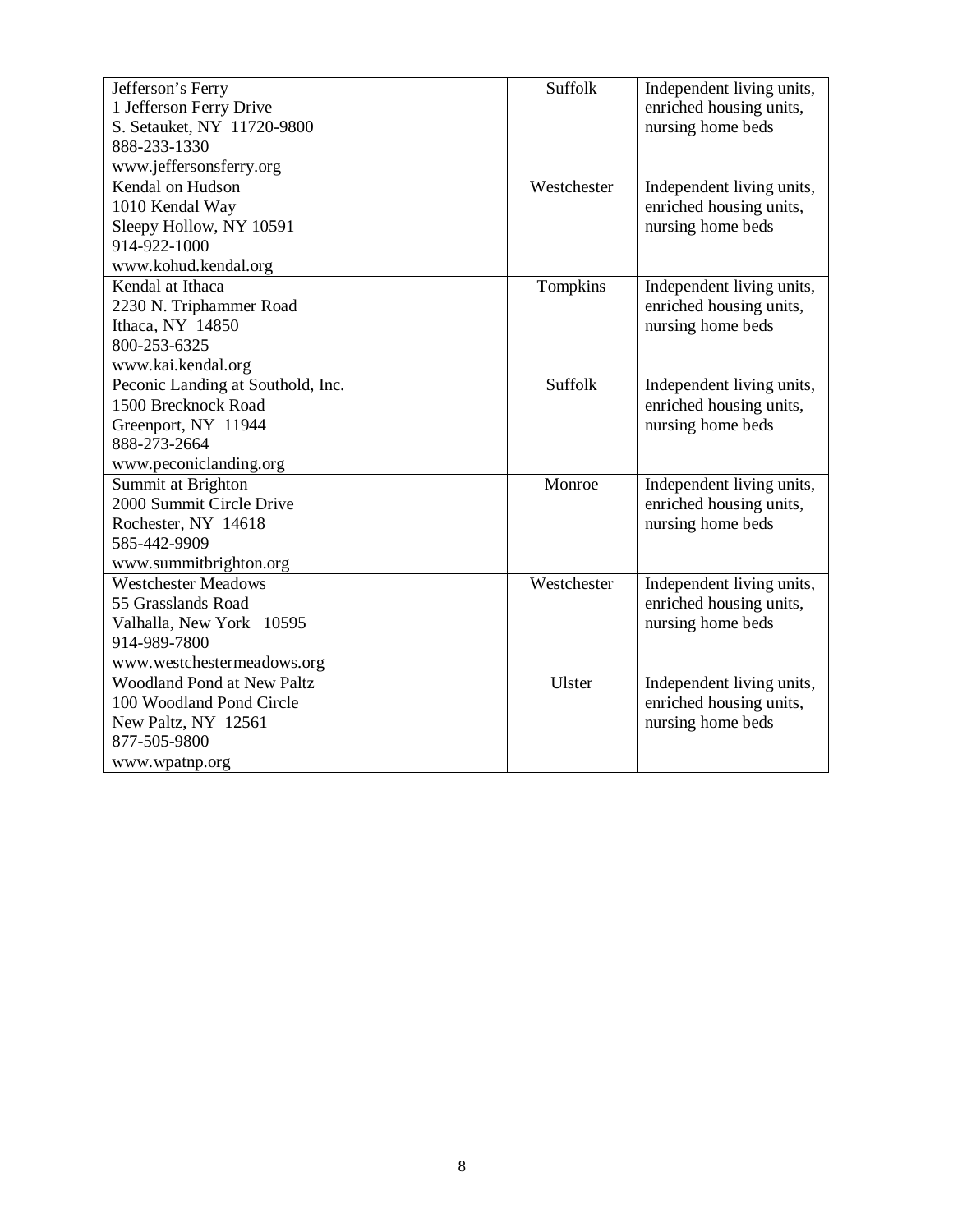## Accelerated Death Benefits and Combination Life/LTC and Annuity/LTC Products

 In 2005, the Insurance Department promulgated an amendment to Regulation 143 that allows insurers to offer consumers the option of accelerating the death benefit under a life insurance policy when the insured is chronically ill and may need additional financial resources to assist with meeting long term care needs and expenses. Access to existing resources such as the death benefit of a life insurance policy and the ability for insurers to provide for alternate ways to meet consumer's increasing long term care needs have become critical. The standards set forth by the regulation provide proper disclosure to consumers and ensure the favorable federal tax treatment for payment of the benefits. A few insurers have also explored whether to add a long term care rider to pay additional long term care benefits after the accelerated death benefit rider has been exhausted. These combination products provide more long term care benefits after the death benefit of the life insurance policy is exhausted. To date, two insurers have received approval for a joint life insurance policy with an accelerated death benefit rider and additional long term care insurance rider.

 Additionally, under the federal Pension Protection Act of 2006, the same favorable federal tax treatment granted to stand-alone long term care insurance was extended to combination annuity and long term care insurance products. DFS has received a few inquiries from insurers expressing interest in offering a combination annuity/long term care insurance product. To date, DFS has approved one combination annuity/long term care insurance product.

# New York Public Employee and Retiree Long Term Care Insurance Plan (NYPERL)

 In 1998, New York established the New York Public Employee and Retiree Long Term Care Insurance Plan (NYPERL). NYPERL offers two tax-qualified benefit designs: the New York State Partnership option, which after the exhaustion of a three year nursing home benefit provides for coverage of long term care expenses under the State's Medicaid program, and a non-Partnership option, which provides benefits based upon a three-year or five-year benefit period that is selected by the insured at the time of application. NYPERL is a group long term care insurance policy administered by the New York Department of Civil Service with coverage provided by MedAmerica Insurance Company of New York.

 Participation in the plan is at the option of the employee. All State employees and retirees who are eligible or become eligible for participation in the New York State Health Insurance Plan are also eligible to participate in NYPERL. Local governments and other public and quasi-public employers may participate in NYPERL if the employer is eligible for the State's health insurance program and the governing body elects to participate. Coverage remains in effect for employees who terminate employment while participating in the plan as long as they continue paying premiums. The full cost of the plan, including coverage of eligible family members, is paid by the employee or insured person and can be deducted from the employee's salary. Employees who terminate employment while participating in the plan will have the option to continue the coverage or convert it to an individual policy. As of December 31, 2012, NYPERL had 4,540 enrollees, of which 3,296 selected the non-Partnership policy and 1,244 selected the Partnership policy. The Insurance Department approved the forms and rates used by MedAmerica Insurance Company of New York for NYPERL.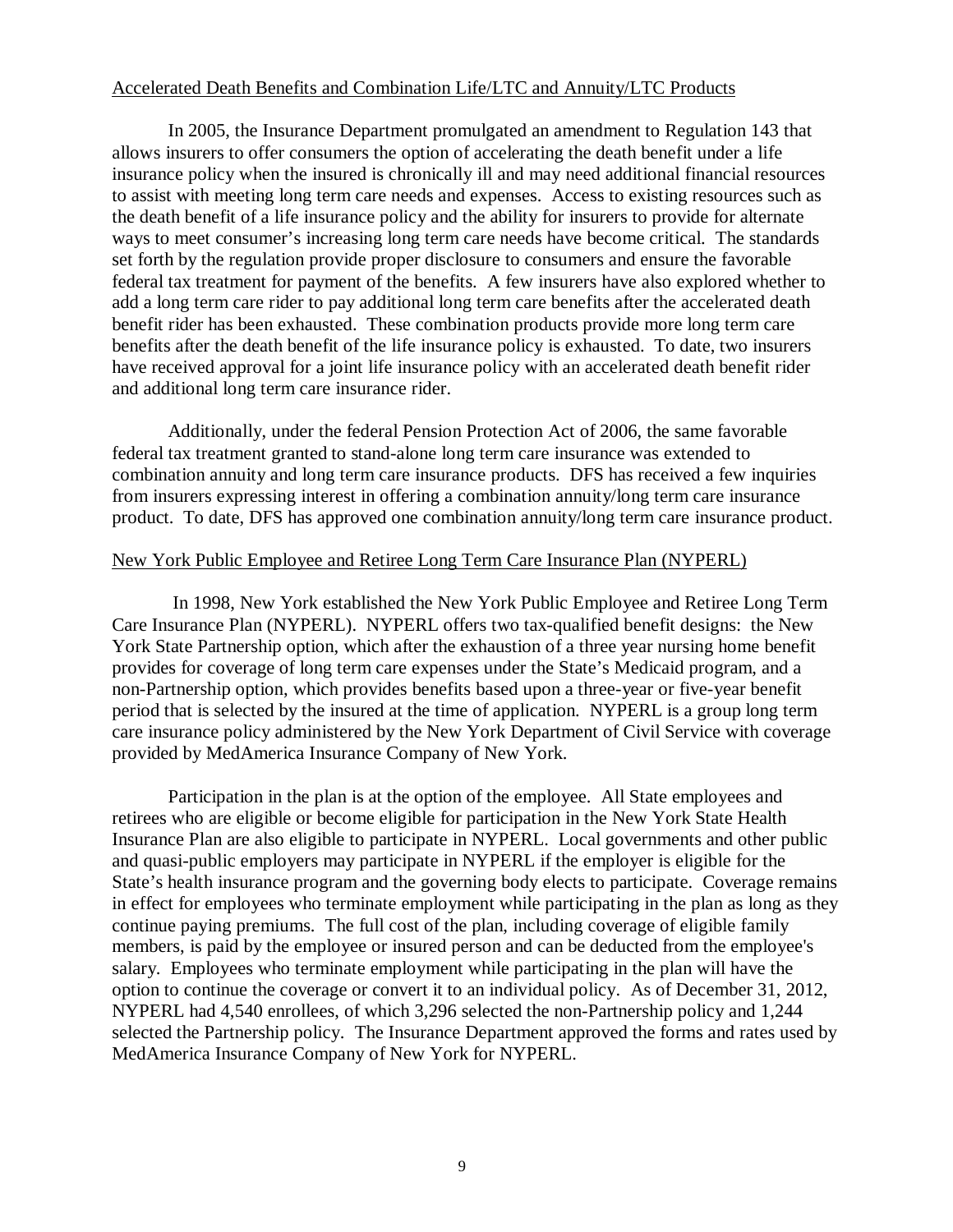#### Long Term Care Study

 Office for the Aging and the Department of Health, to study and develop investment product options for insurance policyholders to adequately prepare for the costs of long term care. The legislation instructed the agencies to analyze the long term care insurance market, with an emphasis on issues including, but not limited to affordability, the adequacy of benefits, the underwriting process, and dispute resolution. In 2004, the Legislature required the Insurance Department, in conjunction with the State

 compile a survey, which was sent to all insurers who have marketed long term care insurance in New York State. The questions in the survey were designed to obtain data about the development of the long term care insurance market and the current status of the market. Work on this study began upon its commission in the fall of 2004 and was completed in the fall of 2005. The study, entitled "Long Term Care Insurance Options in New York State," was issued in early 2006, and is available at http://www.dfs.ny.gov/insurance/ltc/ltcrpt05.pdf. The Insurance Department's first step in completing this legislative mandate was to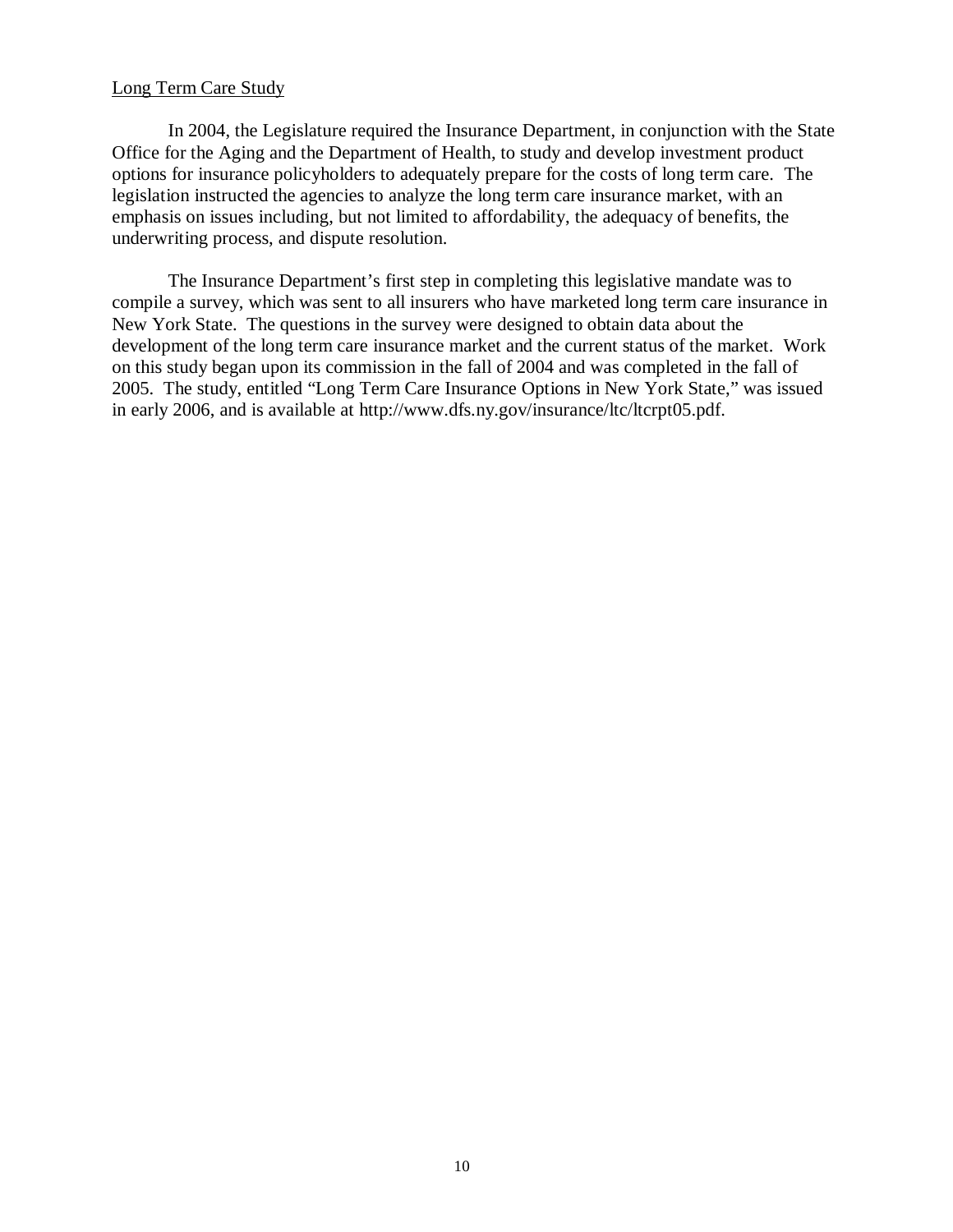# **Authorized Long Term Care Insurers**

 Insurers continue to offer a variety of benefit packages in connection with long term care coverage. The following chart identifies the insurers currently offering products to New Yorkers:

|                                                                                                                                                                                                                                                      |                           |            |                           | <b>Individual</b>         |            |                           |                           | Group        |                           |
|------------------------------------------------------------------------------------------------------------------------------------------------------------------------------------------------------------------------------------------------------|---------------------------|------------|---------------------------|---------------------------|------------|---------------------------|---------------------------|--------------|---------------------------|
| <b>Insurer</b>                                                                                                                                                                                                                                       | <b>TQ</b>                 | <b>LTC</b> | <b>NHO</b>                | $NH \&$<br>HC             | <b>HCO</b> | $\mathbf{P}$              | NP                        | $\mathbf{P}$ | <b>TQ</b>                 |
| Bankers Conseco Life Ins. Co.                                                                                                                                                                                                                        | X                         | X          |                           | X                         | X          |                           |                           |              |                           |
| <b>Continental Casualty Company</b>                                                                                                                                                                                                                  |                           |            |                           |                           |            |                           | $\boldsymbol{\mathrm{X}}$ |              | $\boldsymbol{\mathrm{X}}$ |
| Genworth Life Ins. Co. of NY                                                                                                                                                                                                                         | X                         | X          |                           | X                         |            | X                         | X                         |              | $\mathbf X$               |
| John Hancock Life & Health Ins. Co.                                                                                                                                                                                                                  | X                         | X          | X                         |                           |            | X                         | X                         |              | X                         |
| Knights of Columbus                                                                                                                                                                                                                                  | X                         |            | $\boldsymbol{\mathrm{X}}$ |                           | X          |                           |                           |              |                           |
| Massachusetts Mutual Life Ins. Co.                                                                                                                                                                                                                   | X                         | X          |                           | $\boldsymbol{\mathrm{X}}$ |            | X                         |                           |              |                           |
| MedAmerica Ins. Co. of New York                                                                                                                                                                                                                      | X                         | X          | X                         |                           | X          | X                         | X                         | X            | X                         |
| Mutual of Omaha Ins. Co.                                                                                                                                                                                                                             | X                         | X          | X                         |                           |            |                           |                           |              |                           |
| New York Life Ins. Co.                                                                                                                                                                                                                               | X                         | X          | $\boldsymbol{\mathrm{X}}$ |                           |            | $\boldsymbol{\mathrm{X}}$ |                           |              |                           |
| Northwestern Long Term Care Ins. Co.                                                                                                                                                                                                                 | X                         | X          |                           |                           |            |                           |                           |              |                           |
| State Farm Mutual Automobile Ins.                                                                                                                                                                                                                    | $\boldsymbol{\mathrm{X}}$ | X          |                           |                           |            |                           |                           |              |                           |
| Transamerica Financial Life Insurance                                                                                                                                                                                                                | X                         | X          |                           |                           |            |                           |                           |              |                           |
| $TQ = Tax$ qualified<br>$LTC = long$ term care insurance<br>$NHO =$ nursing home insurance only<br>NH $&$ HC = nursing home and home care insurance<br>$HCO = home care only insurance$<br>$P =$ Partnership policy<br>$NP = Non-partnership policy$ |                           |            |                           |                           |            |                           |                           |              |                           |

 In 2001, twenty-eight insurers were marketing policies covering long term care services in New York. Currently, twelve insurers are doing so. But while the number of insurers is down since 2001, the number of enrollees has modestly increased. The decrease in the number of insurers is not unique to New York State and is, in fact, occurring nationwide. For example, Metropolitan Life Insurance Company ceased offering long term care insurance nationwide in 2011. Reasons for the general decrease in the number of insurers marketing long term care coverage include the unprecedented number of acquisitions and mergers in the insurance industry, insurers' realization of their long term liability on current long term care sales and their decision to avoid further exposure, and the "labor-intensive" nature of long term care sales.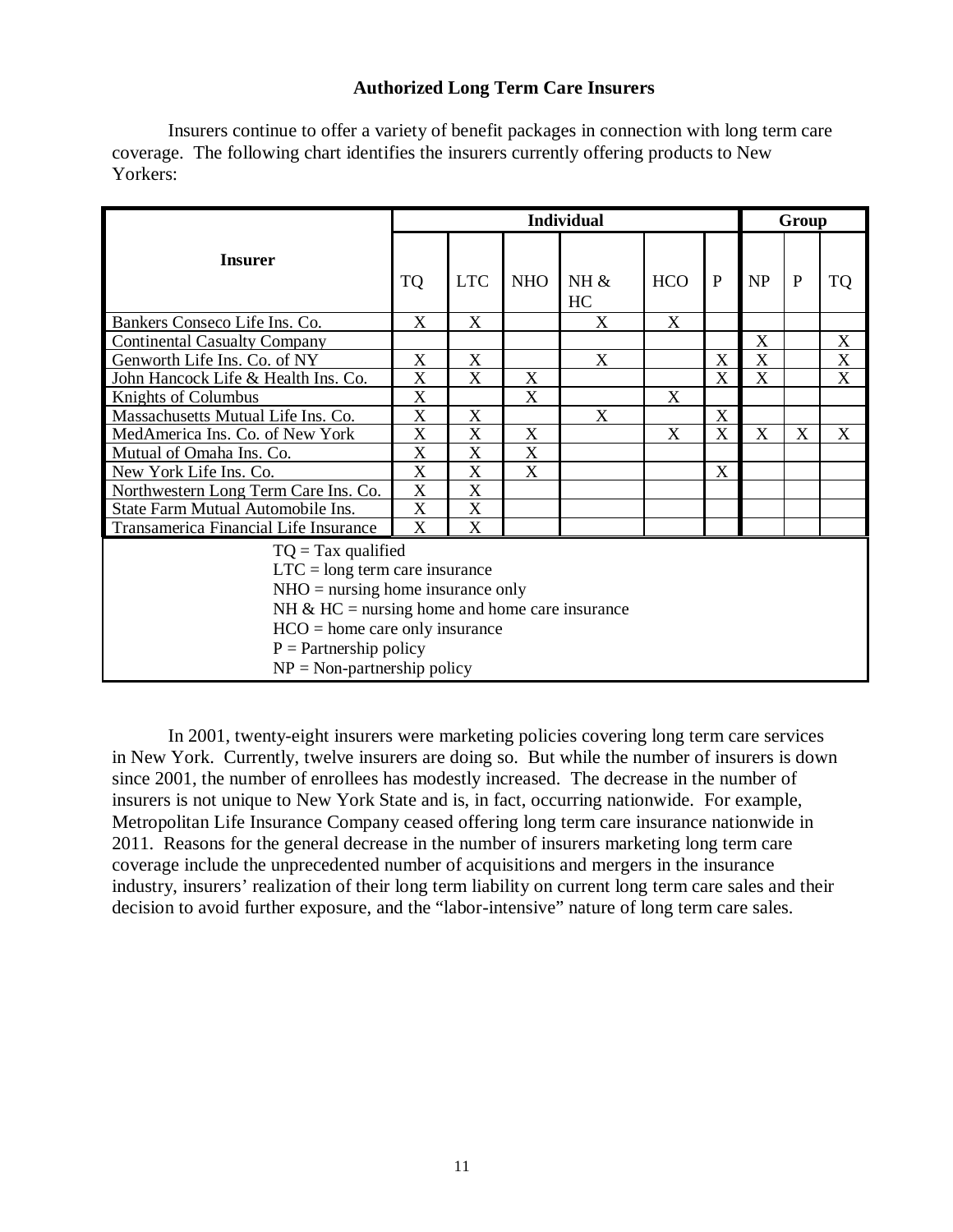# **Of Long Term Care Plans Factors Contributing to or Impeding the Development**

<span id="page-18-0"></span> long term care insurance coverage, previous biennial reports discussed five key issues that directly affect the development of, and enrollment in, long term care insurance contracts in New In addition to the factors contributing to the decrease in the number of insurers offering York:

- Consumer Awareness;
- Data Needs and Services;
- Underwriting and Policy Design;
- Regulatory Environment; and
- Marketing Concerns.

## Consumer Awareness

 Long term care insurers continue to report consumers' lack of awareness of the need for long term care insurance and the misperception that medical insurance, Medicare and Medicaid will cover these services. Another problem mentioned by insurers in the successful marketing of long term care insurance is that long term care is a subject that makes many people uncomfortable. People often refuse to believe they will need long term care and therefore refuse to plan for future long term care expenses. Educational efforts appear to be lessening this perception and a number of initiatives have been undertaken to increase consumer awareness and knowledge about long term care coverage.

 *Agent/Broker Training* 

 educating agents and brokers on the Partnership program to improve marketing and to disseminate information on the Partnership Program. The Partnership Program conducts a mandatory training program for any agent or broker who wishes to become certified to sell a Partnership policy. This training program focuses primarily on the Medicaid program and its relationship to a Partnership policy and offers credits that may be applied to the continuing education credit requirements associated with agent licensure by the DFS. The extent to which the insurer representatives are better educated concerning the Partnership program should stimulate more Partnership sales to persons who consider the purchase of a Partnership product. The Partnership Program also developed a refresher course for agents and brokers who have already completed the mandatory training to enhance their knowledge of the Partnership products. And various other vendors have received approval from the DFS to conduct continuing education courses regarding long term care insurance. The New York State Partnership for Long Term Care Program takes a novel approach to

 *Consumer Awareness Campaigns/Seminars* 

 Consumer campaigns and seminars have also raised awareness of the need to plan for long term care. Several insurers indicated that they participate in the "Own Your Future" campaign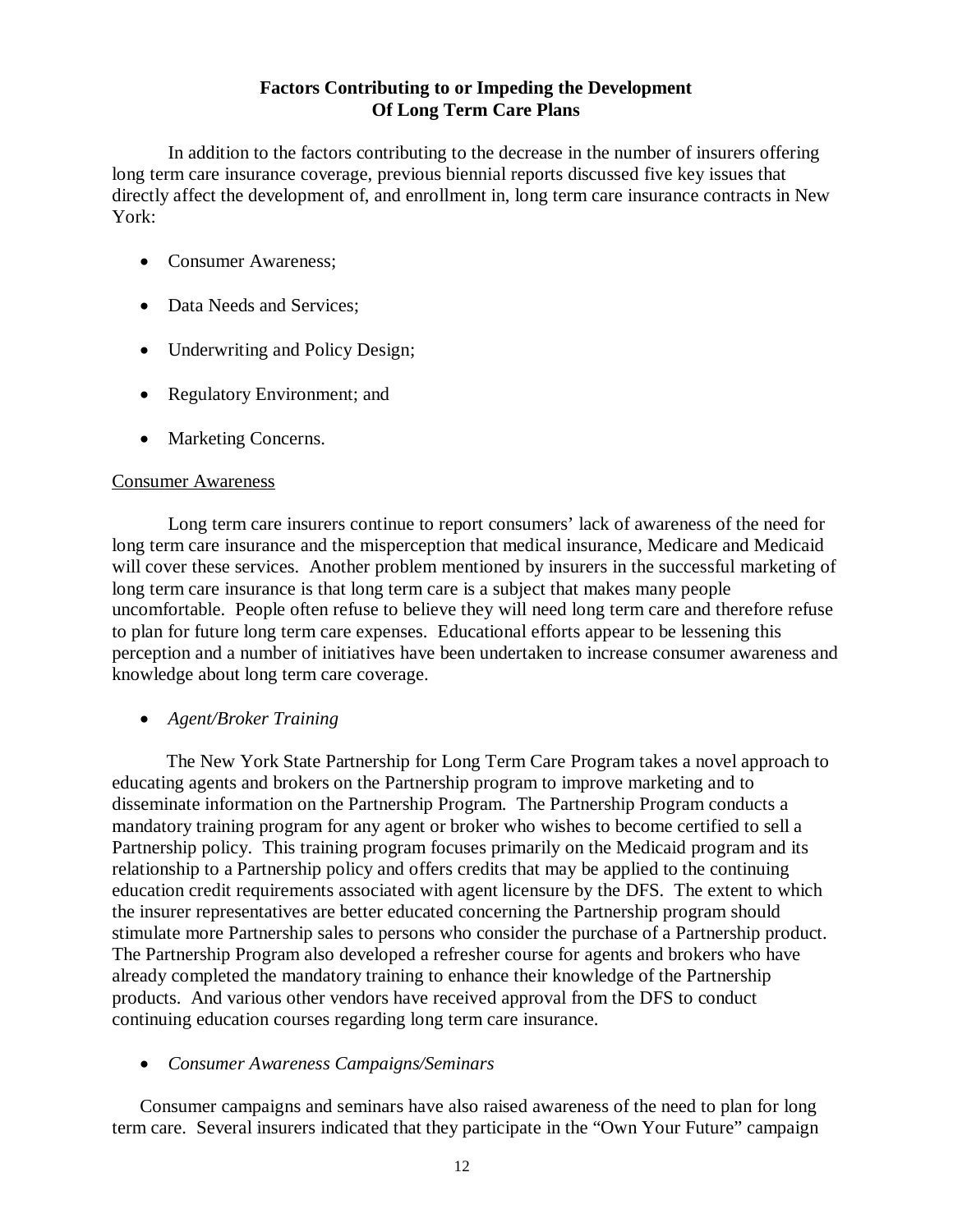<span id="page-19-0"></span> started by the U.S. Department of Health and Human Services in January 2005 to increase consumer awareness and planning for long term care. A few insurers also stated that they participate in Long Term Care Awareness Month (November). Other insurers highlighted their consumer seminars that agents, brokers and financial representatives host as a way of educating the public for the need for planning for long term care and long term care insurance. A few insurers stressed that their informational seminars are the main marketing tool available to agents or brokers and are an efficient way to educate the public about the benefits of long term care insurance. Other insurers utilize their websites to provide consumer education material directly to the public. Prudential Insurance Company of America, for example, uses a tool on their website entitled "Long-Term Care Learning Center" to educate consumers about the costs, myths, planning, and funding alternatives for long term care. Genworth Life Insurance Company of New York launched a "Let's Talk" platform in June 2009 with content and materials designed to help consumers have more productive conversations with family members and loved ones about the difficult topic of needing long term care. This program also included material and video available on Genworth's website and on YouTube.

 New York State undertook its own statewide media campaign in 2008, using the slogan "Plan Ahead NY" to promote the purchase of long term care insurance, including the Partnership for Long Term Care products, by New York residents ages 40 to 65. The media campaign ran from February through April 2008 and included television, radio and magazine ads and an insert mailed with New York Department of Motor Vehicles' registration renewals. A few insurers noted the success of this campaign in generating interest in long term care insurance, especially Partnership long term care insurance.

#### *Consumer Brochures/Materials*

 Currently, a great deal of information is available to consumers about long term care insurance plans. DFS's website offers information on long term care insurance, including a sample premium rate calculator with Partnership and non-Partnership options. DFS also annually updates the consumer guide entitled, "A Consumer's Guide to Long Term Care Insurance," which, among other things provides information on benefits and features currently available in the New York market. The New York State Partnership for Long Term Care publishes a "Consumer Booklet – Affordable Financing for Long-Term Care." The Partnership booklet provides information on planning for long term care expenses, the New York State Partnership for Long Term Care, how to choose a long term care policy, and a worksheet for comparing long term care policies. The Partnership also issues a consumer brochure entitled "Medicaid Eligibility and the Treatment of Income and Assets under the New York State Partnership for Long Term Care." These publications are available from the New York Department of Health.

 Publications are also issued by entities other than state government that highlight the differences between Medicare, Medicaid and long term care insurance. A publication developed jointly by the National Association of Insurance Commissioners (NAIC) and the Centers for Medicare and Medicaid of the U.S. Department of Health and Human Services entitled, "Choosing a Medigap Policy: A Guide to Health Insurance for People with Medicare," contains information indicating that Medigap policies do not cover long term care. The NAIC also has available "A Shopper's Guide to Long-Term Care Insurance," which provides advice on whether or not a consumer should buy long term care insurance, as well as worksheets to assist consumers in obtaining information about the availability and cost of long term care services, advice about how to compare long term care insurance policies, and facts consumers should have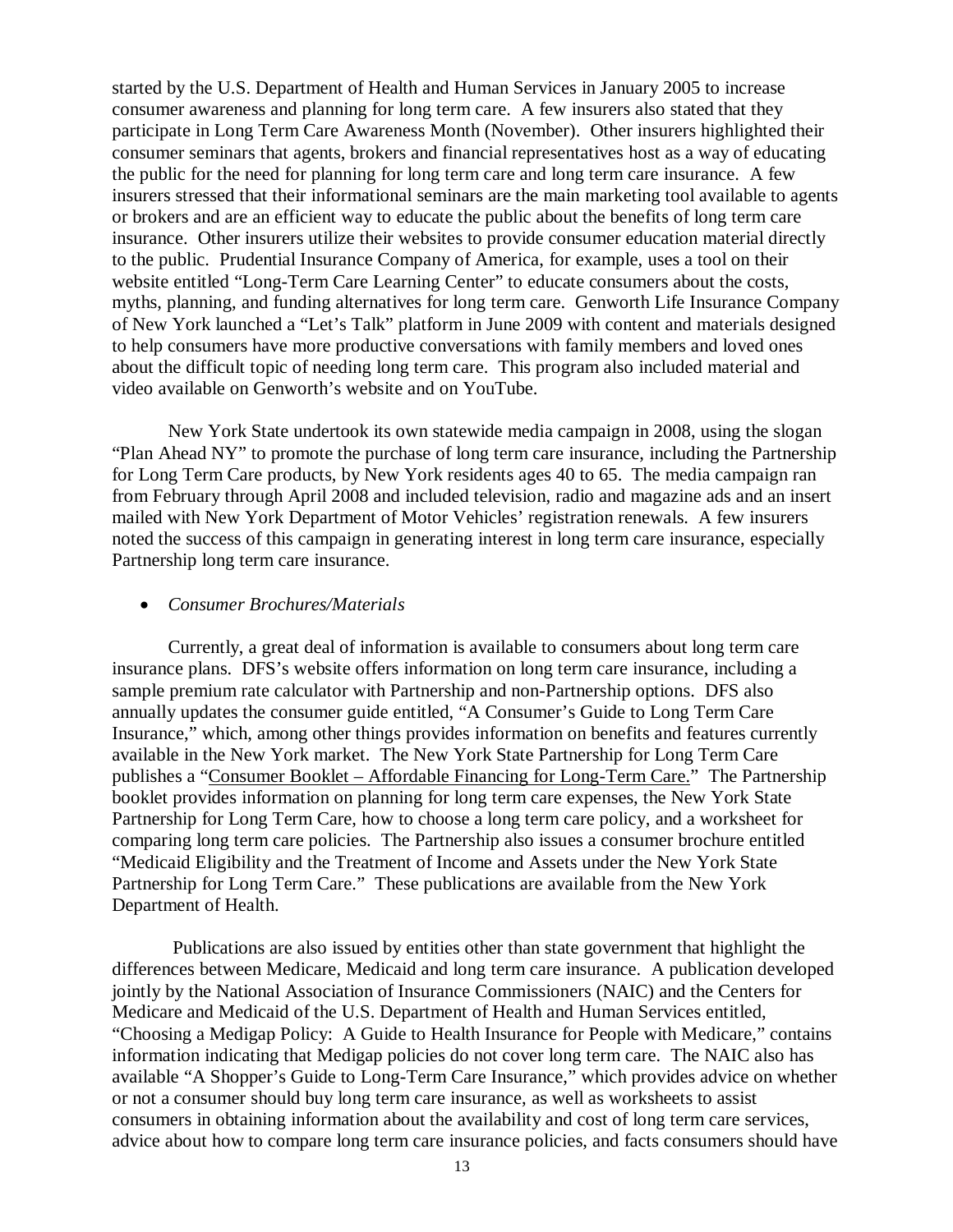available concerning any long term care policy they purchase. These guides are updated annually.

 Besides traditional brochures, insurers have developed videos to educate consumers about the need for long term care insurance. John Hancock sponsored an educational video created by Kiplinger's entitled "Who Cares? Kiplinger's No-Nonsense Look at Long-Term Care and How to Pay for It." The video assists the viewers in determining how to meet the financial challenges of long term care, and was used by John Hancock's producers and is posted on its website to assist group clients.

 Genworth published a report in 2012 entitled "Beyond Dollars: The True Impact of Long Term Caring". This report documents the effects of long term care on jobs, careers, savings and family relationships.

#### *Consumer Awareness of Tax Benefits of Long Term Care Insurance*

 Both federal and New York State laws provide for favorable tax treatment for the purchase of qualified long term care insurance policies. Insurers have indicated that the New York State tax credit has a larger impact on promoting long term care insurance purchases than the more limited favorable federal tax deduction. Insurers also believe that publicity generated by the enactment of federal and state laws providing for favorable tax treatment for qualified long term care policies has helped focus the public's attention on long term care issues. Insurers in general feel that the favorable tax treatment sends a positive message to consumers. Many insurers have informed DFS that the federal tax incentives are so limited as to have no effect on sales. Still, a few insurers indicated that they focus their marketing efforts surrounding federal tax deductions to small business owners since the benefits for them are more significant.

 For individuals, the federal deduction allows long term care insurance premiums to be deducted if the insured's medical expenses exceed 7.5% of the adjusted gross income. This deduction affects fewer than 4% of people who have purchased long term care insurance. If a "top line" deduction were allowed, it would provide an incentive for many more people to purchase long term care coverage. Insurers believe that pre-tax deductibility for long term care premiums and the inclusion of group long term care insurance in Cafeteria Plans (Section 125 of the Internal Revenue Code) would have a major impact on encouraging sales of long term care insurance.

 incentive to the sale of long term care coverage. Some companies use the tax incentives in their marketing materials, with brochures highlighting the New York State tax credit and favorable federal tax treatment. Several insurers educate their agents about the New York State tax credit, who in turn provide the information to consumers during marketing or sale. However, some insurers feel that the New York State tax credit, while providing a positive message on purchasing long term care, has had little impact on their sales because they have been unable to isolate the effectiveness of such incentives on sales. But overall, insurers view the New York income tax credit as a useful tool in the marketing of long term care insurance. Most insurers also indicated to DFS that the New York State tax credit is an important

#### *Consumer Awareness of Medicaid Estate Planning*

 Insurers believe that to some extent, Medicaid estate planning is an impediment to the development of long term care insurance in New York. Generally, assets of a Medicaid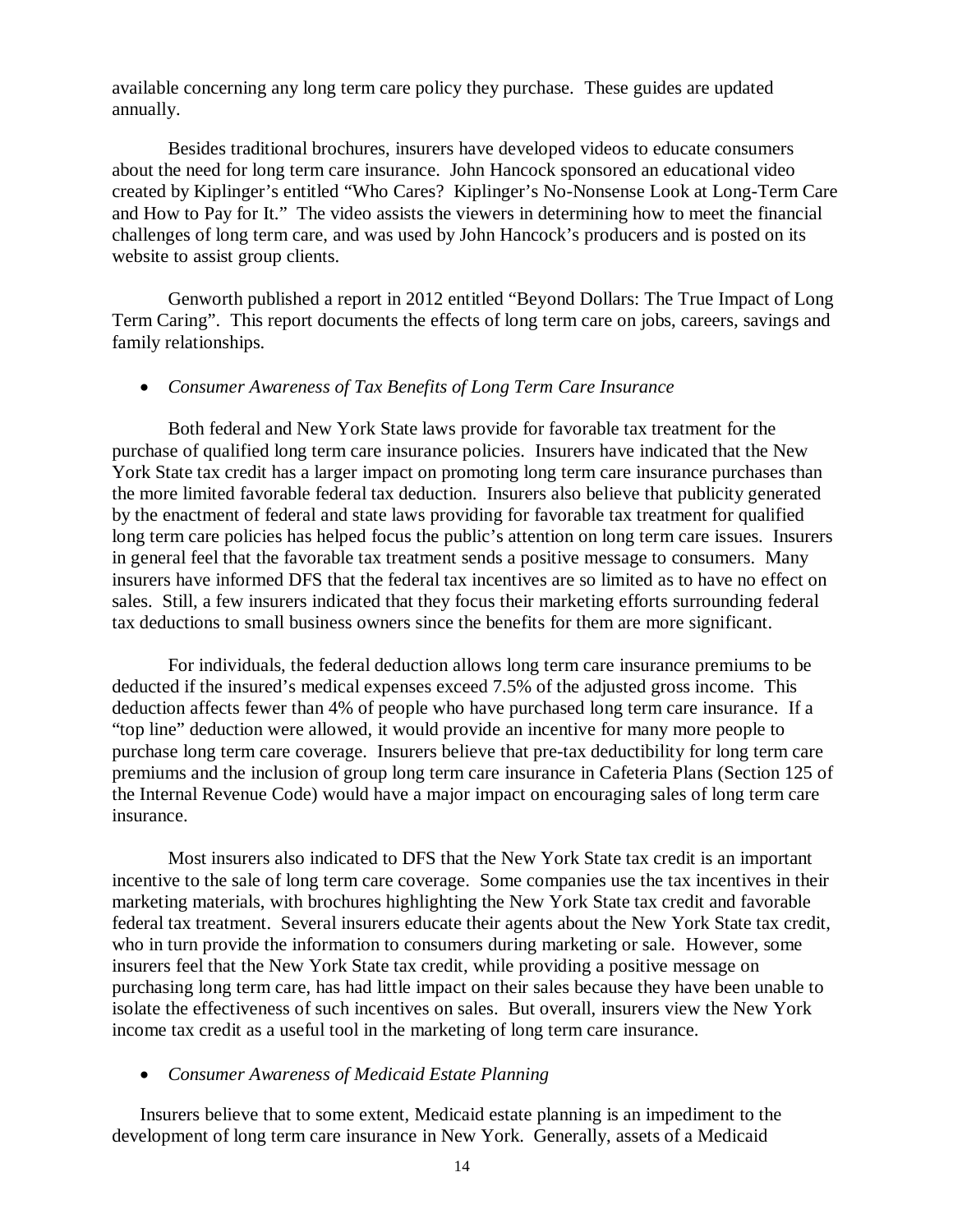applicant and his/her spouse (if married) are considered for Medicaid eligibility purposes. Medicaid estate planning involves the transferring or sheltering of those assets in order to access Medicaid for coverage of the consumer's long term care needs. This transferring or sheltering of a consumer's assets allows a consumer to meet the asset test for Medicaid eligibility and receive long term care services without having to "spend down" their assets prior to becoming Medicaid eligible. Many consumers see the use of Medicaid estate planning as a viable alternative to purchasing long term care insurance for their long term care needs.

# *Marketing in New York Compared to Other States*

 A number of insurers reported to DFS that New York consumers are more informed about the need for such coverage than are consumers in other states. Insurers were asked to compare their sales in New York State with their marketing success in other states. Their responses follow:

| <b>Insurer</b>              | <b>Response</b>                                                                                                                                                         |
|-----------------------------|-------------------------------------------------------------------------------------------------------------------------------------------------------------------------|
| <b>Continental Casualty</b> | No reportable differences among states.                                                                                                                                 |
| Genworth Life               | New York continues to be one of our leading states in terms of sales, which we                                                                                          |
| <b>Insurance Company</b>    | attribute to the promotion of the state Partnership program. However, consumer                                                                                          |
| of New York                 | response to our marketing efforts in New York is not quite as strong as in other                                                                                        |
|                             | states and is slightly below average nationally.                                                                                                                        |
| John Hancock                | Individual:                                                                                                                                                             |
|                             | Our figures show that New York was the second highest producing state for John                                                                                          |
|                             | Hancock individual policy sales in 2012, representing 7% of sales. As of year to                                                                                        |
|                             | date 2012, New York is the third highest producing state. It is perceived that New                                                                                      |
|                             | Yorkers have a higher level of awareness of the need for this type of insurance                                                                                         |
|                             | than many other parts of the United States. A key difference in the success of                                                                                          |
|                             | marketing in New York is the relatively concentrated number of producers doing                                                                                          |
|                             | business in that state compared to others.                                                                                                                              |
|                             | Group:                                                                                                                                                                  |
|                             | Enrollment success in the group market is largely dependent upon the type of                                                                                            |
|                             | employer, the employee culture/work environment, the level of support and                                                                                               |
|                             | endorsement of the plan and employee demographics (e.g., average age and                                                                                                |
|                             | salary). However, a recent study of several carriers enrollment results by region,<br>showed the Northeast with the lowest enrollments overall. One reason for this may |
|                             | be from a higher average salary range in the Northeast where perhaps consumers                                                                                          |
|                             | may feel they can self-insure in the event of a LTC situation.                                                                                                          |
| Knights of                  | No different marketing trends among states.                                                                                                                             |
| Columbus                    |                                                                                                                                                                         |
| <b>Mass Mutual</b>          | Our product is marketed in all jurisdictions excluding Missouri and Washington.                                                                                         |
|                             | We deem our marketing efforts to be successful in New York in part due to (1) the                                                                                       |
|                             | density of our target market population, (2) the presence of multiple MassMutual                                                                                        |
|                             | agencies, (3) the higher number of producers concentrated in that geographic area,                                                                                      |
|                             | and (4) the NYS tax credit.                                                                                                                                             |
| Mutual of Omaha             | Marketing results vary by the degree of emphasis placed on the long term care                                                                                           |
|                             | products in the various offices – no real differences noticed by state.                                                                                                 |
| New York Life               | With our headquarters based in New York State and the New York name in our                                                                                              |
|                             | name, we enjoy great brand recognition in New York.                                                                                                                     |
| Northwestern Long           | There are a number of issues that have limited our marketing efforts in the state.                                                                                      |
| <b>Term Care</b>            | The biggest issue is probably the high cost of care throughout the state of New                                                                                         |
|                             | York. This has led to our average policy size and cost to be much higher in New                                                                                         |
|                             | York than in the nation overall. These higher results could put more pressure on                                                                                        |
|                             | middle-class purchasers who are not able to buy a product that provides all the                                                                                         |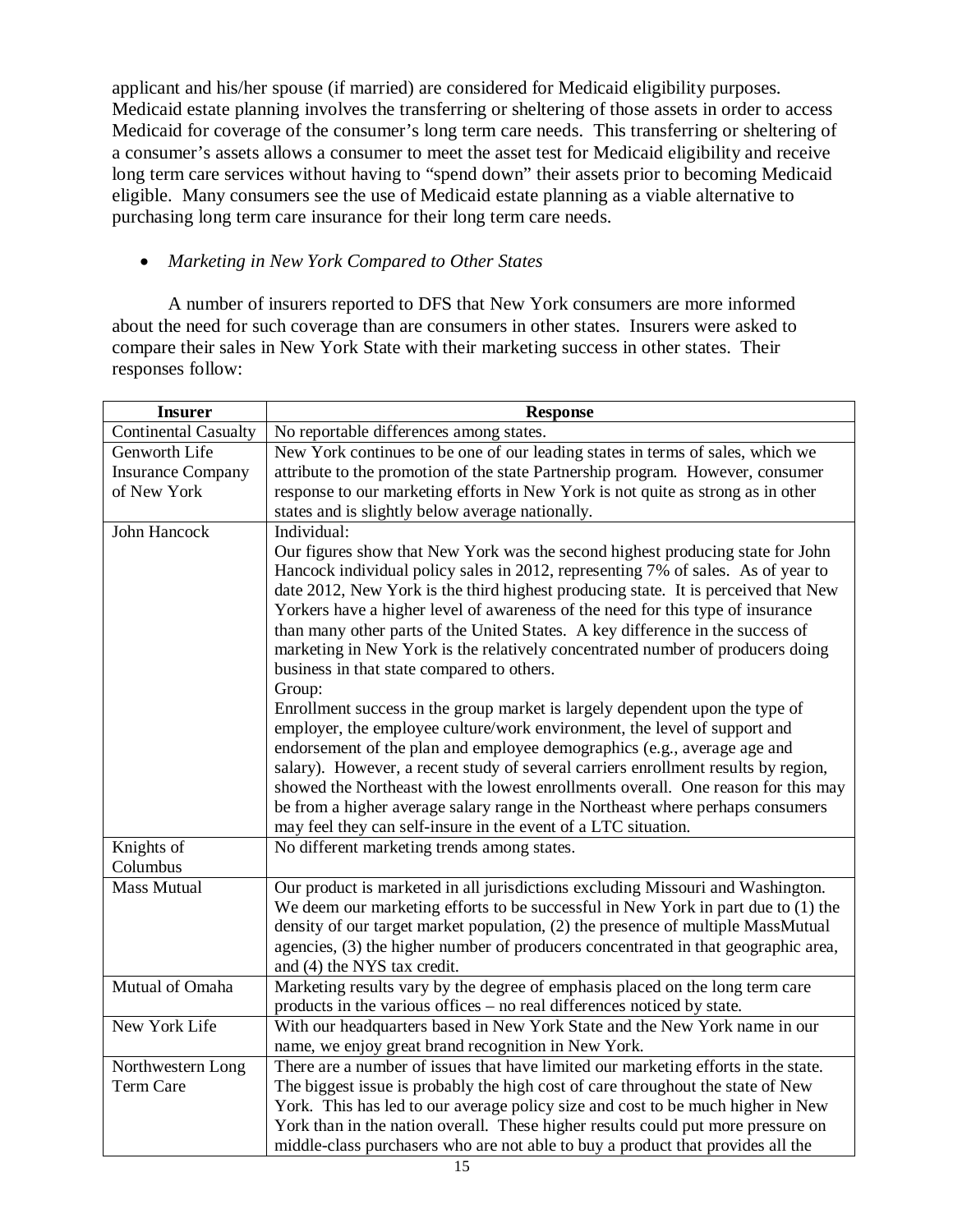| Insurer           | <b>Response</b>                                                                       |
|-------------------|---------------------------------------------------------------------------------------|
|                   | benefits they desire. There is anecdotal evidence that suggests that these            |
|                   | individuals are seeking out lower premium plans from companies that offer lower       |
|                   | rates in exchange for the high financial ratings that are part of the Northwestern    |
|                   | value proposition. The challenges indicated have led us to sell a relatively low      |
|                   | number of policies compared to the population of the state, i.e. our penetration rate |
|                   | in New York is lower than our national average. Although the relatively large         |
|                   | policy size puts New York in our top states in terms of premiums sold, we hope to     |
|                   | improve our penetration rate for long-term care sales in coming years.                |
|                   |                                                                                       |
| <b>State Farm</b> | Success is relatively similar to others states.                                       |

# Data Needs and Services

 need for data has become less critical. Experience data is now credible and extensive. As insurers have been able to obtain more data, they have revised their long term care policies to make the benefits more comprehensive and offer a greater number of optional benefits to Since long term care policies have been sold for about 27 years in New York State, the policyholders.

 Most, if not all, insurers are now offering paid-up policies, which can allow an insured to complete his or her premium payment obligations in a specific amount of time, as compared to a long term care insurance policy that is payable for life. The premiums for these policies are higher than for a long term care policy that is payable for life. Many insurers offer a ten or twenty year payment period or payments up to age 65.

# Underwriting and Policy Design

 Underwriting controls in the writing of long term care policies and policy design are important issues. Individual long term care policies are medically underwritten through the use of medical questionnaires or assessments at the time of application. For group long term care policies that are offered to employees as well as parents, grandparents and retirees, many insurers conduct minimal underwriting for active employees, with more detailed underwriting for others. Some insurers will accept newly hired employees without evidence of insurability provided that they are actively at work on their effective date and they enroll within ninety days of hire. Under NYPERL, the long term care plan for New York State employees and their families, long term care coverage is offered under a 60-day open enrollment period without proof of medical eligibility for employees.

 although some impose such limitations for conditions not disclosed on the application itself. The most common provisions used in determining eligibility for benefits in long term care policies which are not tax qualified are: medical necessity; the inability to perform a specified number of activities of daily living; or a cognitive impairment. For tax-qualified policies, insurers must adhere to the requirements under HIPAA for benefit eligibility triggers (namely, that the individual is chronically ill as defined by HIPAA). Most insurers do not impose pre-existing condition limitations in long term care policies,

 fixed sum for each day of nursing home confinement or a portion of the fixed reimbursement for The vast majority of policies now being sold in New York are policies that pay up to a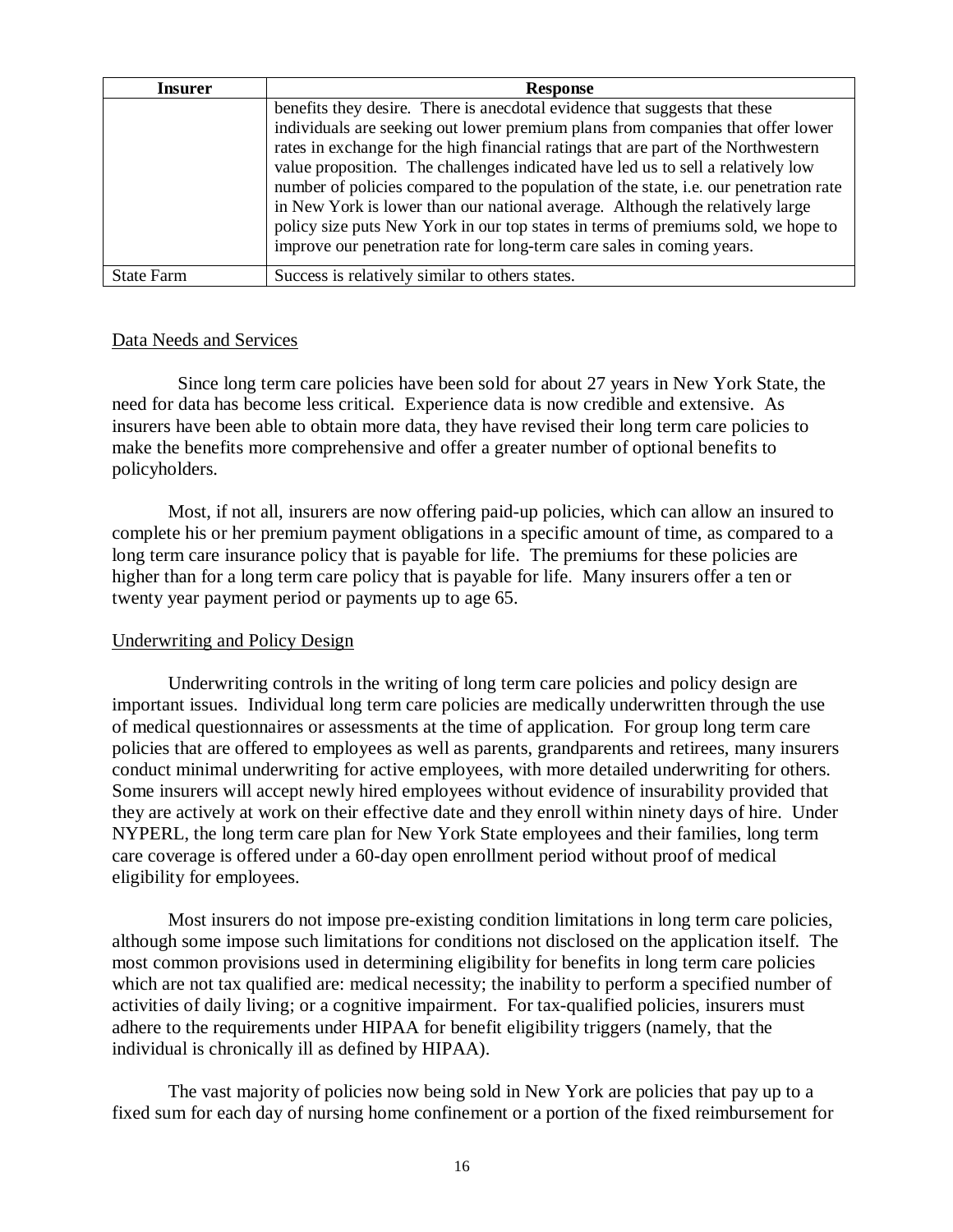other long term care services. But there are many different kinds of long term care products offered in New York. For instance:

- Bankers Conseco Life Insurance Company allows applicants to choose from a variety of optional benefit riders, such as Lifetime Inflation Protection, Survivor Maximum Benefit Increase Rider, Paid-up Survivorship Benefit Rider, Return of Premium, and Limited Premium Payment Rider. They also provide policies that automatically include a Guaranteed Purchase Option if the insured does not elect either simple or compound inflation protection at time of application;
- Continental Casualty Company (CNA) allows a core/buy-up product in which the employer contributes to a basic "core" amount of coverage and employees "buy-up" additional amounts on a voluntary basis. CNA also has a Guaranteed Benefit Option which provides inflation protection increases on a voluntary basis rather than building the cost in like automatic inflation protection features;
- Genworth Life Insurance Company of New York has products in New York that provide some level of international home care, a small cash benefit, the choice of service or calendar days for the elimination period and a caregiver support training program that is available to policyholders and their families;
- John Hancock Life & Health Insurance Company offers unlimited automatic inflation coverage linked to the consumer price index and other inflation coverage options such as to age 75 inflation protection and Benefit Builder inflation protection. The company also offers caregiver support services that provide policyholders and their families access to advice, resources, provider quality reports and discounts;
- MassMutual offers a number of competitive features including: flexible policy design that optimizes customization, share care benefit, third-party ownership, Alternative Plan of Care coverage, and care coordination, either self-directed or assisted;
- MedAmerica Insurance Company of New York offers a 100% cash long term care insurance product, which enables the policyholder to have complete control over the type of care that they receive. The product gives an immense amount of policyholder choice;
- Mutual of Omaha offers several less expensive inflation options, shared care and benefits to help keep insureds at home such as cash benefits and home care waiver of elimination period;
- New York Life Insurance Company has a Consumer Price Index Urban Benefit Increase Rider that offers significant advantages over traditional forms of inflation protection. This rider allows for much lower initial cost of coverage, lessening the barrier to the initial sale, while offering affordable increases in coverage to account for increases in the cost of care; and
- Northwestern Long Term Care Insurance Company offers a survivorship benefit that allows the insureds' policies to be "paid up" if a spouse dies, regardless of whether both husband and wife paid premiums for a certain amount of years or either were in claim status at one point in time.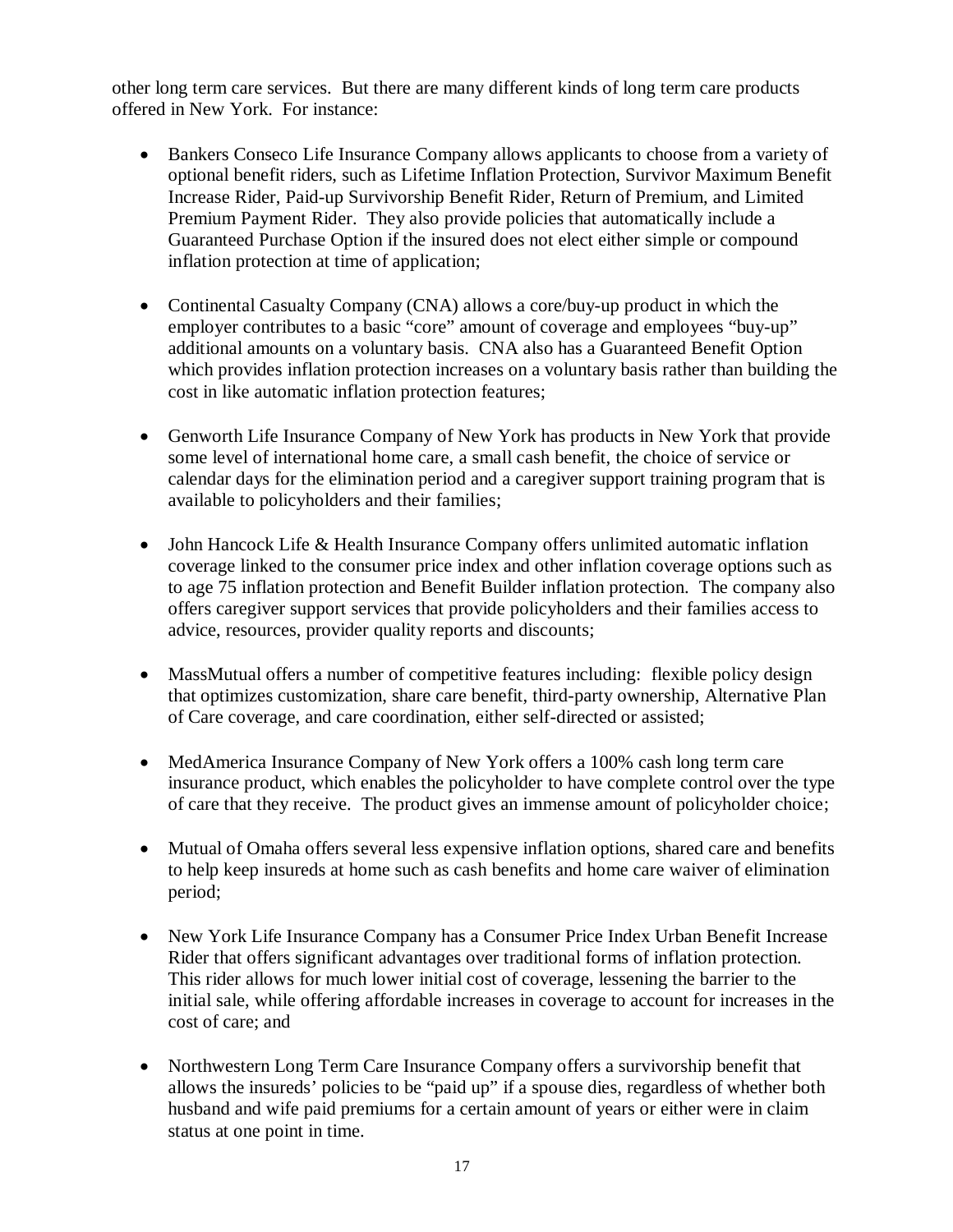#### Regulatory Environment

 coverage through priority review of long term care contracts submitted for approval. In order to assist insurers in submitting long term care products to DFS for approval and in order to expedite the approval of the policies, DFS has developed product outlines and checklists for individual tax qualified, non-Partnership long term care insurance policies and tax qualified nursing home and home care, nursing home only, and home care only insurance policies. DFS continues to make every effort to encourage the development of long term care

 DFS has worked with the Office for the Aging and the Department of Health in implementing the Partnership Program and has established a toll-free number (1-888-NYS- PLTC) within DFS for inquiries on the program. As discussed elsewhere in this report, DFS has worked with the Department of Health to modernize the benefits under the Partnership program in order to make them more marketable in the current environment, and the agencies continue to work closely together to jointly develop and implement changes to the Partnership Program.

#### Marketing Concerns

 Insurers find the sale of long term care policies to be a challenge. Many insurers cite a general lack of knowledge about long term care insurance, perceived affordability issues, confusion about what Medicare/Medicaid covers and the widespread perceived lack of need as factors impeding the development of enrollment. With the economic downturn that started in September 2008, the economy has, in insurers' estimation, impeded the sale of long term care insurance.

 insurance. Insurers reported mixed results on the success of marketing long term care policies that qualify under the New York State Partnership. CNA and New York Life indicated that they have been less successful in marketing long term care policies qualifying under the Partnership than in marketing other long term care products. New York Life stated that their producers have said that the Partnership plan helps create a willingness to learn more about New York Life and long term care insurance, but that it does not necessarily translate into Partnership sales. CNA also reported that they have sold more non-Partnership than Partnership certificates in New York State in the group market. The company believes that the primary barrier to marketing Partnership plans is the requirement to offer a core plan including automatic compound inflation protection.

 protection. A few Partnership insurers highlighted their favorable experience with the New York Partnership for Long Term Care Program. Genworth stated that the promotional efforts undertaken in New York are a "best practice" for other states. John Hancock also cited the "Plan Ahead NY" campaign and the marketing done by the New York Partnership for Long Term Care office as assisting their own marketing efforts and promoting sales.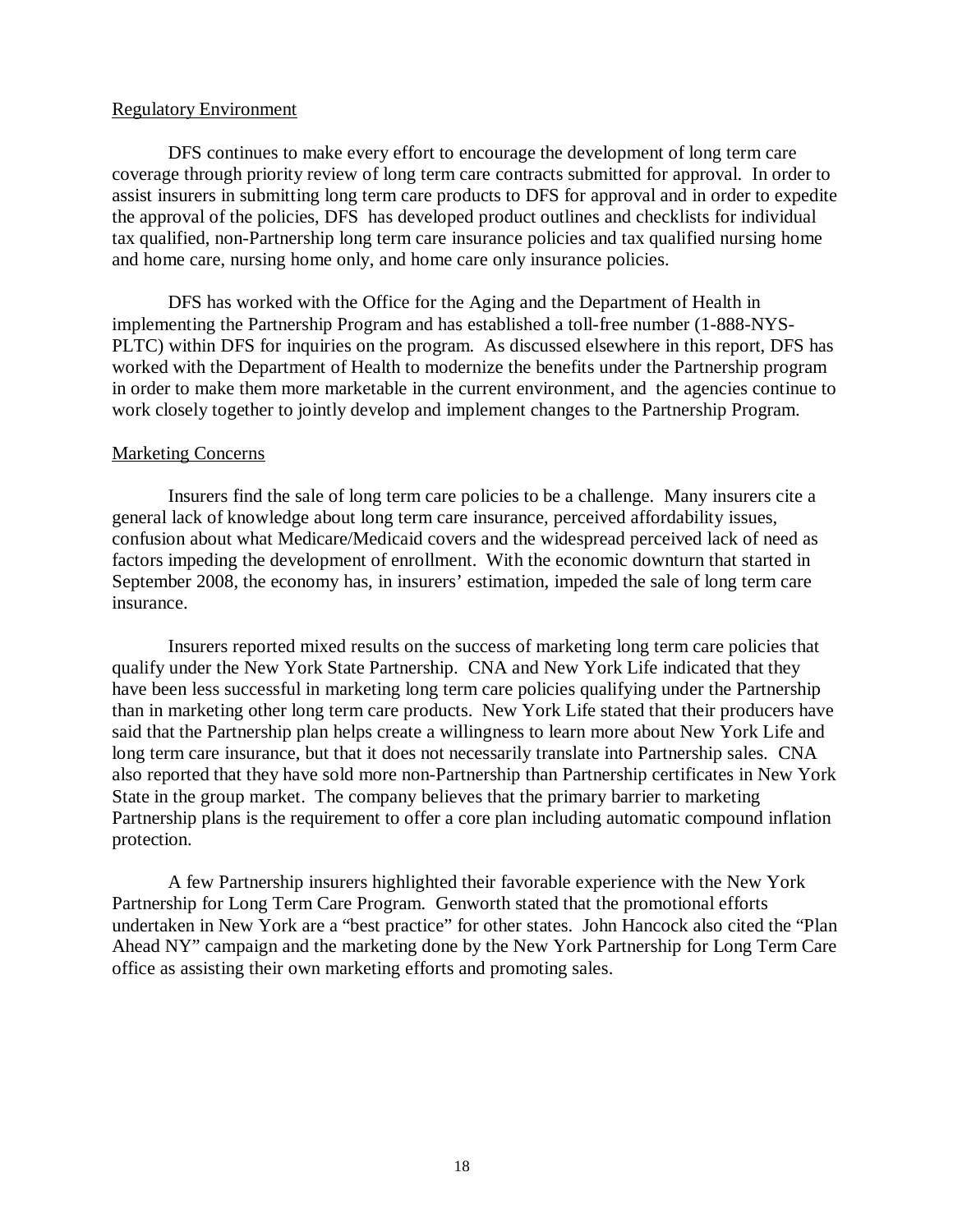# **Recommendations and Anticipated Actions to be Taken By the Department of Financial Services**

<span id="page-25-0"></span> There has been a decrease in the number of insurers selling long term care insurance in New York State and nationwide, but an increase in the number of both in-force non-Partnership policies and in-force Partnership policies. In order to continue to encourage insurance companies to offer, and consumers to purchase, long term care insurance, DFS offers the following recommendations:

- DFS, the New York Department of Health, and the New York Office for the Aging should continue efforts to encourage the purchase of long term care policies qualifying under the New York State Partnership for Long Term Care Program; and
- New York State should increase its efforts to educate the public that New York's tax credit for long term care premiums provides a substantial benefit to New Yorkers. Essentially, the state will support New Yorkers' efforts to plan for the future by paying 1/5 of the bill for their long term care insurance premiums. This credit is available to anyone paying premiums, including children who pay for coverage on behalf of their parents.
- The federal government should be encouraged to:
	- **allow an above-the-line deduction or tax credit for long term care premiums; and**
	- allow long term care insurance to qualify as part of a Cafeteria Plan under Section 125 of the Internal Revenue Code to allow before-tax deduction for premiums.
- The long term care insurance industry should be encouraged to emphasize the marketing and sale of basic long term care type coverage that would be affordable for more middleclass New Yorkers.

Further, DFS will:

- Continue to review the minimum standards for the form, content and sale of long term care insurance and amend them as necessary to incentivize the sale of meaningful long term care insurance to as many New Yorkers as possible;
- Regularly update the Department's "A Consumer Guide to Long Term Care Insurance in New York";
- Continue to work with the Department of Health and Office for the Aging in publicizing and answering questions from the public on the New York State Partnership for Long Term Care;
- Continue to provide information and assistance to senior citizens concerning long term care insurance and other coverage available to the elderly, such as Medicare supplement insurance; and
- Continue to provide guidance to the industry with regard to the marketing of long term care insurance.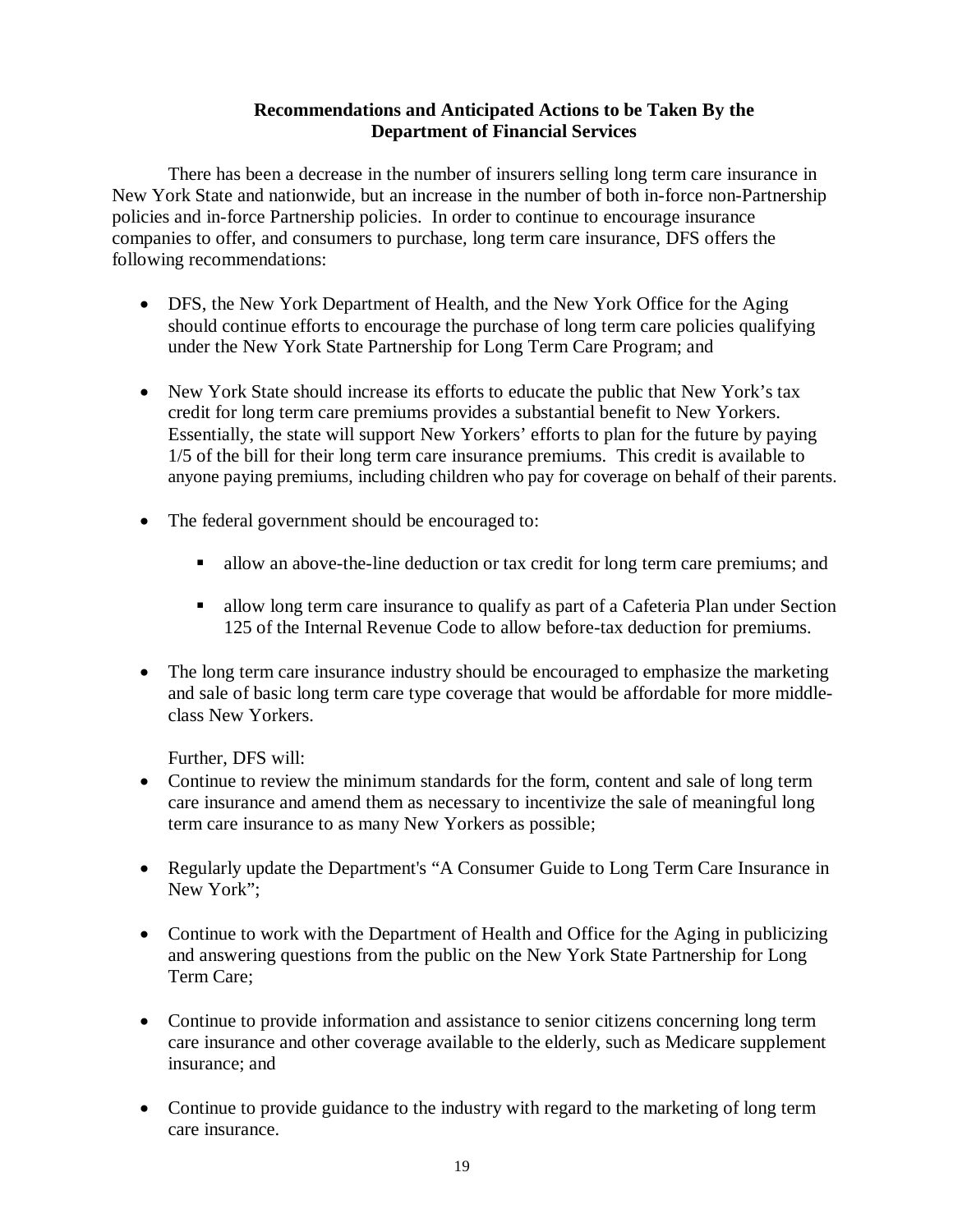#### **APPENDIX 1**

#### **Total In-Force Long Term Care Policies With Market Share As of December 31, 2012**

|                                               |                 |                  | <b>Total</b>    | $%$ of        |
|-----------------------------------------------|-----------------|------------------|-----------------|---------------|
| <b>Insurer</b>                                | Non-Partnership | Partnership      | <b>Insureds</b> | <b>Market</b> |
| <b>Aetna Life Insurance Company*</b>          | 4,686           | $\bf{0}$         | 4,686           | 1.08%         |
| Allianz Life Insurance Co. of New York*       | 1,073           | $\bf{0}$         | 1,073           | 0.25%         |
| American Family Life Assur. of NY*            | 229             | $\boldsymbol{2}$ | 231             | $0.05\%$      |
| <b>American Independent Network Ins.*</b>     | 1,431           | $\bf{0}$         | 1,431           | $0.33\%$      |
| <b>American International Life Assurance*</b> | 443             | $\bf{0}$         | 443             | 0.10%         |
| <b>American Progressive Life and Health*</b>  | 1,747           | 88               | 1,835           | $0.42\%$      |
| Aviva Life* (prev. John Alden)                | 135             | 337              | 472             | 0.11%         |
| <b>Bankers Conseco (prev. Conseco)</b>        | 3,151           | 1,087            | 4,238           | 0.98%         |
| Berkshire Life Ins. Co. of America*           | 3,180           | $\bf{0}$         | 3,180           | 0.73%         |
| CIGNA Life (prev. Conn. General)*             | 146             | $\bf{0}$         | 146             | 0.03%         |
| Combined Life Insurance Co. of NY*            | 114             | $\bf{0}$         | 114             | $0.03\%$      |
| <b>Continental Casualty Company</b>           | 19,498          | 6,649            | 26,147          | 6.03%         |
| <b>First United American*</b>                 | 52              | $\bf{0}$         | 52              | 0.01%         |
| <b>First Unum Life Insurance Company*</b>     | 39,291          | $\mathbf{0}$     | 39,291          | 9.06%         |
| <b>Genworth Life Insurance Co. of NY</b>      | 58,259          | 23,623           | 81,882          | 18.89%        |
| Hartford Life Insurance Company*              | 7               | $\bf{0}$         | 7               | $0.00\%$      |
| John Hancock Life Insurance Co. (U.S.A.)      | 17,505          | 1,830            | 19,335          | 4.46%         |
| John Hancock Life & Health Insurance Co.      | 40,959          | 18,316           | 59,275          | 13.67%        |
| <b>Knights of Columbus</b>                    | 935             | $\mathbf{0}$     | 935             | 0.22%         |
| Massachusetts Mutual Life Ins. Co.            | 5,161           | 255              | 5,416           | 1.25%         |
| MedAmerica Insurance Co. of NY                | 15,365          | 7,360            | 22,725          | 5.24%         |
| MetLife Ins. Co.of CT* (prev. Travelers)      | 20,328          | 6,044            | 26,372          | 6.08%         |
| Metropolitan Life Insurance Company*          | 59,982          | 6,553            | 66,535          | 15.35%        |
| <b>Mutual of Omaha</b>                        | 4,033           | 89               | 4,122           | 0.95%         |
| <b>New York Life Insurance Company</b>        | 9,967           | 190              | 10,157          | 2.34%         |
| Northwestern Long Term Care Ins. Co.          | 7,731           | $\bf{0}$         | 7,731           | 1.78%         |
| Prudential Insurance Co. of America*          | 30,000          | 130              | 30,130          | $6.95\%$      |
| RiverSource Life Ins. of NY* (prev. IDS)      | 6,750           | $\bf{0}$         | 6,750           | $1.56\%$      |
| <b>State Farm Mutual Autom. Ins. Co.</b>      | 1,716           | $\mathbf{0}$     | 1,716           | $0.40\%$      |
| TIAA-Cref Life* and TIAA of America*          | 1,405           | 49               | 1,454           | 0.34%         |
| Thrivent Financial* (prev. Aid Assn)          | 294             | $\bf{0}$         | 294             | $0.07\%$      |
| <b>Transamerica Financial (incl. AUSA)</b>    | 553             | <b>20</b>        | 573             | 0.13%         |
| Union Security Life* (prev. First Fortis)     | 2,945           | 1,800            | 4,745           | 1.09%         |
| <b>GRAND TOTALS</b>                           | 359,071         | 74,422           | 433,493         | 100.00%       |
|                                               |                 |                  |                 |               |
| * Not currently marketing in New York         |                 |                  |                 |               |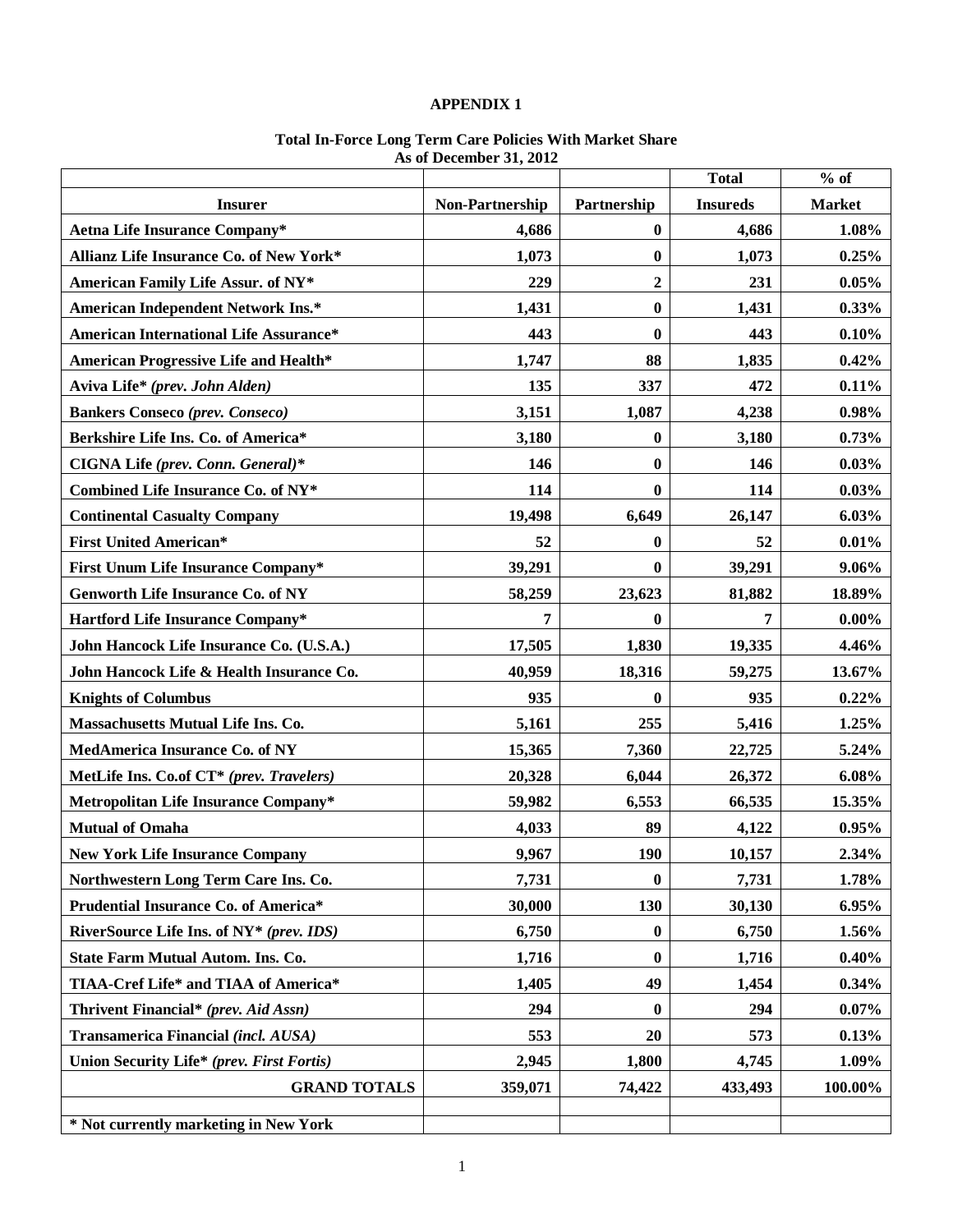#### **APPENDIX 2**

#### **Number of Non-Partnership Long Term Care Policies In-Force in New York as of December 31, 2012**

| <b>Insurer</b>                            | <b>Policy</b>      |                                               |                     |              |                              |                    |                  | No. of Persons Covered in NY |                |                       |                  |
|-------------------------------------------|--------------------|-----------------------------------------------|---------------------|--------------|------------------------------|--------------------|------------------|------------------------------|----------------|-----------------------|------------------|
|                                           | <b>Form Number</b> | Date of<br><b>New York</b><br><b>Approval</b> | Type of<br>Coverage |              | No. of<br>Contracts<br>in NY |                    |                  | <b>Age Group at Purchase</b> |                |                       |                  |
|                                           |                    |                                               | <b>Individual</b>   | Group        |                              | <b>Under</b><br>45 | 45-54            | 55-64                        | 65-74          | <b>75 and</b><br>over | <b>TOTAL</b>     |
| <b>Aetna Life</b>                         | GR-700             | 12/14/1994                                    |                     | X            | 55                           | 2,017              | 1,312            | 1,052                        | 290            | 15                    | 4,686            |
| <b>Insurance</b><br>Company*              |                    |                                               |                     |              |                              |                    |                  |                              |                |                       |                  |
|                                           | <b>TOTALS</b>      |                                               | $\mathbf{0}$        | $\mathbf{1}$ | 55                           | 2,017              | 1,312            | 1,052                        | 290            | 15                    | 4,686            |
| <b>Allianz Life</b>                       | <b>GSC-1880-PL</b> | 3/26/1993                                     |                     | $\mathbf X$  | 5                            | $\boldsymbol{0}$   | $\overline{0}$   | $\overline{0}$               | $\mathbf{0}$   | 5                     | $5\overline{)}$  |
| <b>Insurance</b><br><b>Company of New</b> | 10-PS-Q-NY         | 10/3/2005                                     | $\mathbf X$         |              | 1,068                        | 16                 | 135              | 567                          | 284            | 66                    | 1,068            |
| York*                                     |                    |                                               |                     |              |                              |                    |                  |                              |                |                       |                  |
|                                           | <b>TOTALS</b>      |                                               | $\mathbf{1}$        | $\mathbf{1}$ | 1,073                        | 16                 | 135              | 567                          | 284            | 71                    | 1,073            |
| <b>American Family</b>                    | NY-20000           | 3/15/1991                                     | $\bar{X}$           |              | $\overline{2}$               | $\overline{0}$     | $\boldsymbol{0}$ |                              | $\mathbf{1}$   | $\mathbf{0}$          | $\overline{2}$   |
| <b>Life Assurance of</b>                  | NY-21000           | 1/21/1992                                     | $\mathbf X$         |              | 43                           | $\overline{0}$     | $\overline{3}$   | 11                           | 27             | $\overline{2}$        | 43               |
| New York*                                 | NY-22000           | 1/21/1992                                     | $\mathbf X$         |              | 23                           | $\boldsymbol{0}$   | $\overline{0}$   | $\overline{2}$               | 16             | 5                     | 23               |
|                                           | NY-2600            | 6/14/1995                                     | $\bar{X}$           |              | $\overline{0}$               | $\overline{0}$     | $\overline{0}$   | $\overline{0}$               | $\mathbf{0}$   | $\overline{0}$        | $\boldsymbol{0}$ |
|                                           | NY-27000           | 9/16/2002                                     | $\mathbf X$         |              | 127                          | 34                 | 77               | 49                           |                | $\Omega$              | 161              |
|                                           | <b>TOTALS</b>      |                                               | 5                   | $\bf{0}$     | 195                          | 34                 | 80               | 63                           | 45             | $\overline{7}$        | 229              |
| American                                  | <b>PF2600NY</b>    | 10/28/1998                                    | $\bar{X}$           |              | 439                          | $\overline{3}$     | 56               | 161                          | 197            | 22                    | 439              |
| Independent                               | ALP1(NY)           | 10/12/1999                                    | $\mathbf X$         |              | 41                           | $\boldsymbol{0}$   | 1                | 9                            | 19             | 12                    | 41               |
| <b>Network</b><br><b>Insurance</b>        | ALP2(NY)           | 10/12/1999                                    | $\mathbf X$         |              | $\overline{7}$               | $\boldsymbol{0}$   | $\overline{2}$   | $\overline{2}$               | $\overline{3}$ | $\mathbf{0}$          | $7\phantom{.0}$  |
| <b>Company of New</b>                     | ALP1(NY)-TQ        | 10/21/1999                                    | $\mathbf X$         |              | 40                           | $\overline{0}$     | $\overline{3}$   | 11                           | 18             | 8                     | 40               |
| York*                                     | ALP2(NY)-TQ        | 10/21/1999                                    | $\mathbf X$         |              | 21                           | $\boldsymbol{0}$   | $\overline{3}$   | $\overline{7}$               | 10             |                       | 21               |
|                                           | $IL4-1(NY)$        | 2/15/2000                                     | $\mathbf X$         |              | 484                          | $\overline{2}$     | $\overline{23}$  | 89                           | 239            | 131                   | 484              |
|                                           | $IL4-2(NY)$        | 2/15/2000                                     | $\mathbf X$         |              | 22                           | $\overline{0}$     | 5                | 5                            | 9              | $\overline{3}$        | 22               |
|                                           | $IL4-1-TQ(NY)$     | 2/25/2000                                     | $\mathbf X$         |              | 154                          | $\boldsymbol{0}$   | $\overline{4}$   | 32                           | 63             | 55                    | 154              |
|                                           | $IL4-2-TO(NY)$     | 2/25/2000                                     | $\mathbf X$         |              | 17                           | $\overline{0}$     | $\overline{3}$   | $\overline{2}$               | 6              | 6                     | 17               |
|                                           | LTCTP6500NY-AI     | 10/4/2000                                     | $\mathbf X$         |              | 126                          | $\sqrt{2}$         | 11               | 46                           | 60             | $\overline{7}$        | 126              |
|                                           | PF3(NY)            | 7/19/2005                                     | $\mathbf X$         |              | $\overline{2}$               | $\overline{0}$     | $\boldsymbol{0}$ | $\overline{2}$               | $\mathbf{0}$   | $\overline{0}$        | $\sqrt{2}$       |
|                                           | $PF3-TQ(NY)$       | 7/19/2005                                     | $\mathbf X$         |              | 71                           | $\overline{0}$     | 8                | 39                           | 21             | $\overline{3}$        | 71               |
|                                           | $SR2-1-AI(NY)$     | 6/12/2008                                     | $\mathbf X$         |              | 3                            | $\mathbf{0}$       | 1                | $\boldsymbol{0}$             | $\mathbf{1}$   |                       | $\mathfrak{Z}$   |
|                                           | $SR2-2-AI(NY)$     | 6/12/2008                                     | $\mathbf X$         |              | 4                            | $\overline{0}$     | $\overline{0}$   | $\mathfrak{Z}$               | 1              | $\Omega$              | $\overline{4}$   |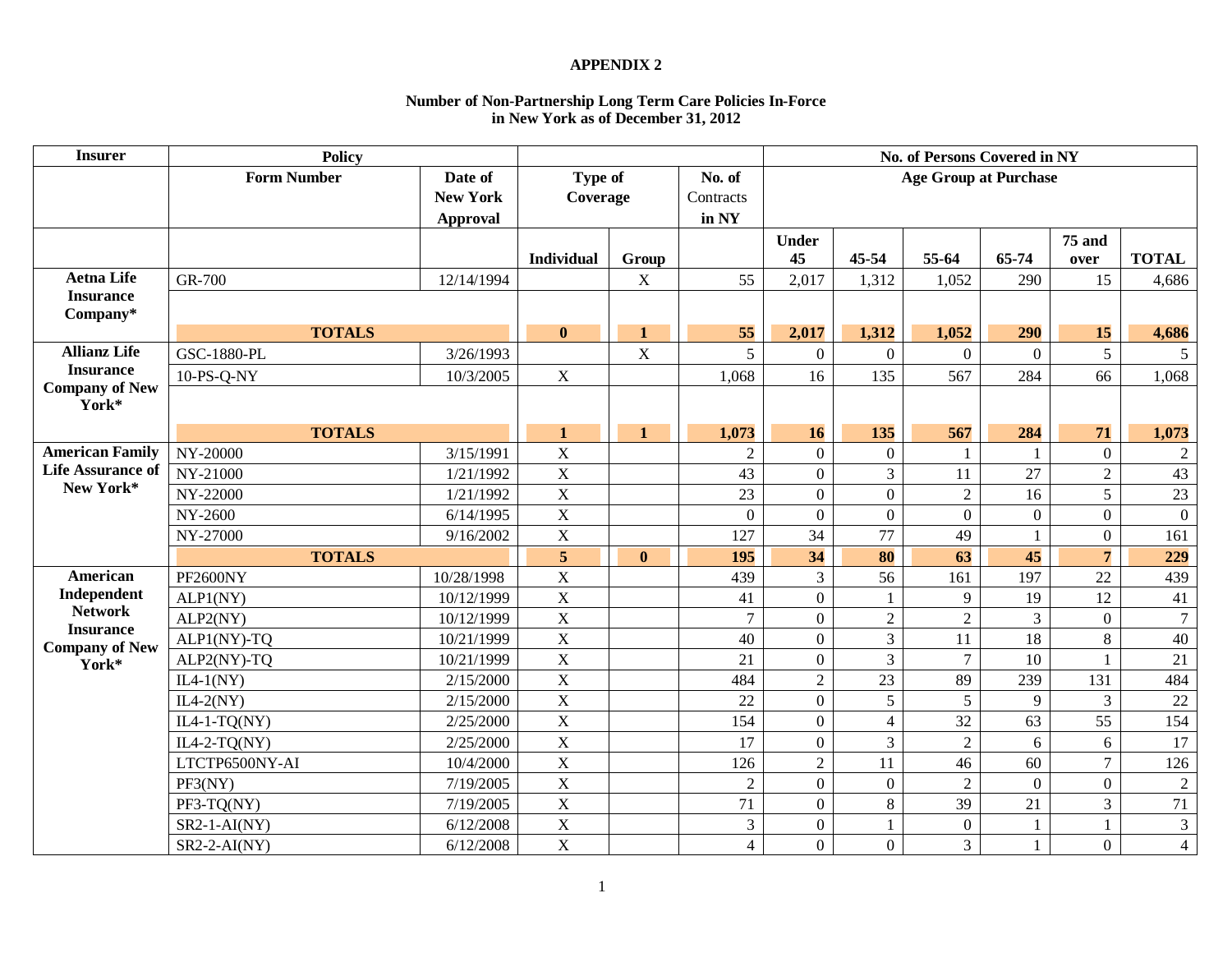|                                                                                                                                     | <b>TOTALS</b>     |           | 14               | $\pmb{0}$        | 1,431          | $\overline{7}$   | 120              | 408                        | 647            | 249                     | 1,431          |
|-------------------------------------------------------------------------------------------------------------------------------------|-------------------|-----------|------------------|------------------|----------------|------------------|------------------|----------------------------|----------------|-------------------------|----------------|
| <b>The United</b><br><b>States Life</b><br><b>Insurance</b><br><b>Company In The</b><br><b>City Of New</b><br><b>York (American</b> | 64391-NY Non-TQ   | 7/14/1998 | X                |                  | 229            | 5                | 32               | 105                        | 72             | 15                      | 229            |
| <b>International</b><br><b>Life Assurance</b><br><b>Company of New</b><br>York)*                                                    | 64391-NYTQ        | 7/14/1998 | $\mathbf X$      |                  | 214            | $\boldsymbol{2}$ | 18               | 125                        | 56             | 13                      | 214            |
|                                                                                                                                     | <b>TOTALS</b>     |           | $\boldsymbol{2}$ | $\mathbf{0}$     | 443            | $\overline{7}$   | 50               | 230                        | 128            | 28                      | 443            |
| American                                                                                                                            | <b>ANH-86</b>     | 6/8/1995  | X                |                  | 15             | $\overline{0}$   | $\overline{2}$   | 4                          | 11             |                         | $18\,$         |
| <b>Progressive Life</b>                                                                                                             | <b>HHC-800</b>    | 3/1/1995  | $\mathbf X$      |                  | 271            | $\boldsymbol{0}$ | 4                | 58                         | 154            | 55                      | 271            |
| and Health                                                                                                                          | <b>NHHH-700</b>   | 7/1/1996  | $\mathbf X$      |                  | 60             | $\overline{0}$   | $6\,$            | 24                         | 21             | $\overline{9}$          | 60             |
| <b>Insurance</b><br><b>Company of New</b>                                                                                           | NHO-700           | 7/1/1996  | $\mathbf X$      |                  | 29             | $\boldsymbol{0}$ | $\theta$         | 7                          | 16             | 6                       | 29             |
| York*                                                                                                                               | <b>CERT-HHC</b>   | 7/1/1997  | X                |                  | 28             | $\boldsymbol{0}$ | $\boldsymbol{0}$ | $\overline{3}$             | 16             | $\overline{9}$          | $28\,$         |
|                                                                                                                                     | <b>CERT-NHHH</b>  | 7/1/1997  | X                |                  | 4              | $\boldsymbol{0}$ |                  |                            | $\mathbf{1}$   |                         | $\overline{4}$ |
|                                                                                                                                     | <b>CERT-NHO</b>   | 7/1/1997  | $\mathbf X$      |                  | $\overline{3}$ | $\boldsymbol{0}$ | $\boldsymbol{0}$ | $\sqrt{2}$                 | $\theta$       |                         | $\mathfrak{Z}$ |
|                                                                                                                                     | QC-HHC            | 7/1/1997  | $\boldsymbol{X}$ |                  | 17             | $\boldsymbol{0}$ | $\boldsymbol{0}$ | $\overline{2}$             | 11             | 4                       | 17             |
|                                                                                                                                     | QI-HHC            | 7/1/1997  | $\mathbf X$      |                  | 161            | $\boldsymbol{0}$ | $\overline{3}$   | 32                         | 92             | 34                      | 161            |
|                                                                                                                                     | QI-NHHH           | 7/1/1997  | $\mathbf X$      |                  | 34             | $\overline{0}$   | 3                | $\boldsymbol{9}$           | 19             | $\overline{3}$          | 34             |
|                                                                                                                                     | QI-NHO            | 7/1/1997  | $\mathbf X$      |                  | 34             | $\boldsymbol{0}$ | $\theta$         | 8                          | 22             | 4                       | 34             |
|                                                                                                                                     | <b>HHC 1/98</b>   | 1/1/1998  | X                |                  | 830            | $\mathbf{1}$     | 20               | 119                        | 454            | 236                     | 830            |
|                                                                                                                                     | APRLTNQ (3/99) NY | 6/30/1999 | $\mathbf X$      |                  | 49             | 4                | 4                | 21                         | 15             | 5                       | 49             |
|                                                                                                                                     | APRLTCQ (3/99) NY | 6/30/1999 | X                |                  | 92             | 9                | 18               | 21                         | 41             | $\overline{3}$          | 92             |
|                                                                                                                                     | PR-NHO            | 10/1/2000 | X                |                  | 43             | $\boldsymbol{0}$ | $\overline{4}$   | 21                         | 17             |                         | 43             |
|                                                                                                                                     | PR-NHOQ           | 10/1/2000 | $\mathbf X$      |                  | 74             | $\boldsymbol{0}$ | 13               | 36                         | $22\,$         | $\overline{3}$          | $74\,$         |
|                                                                                                                                     | <b>TOTALS</b>     |           | 16               | $\boldsymbol{0}$ | 1,744          | 14               | 78               | 368                        | 912            | 375                     | 1,747          |
| Aviva Life &<br><b>Annuity</b>                                                                                                      | NY-5762-P         | 2/27/1995 | X                |                  | 113            | 5                | 28               | 49                         | 28             | $\mathfrak{Z}$          | 113            |
| <b>Company of New</b>                                                                                                               |                   |           |                  |                  |                |                  |                  |                            |                |                         |                |
| York (prev. John                                                                                                                    | $NY-5762-P(Q)$    | 2/27/1995 | X                |                  | 22             | 1                | 10               | $\boldsymbol{\mathcal{S}}$ | $\mathfrak{Z}$ | $\boldsymbol{0}$        | $22\,$         |
| $Alden)*$                                                                                                                           | <b>TOTALS</b>     |           | $\overline{2}$   | $\pmb{0}$        | 135            | $\boldsymbol{6}$ | 38               | 57                         | 31             | $\overline{\mathbf{3}}$ | 135            |
| <b>Bankers Conseco</b>                                                                                                              | ATIC-LTC-10-NY    | 10/8/1996 | $\mathbf X$      |                  | 19             | $\boldsymbol{0}$ |                  | 6                          | 10             | $\mathfrak{Z}$          | $20\,$         |
| <b>Life Insurance</b>                                                                                                               | ATIC-LTC-6-NY     | 1/13/1997 | $\mathbf X$      |                  | 300            | $\overline{3}$   | 25               | 159                        | 175            | 14                      | 376            |
| Company (prev.                                                                                                                      | ATIC-LTC-6B-NY    | 5/31/1997 | $\mathbf X$      |                  | 104            | $\overline{0}$   | 6                | 47                         | 59             | 6                       | $118\,$        |
| Conseco)                                                                                                                            | ATIC-FQ-LTC-NY    | 3/4/1998  | $\mathbf X$      |                  | 1108           | $11\,$           | 210              | 531                        | 568            | 113                     | 1,433          |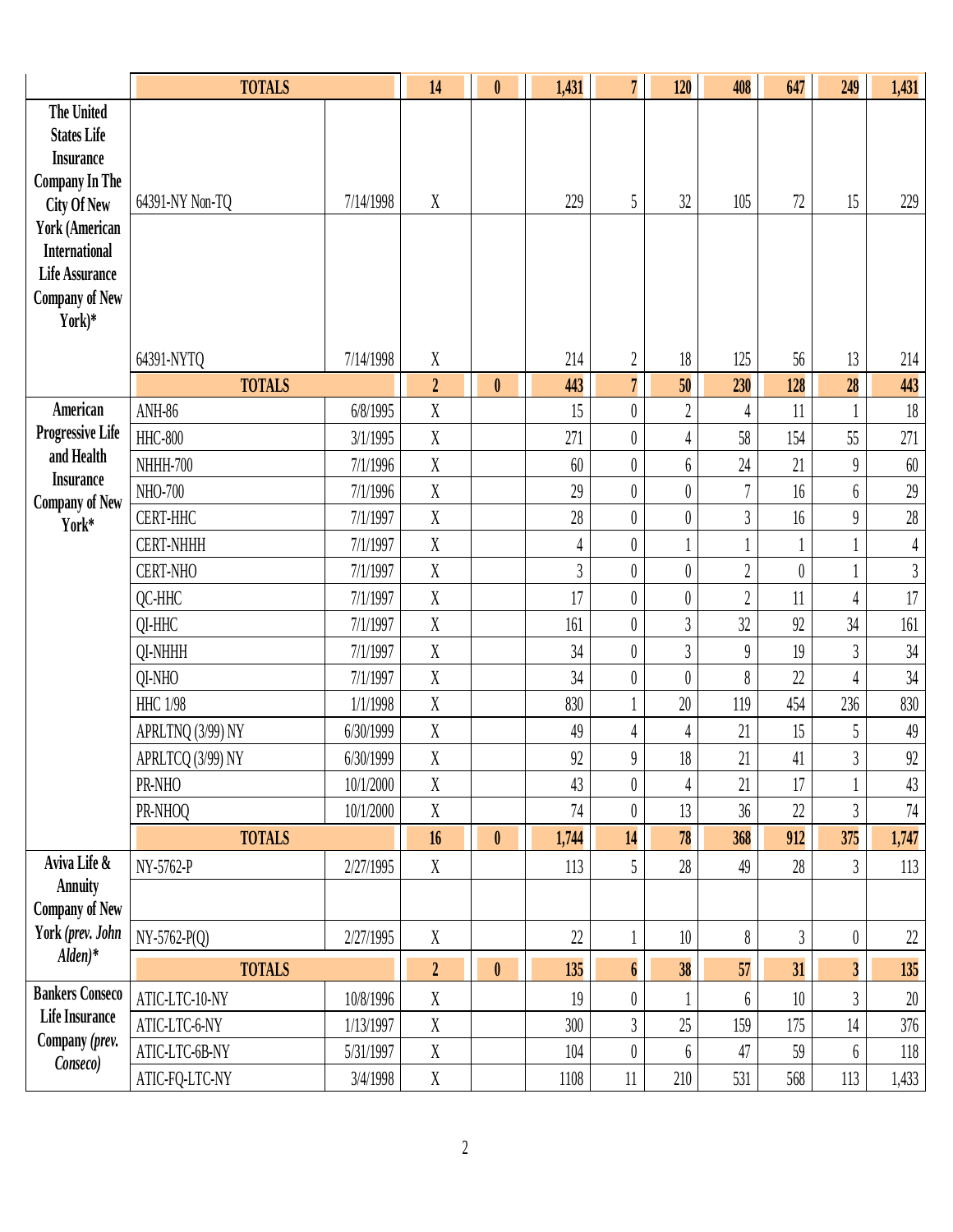|                       | BLNY-GR-N520    | 4/28/2006  | $\boldsymbol{X}$ |                  | 26               | $\boldsymbol{0}$ |          | $10\,$           | $20\,$           | $\mathfrak{Z}$   | $34\,$                     |
|-----------------------|-----------------|------------|------------------|------------------|------------------|------------------|----------|------------------|------------------|------------------|----------------------------|
|                       | BLNY-GR-N540    | 4/28/2006  | $\mathbf X$      |                  | $\overline{2}$   | $\theta$         | $\theta$ | $\overline{2}$   | $\theta$         | $\boldsymbol{0}$ | $\sqrt{2}$                 |
|                       | BLNY-GR-N550    | 4/28/2008  | $\mathbf X$      |                  | 186              | 11               | 31       | 87               | 94               | 8                | 231                        |
|                       | BLNY-GR-N500    | 9/12/2007  | $\mathbf X$      |                  | 737              | $\mathbf{1}$     | 28       | 238              | 470              | 120              | 857                        |
|                       | BLNY-GR-N620    | 5/18/2011  | $\mathbf X$      |                  | 11               | $\boldsymbol{0}$ | $\theta$ | 8                | 3                | $\theta$         | $11\,$                     |
|                       | BLNY-GR-N640    | 5/18/2011  | $\mathbf X$      |                  | 5                | $\boldsymbol{0}$ | $\theta$ | $\boldsymbol{0}$ | 4                |                  | 5                          |
|                       | BLNT-GR-N650    | 5/18/2011  | $\mathbf X$      |                  | 64               | $6\phantom{.}6$  | 15       | 18               | 23               | $\overline{2}$   | 64                         |
|                       | <b>TOTALS</b>   |            | 11               | $\mathbf{0}$     | 2,562            | 32               | 317      | 1,106            | 1,426            | 270              | 3,151                      |
| <b>Berkshire Life</b> | BGO1P(06/04)-NY | 3/30/2004  | $\mathbf X$      |                  | 1,153            | 189              | 737      | 772              | 134              | 6                | 1,838                      |
| <b>Insurance</b>      | BGO2P(06/04)-NY | 3/30/2004  | $\mathbf X$      |                  |                  | $\theta$         |          | $\overline{7}$   | $\theta$         | $\boldsymbol{0}$ | $\,$ $\,$                  |
| Company of            | BGO3P(06/04)-NY | 3/30/2004  | $\mathbf X$      |                  | 358              | 140              | 200      | 229              | 26               |                  | 596                        |
| America*              | BGO4P(06/04)-NY | 3/30/2004  | $\mathbf X$      |                  | $\pmb{0}$        | $\theta$         | $\theta$ | 0                | $\theta$         | $\theta$         | $\boldsymbol{0}$           |
|                       | BGO5P(06/04)-NY | 3/30/2004  | $\mathbf X$      |                  | 45               | 46               | 21       | 14               | $\overline{3}$   | $\theta$         | 84                         |
|                       | BGO6P(06/04)-NY | 3/30/2004  | $\mathbf X$      |                  |                  |                  | $\theta$ | $\theta$         | $\theta$         | $\boldsymbol{0}$ |                            |
|                       | BGO1P(01/09)-NY | 4/15/2010  | $\mathbf X$      |                  | 361              | 59               | 172      | 278              | 38               | $\overline{4}$   | 551                        |
|                       | BGO2P(01/09)-NY | 4/15/2010  | $\mathbf X$      |                  | $\boldsymbol{0}$ | $\theta$         | $\theta$ | $\boldsymbol{0}$ | $\boldsymbol{0}$ | $\boldsymbol{0}$ | $\boldsymbol{0}$           |
|                       | BGO3P(01/09)-NY | 4/15/2010  | $\mathbf X$      |                  | 62               | 28               | 31       | 30               | $\overline{3}$   | $\boldsymbol{0}$ | $92\,$                     |
|                       | BGO4P(01/09)-NY | 4/15/2010  | $\boldsymbol{X}$ |                  | $\overline{2}$   | $\boldsymbol{2}$ | $\theta$ | $\boldsymbol{0}$ | $\boldsymbol{0}$ | $\boldsymbol{0}$ | $\sqrt{2}$                 |
|                       | BGO5P(01/09)-NY | 4/15/2010  | $\mathbf X$      |                  | 5                |                  | 4        | $\overline{3}$   | $\boldsymbol{0}$ | $\boldsymbol{0}$ | $\boldsymbol{\mathcal{S}}$ |
|                       | BGO6P(01/09)-NY | 4/15/2010  | $\mathbf X$      |                  | $\boldsymbol{0}$ | $\theta$         | $\theta$ | $\overline{0}$   | $\theta$         | $\boldsymbol{0}$ | $\boldsymbol{0}$           |
|                       |                 |            |                  |                  |                  |                  |          |                  |                  |                  |                            |
|                       | <b>TOTALS</b>   |            | 12               | $\boldsymbol{0}$ | 1,994            | 466              | 1,166    | 1,333            | 204              | 11               | 3,180                      |
| <b>CIGNA Life Ins</b> | TL-001445       | 4/20/1990  |                  | X                |                  | $\theta$         | 17       | 57               | $70\,$           | $\overline{2}$   | 146                        |
| Co of NY (prev.       |                 |            |                  |                  |                  |                  |          |                  |                  |                  |                            |
| $Ct$ Gen)*            | <b>TOTALS</b>   |            | $\mathbf{0}$     | $\mathbf{1}$     | $\mathbf{1}$     | $\boldsymbol{0}$ | 17       | 57               | 70               | $\boldsymbol{2}$ | 146                        |
| <b>Combined Life</b>  | 44515           | 9/8/1998   | $\mathbf X$      |                  | 114              | 5                | 17       | 49               | 37               | 6                | $114\,$                    |
| Ins Co of NY*         | <b>TOTALS</b>   |            | $\mathbf{1}$     | $\pmb{0}$        | 114              | $5\overline{)}$  | 17       | 49               | 37               | $\boldsymbol{6}$ |                            |
| Continental           | P1-59806-A31    | 11/23/1988 | X                |                  | 272              | $\theta$         | 5        | 139              | 80               |                  | 114<br>225                 |
| Casualty              | P1-15203-A31    | 12/13/1991 | $\mathbf X$      |                  | 868              | $\overline{7}$   | 224      | 402              | 222              | 13               | 868                        |
| Company (CNA)         | P1-16356-A31    | 12/13/1991 | X                |                  | 43               | $\overline{0}$   | 21       | 22               | $\theta$         | $\theta$         | 43                         |
|                       | P1-18876-A31    | 5/4/1995   | X                |                  | 183              | $\overline{3}$   | 31       | 68               | 69               | 12               | 183                        |
|                       | P1-18878-A31    | 5/4/1995   | X                |                  | 4                | $\theta$         |          | $\sqrt{2}$       |                  | $\boldsymbol{0}$ | $\overline{4}$             |
|                       | P1-21295-A31    | 5/19/1995  | X                |                  | 352              | 6                | 50       | 168              | 111              | 17               | 352                        |
|                       | P1-21300-A31    | 5/19/1995  | $\boldsymbol{X}$ |                  | 711              | 18               | 159      | 344              | 182              | 8                | 711                        |
|                       | P1-21305-A31    | 5/19/1995  | X                |                  | $\theta$         |                  | $\theta$ | 5                | 3                | $\theta$         | $\theta$                   |
|                       | P1-N0022-A31    | 2/28/1997  | X                |                  | 912              | 8                | 121      | 407              | 327              | 49               | 912                        |
|                       | P1-N0023-A31    | 2/28/1997  | X                |                  | $\overline{2}$   | $\theta$         | $\theta$ | 0                | $\overline{2}$   | $\boldsymbol{0}$ | $\sqrt{2}$                 |
|                       | P1-N0026-A31    | 2/28/1997  | X                |                  | 2,064            | 37               | 390      | 1,008            | 575              | 54               | 2,064                      |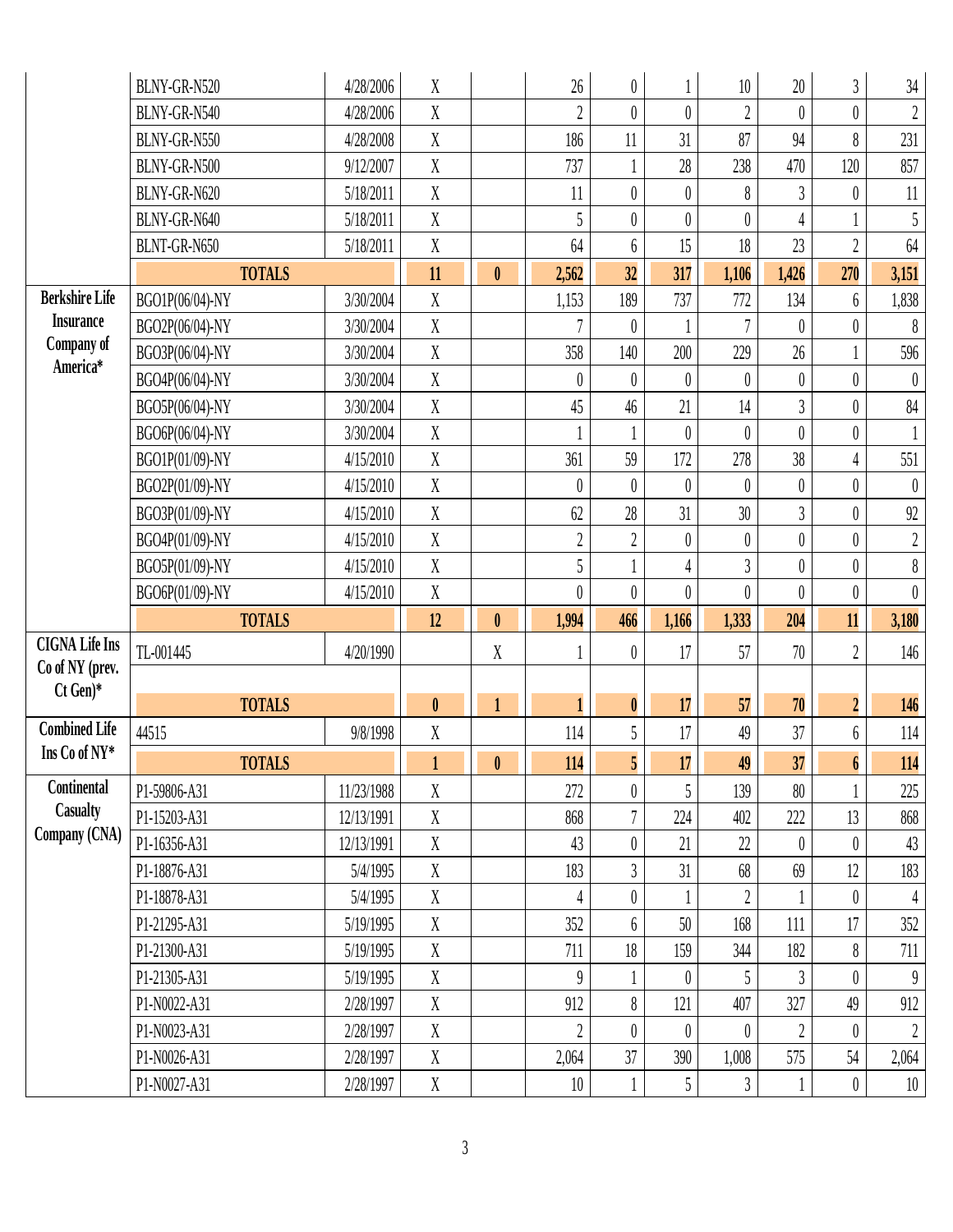|                              | P1-N0030-A31      | 2/28/1997  | $\boldsymbol{X}$ |                            | 24             | $\overline{0}$   | 5                       | $10\,$           | 8              |                  | $24\,$           |
|------------------------------|-------------------|------------|------------------|----------------------------|----------------|------------------|-------------------------|------------------|----------------|------------------|------------------|
|                              | P1-N0034-A31      | 2/11/1997  | $\mathbf{X}$     |                            | 78             | $\mathbf{1}$     | 6                       | 38               | 27             | $6\phantom{.0}$  | $78\,$           |
|                              | P1-N0075-A31      | 5/27/1999  | X                |                            | $\overline{2}$ | $\theta$         | $\theta$                |                  |                | $\boldsymbol{0}$ | $\sqrt{2}$       |
|                              | P1-N0080-A31      | 5/27/1999  | $\boldsymbol{X}$ |                            | 12             | $\overline{2}$   | $\theta$                | 5                | 5              | $\boldsymbol{0}$ | 12               |
|                              | P1-N0081-A31      | 5/27/1999  | $\mathbf X$      |                            |                | $\theta$         | $\theta$                |                  | $\theta$       | $\theta$         | $\mathbf{1}$     |
|                              | P1-N0085-A31      | 5/27/1999  | $\mathbf X$      |                            | 91             | $\overline{2}$   | 13                      | 44               | 29             | $\overline{3}$   | $91\,$           |
|                              | P1-N0086-A31      | 5/27/1999  | X                |                            | $\overline{2}$ | $\theta$         | $\theta$                | $\boldsymbol{0}$ | 44             | 29               | $73\,$           |
|                              | P1-N0090-A31      | 5/27/1999  | X                |                            | 30             | $\overline{0}$   | $\overline{3}$          | 14               | 12             |                  | $30\,$           |
|                              | P1-N0091-A31      | 5/27/1999  | $\mathbf X$      |                            |                | $\overline{0}$   | $\theta$                | 1                | $\theta$       | $\theta$         | $\mathbf{1}$     |
|                              | P1-N0095-A31      | 5/27/1999  | $\mathbf X$      |                            | 488            | $\overline{2}$   | 80                      | 240              | 126            | 40               | 488              |
|                              | P1-N0100-A31      | 5/27/1999  | $\mathbf X$      |                            | 3,853          | 109              | 1,041                   | 1,963            | 686            | 54               | 3,853            |
|                              | P1-N0101-A31      | 5/27/1999  | $\mathbf X$      |                            | 6              | $\theta$         | $\mathfrak{Z}$          | 3                | $\theta$       | $\theta$         | 6                |
|                              | SR-LTCP-31        | 9/16/1992  |                  | $\mathbf X$                | 48             | 2,845            | 2,991                   | 1,701            | 351            | 25               | 7,913            |
|                              | GLTC-3-P-NY-01    | 3/5/2003   |                  | $\mathbf X$                | 6              | 344              | 588                     | 544              | 61             | 6                | 1,543            |
|                              | <b>TOTALS</b>     |            | 24               | $\boldsymbol{2}$           | 10,072         | 3,386            | 5,737                   | 7,133            | 2,923          | 319              | 19,498           |
| <b>First United</b>          | NYNH <sub>2</sub> | 1/31/1989  | $\mathbf X$      |                            | 6              | $\overline{0}$   |                         | $\mathfrak{Z}$   | $\overline{2}$ | $\boldsymbol{0}$ | $6\phantom{.}6$  |
| <b>American Life</b>         | NYNH3             | 1/31/1989  | $\mathbf X$      |                            | 46             | $\overline{0}$   | $\overline{2}$          | 19               | 24             |                  | $46\,$           |
| <b>Insurance</b><br>Company* |                   |            |                  |                            |                |                  |                         |                  |                |                  |                  |
|                              |                   |            |                  |                            |                |                  |                         |                  |                |                  |                  |
|                              |                   |            |                  |                            |                |                  |                         |                  |                |                  |                  |
|                              | <b>TOTALS</b>     |            | $\overline{2}$   | $\mathbf{0}$               | 52             | $\boldsymbol{0}$ | $\overline{\mathbf{3}}$ | 22               | 26             | $\mathbf{1}$     | 52               |
| <b>First Unum Life</b>       | LTC5092           | 1/29/1993  | $\mathbf X$      |                            | $\overline{2}$ | $\theta$         | $\overline{0}$          | $\overline{2}$   | $\theta$       | $\overline{0}$   | $\sqrt{2}$       |
| <b>Insurance</b>             | LTC5192           | 1/29/1993  | $\mathbf X$      |                            | 13             | $\overline{2}$   | 6                       | 5                | $\theta$       | $\boldsymbol{0}$ | $13$             |
| Company*                     | LTC5292           | 1/29/1993  | $\mathbf X$      |                            | $\overline{4}$ | $\overline{2}$   | $\overline{2}$          | $\boldsymbol{0}$ | $\theta$       | $\boldsymbol{0}$ | $\sqrt{4}$       |
|                              | LTC5392           | 1/29/1993  | $\mathbf X$      |                            | $6\,$          | $\boldsymbol{0}$ | $\overline{2}$          | $\overline{4}$   | $\theta$       | $\boldsymbol{0}$ | $\boldsymbol{6}$ |
|                              | LTC5492           | 1/29/1993  | $\mathbf X$      |                            | $\overline{2}$ | $\theta$         | $\overline{2}$          | $\boldsymbol{0}$ | $\theta$       | $\boldsymbol{0}$ | $\sqrt{2}$       |
|                              | LTC5592           | 1/29/1993  | $\mathbf X$      |                            | 59             | 12               | $10\,$                  | $18\,$           | 14             | 5                | 59               |
|                              | NH94              | 12/30/1994 | $\mathbf X$      |                            | 948            | 37               | 209                     | 414              | 258            | 30 <sup>°</sup>  | 948              |
|                              | NH94FQ            | 10/23/1997 | X                |                            | 2,957          | 581              | 1,048                   | 1,006            | 272            | 50               | 2,957            |
|                              | NH940             | 10/23/1997 | X                |                            | 15,658         | 796              | 4,305                   | 7,518            | 2,663          | 376              | 15,658           |
|                              | LTC03             | 10/21/2003 | $\mathbf X$      |                            |                | $\theta$         | $\theta$                |                  | $\theta$       | $\theta$         |                  |
|                              | LTCP03            | 10/21/2003 | $\mathbf X$      |                            | 519            | 29               | 145                     | 268              | 68             | $\theta$         | 519              |
|                              | LTCP03F           | 10/21/2003 | X                |                            | 350            | 143              | 120                     | 77               | 10             | $\boldsymbol{0}$ | 350              |
|                              | LTCT03            | 10/21/2003 | $\mathbf X$      |                            | 97             | 19               | 34                      | 31               | 11             | $\boldsymbol{2}$ | 97               |
|                              | LTCT03F           | 10/21/2003 | $\mathbf X$      |                            | 114            | 40               | 38                      | 29               | $\overline{7}$ | $\boldsymbol{0}$ | 114              |
|                              | RLTCP03           | 10/21/2003 | X                |                            | 524            | 11               | 158                     | 287              | 61             | 7                | 524              |
|                              | RLTCP03F          | 10/21/2003 | X                |                            | 139            | 18               | 63                      | 48               | 9              |                  | 139              |
|                              | <b>B.LTC</b>      | 8/2/1990   |                  | $\mathbf X$<br>$\mathbf X$ | 118            | 5,365            | 2,407                   | 1,208            | 156            | 15<br>32         | 9,151            |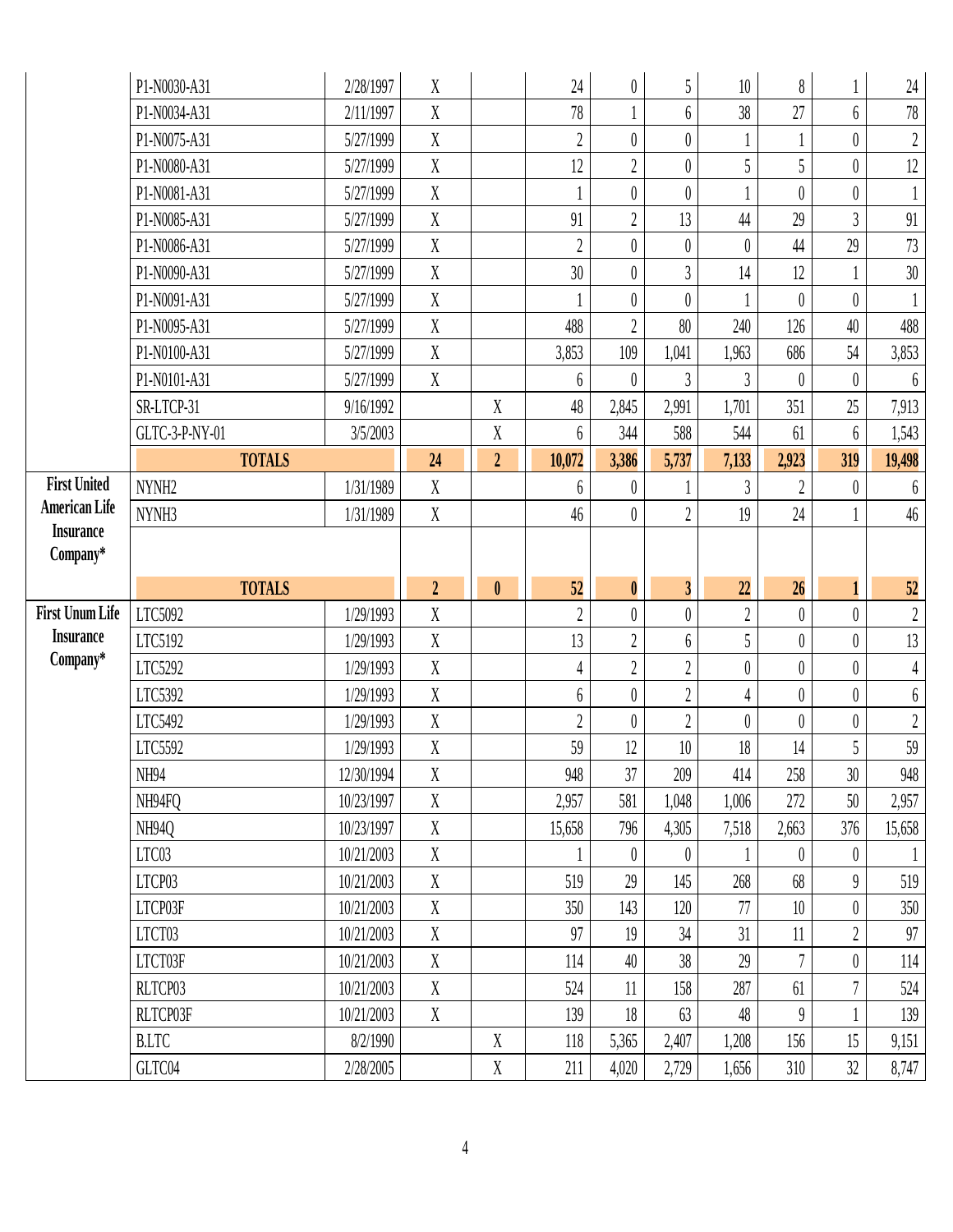|                                          | <b>TOTALS</b>                    |                       | 16               | $\overline{2}$          | 21,722           | 11,075           | 11,278         | 12,572       | 3,839          | 527              | 39,291         |
|------------------------------------------|----------------------------------|-----------------------|------------------|-------------------------|------------------|------------------|----------------|--------------|----------------|------------------|----------------|
| <b>Genworth Life</b>                     | 50100                            | 1/31/1996             | $\mathbf X$      |                         | 793              | $\boldsymbol{0}$ | 49             | 394          | 331            | 19               | 793            |
| <b>Insurance</b>                         | 5000                             | 1/31/1996             | $\mathbf X$      |                         | 57               | $\theta$         | $\overline{2}$ | 36           | 19             | $\theta$         | $57\,$         |
| <b>Company of New</b><br>York            | 50107                            | 1/31/1996             | $\mathbf X$      |                         | 1,677            | 13               | 160            | 674          | 758            | 72               | 1,677          |
|                                          | 51000                            | 1/31/1996             | $\rm X$          |                         | 159              | $\overline{2}$   | 3              | 52           | 76             | 26               | 159            |
|                                          | 50110                            | 1/31/1996             | $\mathbf X$      |                         | 1,673            | 11               | 123            | 564          | 841            | 134              | 1,673          |
|                                          | 51002                            | 1/31/1996             | $\mathbf X$      |                         | 3,322            | $\boldsymbol{9}$ | 188            | 1,172        | 1,580          | 373              | 3,322          |
|                                          | 51005                            | 11/25/1998            | $\mathbf X$      |                         | 10,197           | 111              | 1,281          | 4,800        | 3,328          | 677              | 10,197         |
|                                          | 51006                            | 12/15/1998            | $\mathbf X$      |                         | 413              | $\mathbf{1}$     | 18             | 112          | 188            | 94               | 413            |
|                                          | 51007                            | 9/28/1998             | $\mathbf X$      |                         | 122              | $\theta$         | 10             | 45           | 42             | 25               | $122\,$        |
|                                          | 51010                            | 2/12/2001             | $\mathbf X$      |                         | 18,398           | 466              | 4,689          | 9,102        | 3,434          | 707              | 18,398         |
|                                          | 51012                            | 9/9/2004              | $\mathbf X$      |                         | 3,063            | 68               | 612            | 1,589        | 700            | 94               | 3,063          |
|                                          | 51014                            | 9/9/2004              | $\mathbf X$      |                         | 5,241            | 190              | 1,412          | 2,932        | 674            | 33               | 5,241          |
|                                          | 7048NY                           | 5/25/2007             | $\mathbf X$      |                         | 17               | $\theta$         | $\theta$       | 13           | 4              | $\theta$         | 17             |
|                                          | 51012-REV                        | 9/21/2007             | $\mathbf X$      |                         | 2,251            | 48               | 360            | 1,215        | 579            | 49               | 2,251          |
|                                          | 51014-REV                        | 9/21/2007             | $\mathbf X$      |                         | 3,653            | $90\,$           | 991            | 2,047        | 510            | 15               | 3,653          |
|                                          | 51009                            | 7/12/199              |                  | $\boldsymbol{X}$        | 4,632            | 1,820            | 972            | 808          | 842            | 190              | 4,632          |
|                                          | 7046 POL-NY                      | 12/6/2006             |                  | $\mathbf X$             | 717              | 179              | 264            | 218          | 55             |                  | 717            |
|                                          | 7050 POL-NY                      | 5/21/2009             |                  | $\mathbf X$             | 305              | 82               | 89             | 109          | 21             | 4                | $305$          |
|                                          | 7052NY                           | 10/6/2011             | $\mathbf X$      |                         | 1,569            | 66               | 442            | 753          | 295            | 13               | 1,569          |
|                                          | <b>TOTALS</b>                    |                       | 16               | $\overline{\mathbf{3}}$ | 58,259           | 3,156            | 11,665         | 26,635       | 14,277         | 2,526            | 58,259         |
| <b>Hartford Life</b><br><b>Insurance</b> | SRP-1353                         | 1/28/1999             |                  | $\mathbf X$             | $\boldsymbol{0}$ | $\theta$         | $\theta$       | 5            | $\overline{2}$ | $\boldsymbol{0}$ | $7\phantom{.}$ |
| Company*                                 |                                  |                       |                  |                         |                  |                  |                |              |                |                  |                |
|                                          | <b>TOTALS</b>                    |                       | $\mathbf{0}$     | $\mathbf{1}$            | $\boldsymbol{0}$ | $\boldsymbol{0}$ | $\pmb{0}$      | 5            | $\overline{2}$ | $\boldsymbol{0}$ | $\sqrt{7}$     |
| <b>John Hancock</b>                      | BSC-02 NY                        | 4/19/2002             | $\mathbf X$      |                         | 408              | 4                | 47             | $203$        | 118            | 36               | 408            |
| Life & Health                            | BSC-03 NY                        | 11/14/2003            | $\mathbf X$      |                         | 342              | $6\phantom{.0}$  | 51             | 183          | 83             | 19               | $342\,$        |
| <b>Insurance</b><br>Company              | LTC-02 NY                        | 4/19/2002             | X                |                         | 6,852            | 201              | 1,595          | 3,513        | 1,368          | 175              | 6,852          |
|                                          | LTC-03 NY                        | 11/14/2003            | $\boldsymbol{X}$ |                         | 9,657            | 288              | 2,050          | 5,004        | 2,070          | 245              | 9,657          |
|                                          | LTC-06 NY                        | 7/10/2006             | X                |                         | 462              | 26               | 138            | 226          | 67             | 5                | 462            |
|                                          | LTC-11 NY                        | 7/18/2011             | X                |                         | 359              | 22               | 90             | 173          | 65             | 9                | 359            |
|                                          | LTC-87A                          | 7/30/1987             | X                |                         | 40               | 6                | 4              | 21           | 9              | $\theta$         | 40             |
|                                          | LTC-88A NY                       | 4/15/1988             | X                |                         | 20               | $\theta$         | $\overline{2}$ | 10           | 8              | $\theta$         | 20             |
|                                          | LTC-88B NY                       | 4/15/1988             | X                |                         | 735              | 36               | 172            | 399          | 128            | $\theta$         | 735            |
|                                          | LTC-90-NY                        | 9/7/1990              | X                |                         | 155              | 16               | 39             | 69           | 30             |                  | 155            |
|                                          | LTC-94 NY                        | 2/24/1994             | X                |                         | 2,443            | 40               | 422            | 1,052        | 840            | 89               | 2,443          |
|                                          |                                  |                       |                  |                         |                  |                  |                |              |                |                  |                |
|                                          |                                  |                       |                  |                         |                  |                  |                |              |                |                  |                |
|                                          | LTC-96 NY 5/01<br>LTC-96 NY 9/96 | 7/5/2001<br>1/16/1997 | X<br>$\mathbf X$ |                         | 761<br>10,873    | 19<br>127        | 95<br>1,305    | 348<br>4,866 | 256<br>4,062   | 43<br>513        | 761<br>10,873  |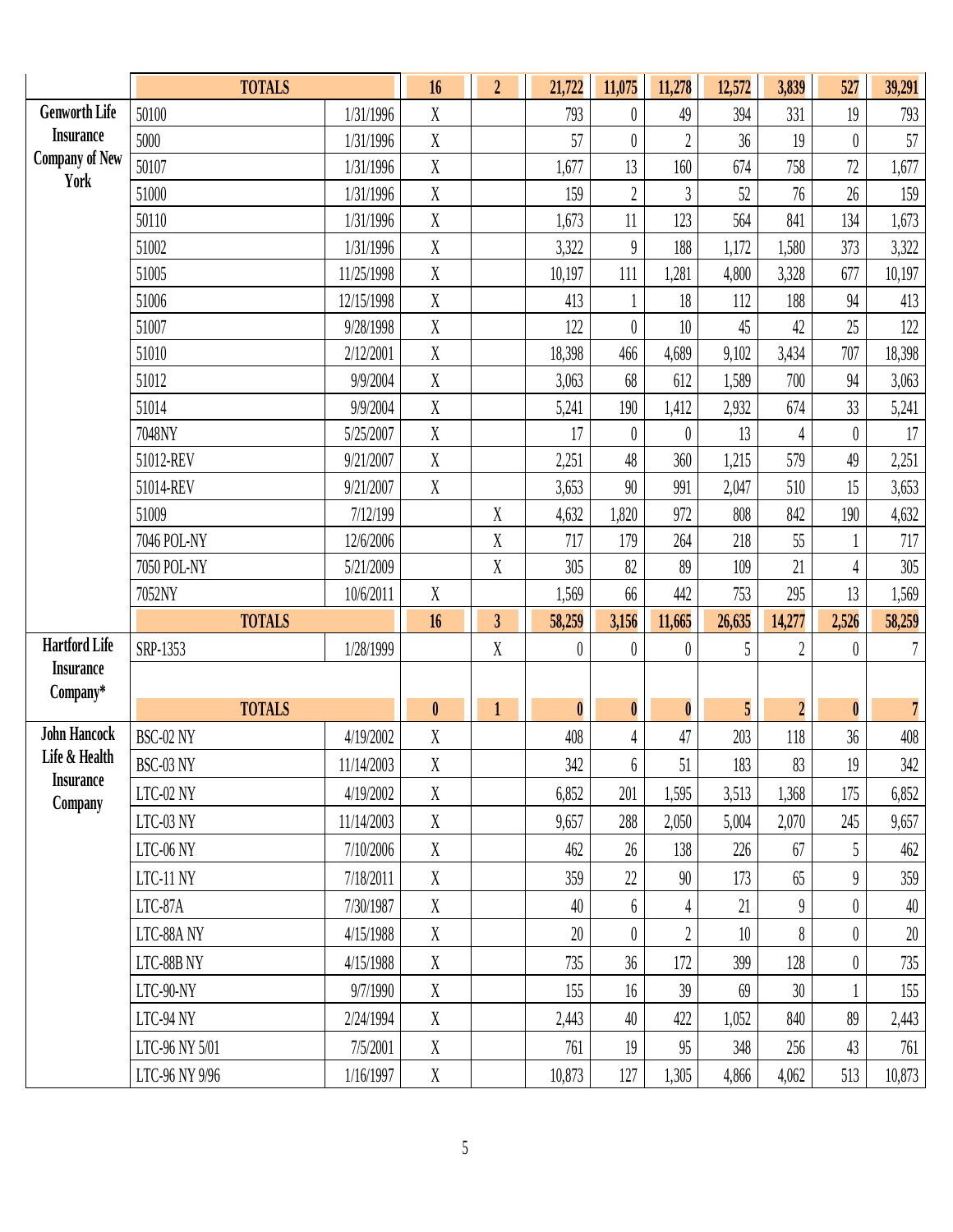|                       | LTC-96CL NY 9/96           | 1/16/1997               | X                         |                  | 10                         | $\theta$       | $\boldsymbol{0}$ | 5                          | $\overline{4}$        |                  | 10                         |
|-----------------------|----------------------------|-------------------------|---------------------------|------------------|----------------------------|----------------|------------------|----------------------------|-----------------------|------------------|----------------------------|
|                       | LTC-NY-91                  | 12/31/1991              | X                         |                  | 1,099                      | 24             | 187              | 527                        | 347                   | 14               | 1,099                      |
|                       | <b>NH-94 NY</b>            | 2/24/1994               | $\mathbf X$               |                  | 28                         |                | 3                | 9                          | 11                    | 4                | $28\,$                     |
|                       | NH-NY-91                   | 12/31/1991              | $\mathbf X$               |                  | 12                         | $\theta$       | $\theta$         | 5                          | 6                     |                  | 12                         |
|                       | P-FACE(2009)               | 10/21/2008              |                           | $\mathbf X$      | $\boldsymbol{\mathcal{S}}$ | 170            | 216              | 167                        | 22                    | $\theta$         | 575                        |
|                       | $SG-02$ NY                 | 4/19/2002               | X                         |                  | 2,493                      | 90             | 532              | 1,328                      | 483                   | 60               | 2,493                      |
|                       | $SG-03$ NY                 | 11/14/2003              | $\mathbf X$               |                  | 3,101                      | 154            | 712              | 1,553                      | 625                   | 57               | 3,101                      |
|                       | $SG-06$ NY                 | 7/10/2006               | $\mathbf X$               |                  | 275                        | 22             | 71               | 142                        | 37                    | $\overline{3}$   | 275                        |
|                       | SGB-02 NY                  | 4/19/2002               | $\mathbf X$               |                  | 89                         | $\mathfrak{Z}$ |                  | 54                         | 18                    | $\overline{7}$   | 89                         |
|                       | SGB-03 NY                  | 11/14/2003              | $\mathbf X$               |                  | 170                        |                | 29               | 80                         | 46                    | 14               | 170                        |
|                       | <b>TOTALS</b>              |                         | 22                        | $\mathbf{1}$     | 40,392                     | 1,256          | 7,767            | 19,937                     | 10,703                | 1,296            | 40,959                     |
| <b>John Hancock</b>   | LTC-88A NY                 | 4/15/1988               | $\mathbf X$               |                  |                            | $\theta$       | $\theta$         |                            | $\theta$              | $\theta$         |                            |
| <b>Life Insurance</b> | LTC-88B NY                 | 4/15/1988               | $\mathbf X$               |                  | $6\,$                      | $\theta$       | $\theta$         | $\overline{4}$             | $\overline{2}$        | $\boldsymbol{0}$ | $6\,$                      |
| Company               | LTC-90-NY                  | 9/7/1990                | $\mathbf X$               |                  | $\mathbf{1}$               |                | $\boldsymbol{0}$ | $\boldsymbol{0}$           | $\overline{0}$        | $\boldsymbol{0}$ | $\mathbf{1}$               |
| (U.S.A)               | LTC-NY-91                  | 12/31/1991              | $\mathbf X$               |                  | 5                          | $\theta$       |                  | $\mathfrak{Z}$             |                       | $\boldsymbol{0}$ | $\overline{5}$             |
|                       | NH-NY-91                   | 12/31/1991              | $\mathbf X$               |                  |                            | $\theta$       | $\boldsymbol{0}$ |                            | $\theta$              | $\boldsymbol{0}$ | $\mathbf{1}$               |
|                       | LTC-94 NY                  | 2/24/1994               | $\mathbf X$               |                  | 12                         | $\theta$       | $\overline{2}$   | $\overline{3}$             | $\overline{3}$        | $\overline{4}$   | 12                         |
|                       | LTC-96 NY 9/96             | 1/16/1997               | X                         |                  | 68                         |                | $\theta$         | 36                         | 20                    | $\overline{2}$   | $68\,$                     |
|                       | LTC-96 NY 5/01             | 7/5/2001                | $\mathbf X$               |                  | 8                          |                | $\theta$         | 4                          | $\overline{2}$        |                  | $\boldsymbol{\mathcal{S}}$ |
|                       | LTC-02 NY                  | 4/19/2002               | $\mathbf X$               |                  | 64                         | 4              | 11               | 29                         | 17                    | $\overline{3}$   | 64                         |
|                       | $SG-02$ NY                 | 4/19/2002               | $\mathbf X$               |                  | 15                         |                | $6\phantom{.}6$  | $\boldsymbol{\mathcal{S}}$ | $\theta$              | $\boldsymbol{0}$ | 15                         |
|                       | SGB-02 NY                  | 4/19/2002               | $\mathbf X$               |                  | $\mathbf{1}$               | $\theta$       | $\theta$         | $\boldsymbol{0}$           |                       | $\boldsymbol{0}$ | $\mathbf{1}$               |
|                       | LTC-03 NY                  | 11/14/2003              | $\mathbf X$               |                  | $70\,$                     | $\overline{3}$ | 16               | 30                         | 18                    | $\overline{3}$   | 70                         |
|                       | BSC-03 NY                  | 11/14/2003              | X                         |                  | $\overline{3}$             |                | $\theta$         | $\overline{2}$             | $\theta$              | $\theta$         | $\mathfrak{Z}$             |
|                       | SG-03 NY                   | 11/14/2003              | $\mathbf X$               |                  | 24                         | $\pmb{0}$      | $\boldsymbol{9}$ | 6                          | 6                     | $\mathfrak{Z}$   | $24\,$                     |
|                       | SGB-03 NY                  | 11/14/2003              | $\boldsymbol{\mathrm{X}}$ |                  |                            | $\theta$       | $\boldsymbol{0}$ | $\boldsymbol{0}$           | $\mathbf{0}$          | $\mathbf{1}$     |                            |
|                       | LTC-06 NY                  | 7/10/2006               | $\mathbf X$               |                  | $\mathfrak{Z}$             | $\theta$       |                  |                            | $\theta$              | $\boldsymbol{0}$ | $\mathfrak{Z}$             |
|                       | SG-06 NY                   | 7/10/2006               | $\mathbf X$               |                  | $6\,$                      | $\overline{2}$ | $\theta$         | $\sqrt{2}$                 | $\overline{2}$        | $\boldsymbol{0}$ | $6\,$                      |
|                       | <b>GCB-COV-0001</b>        | 10/19/1989              |                           | X                | $\mathbf{1}$               | 135            | 510              | 536                        | 148                   | 5                | 1,334                      |
|                       | GPB-COV-002                | 7/30/1990               |                           | $\boldsymbol{X}$ |                            | 1,319          | 1,476            | 933                        | 168                   | $\mathfrak{Z}$   | 3,899                      |
|                       | GPB-COV0002.01             | 6/28/1996               |                           | $\boldsymbol{X}$ | 28                         | 1,345          | 1,405            | 988                        | 156                   | 6                | 3,900                      |
|                       | 4062-NY                    | 10/8/1998               | $\mathbf X$               |                  | 167                        |                | 21               | 67                         | 57                    | 21               | 167                        |
|                       | 4063-NY<br>GPB-CRT-0001.16 | 10/8/1998<br>12/24/1996 | $\mathbf X$               | X                | 2,778                      | 20<br>62       | 449<br>37        | 1,540<br>18                | 711<br>$\overline{2}$ | 58<br>$\theta$   | 2,778                      |
|                       | P-FACE(2002-2)             | 10/17/2002              |                           | $\mathbf X$      | 48                         | 963            | 1,400            | 1,304                      | 437                   | 130              | 119                        |
|                       | P-FACE(2004)               | 2/15/2006               |                           | X                | 18                         | 292            | 279              | 200                        | 14                    | $\theta$         | 4,234<br>785               |
|                       | <b>TOTALS</b>              |                         | 19                        | $\boldsymbol{6}$ | 3,331                      | 4,151          | 5,633            | 5,716                      | 1,765                 | 240              | 17,505                     |
| Knights of            | LTC01-NY 6-99              | 10/18/2000              | X                         |                  | 777                        | 52             | 209              | 369                        | 144                   | $\mathfrak{Z}$   | 777                        |
|                       |                            |                         |                           |                  |                            |                |                  |                            |                       |                  |                            |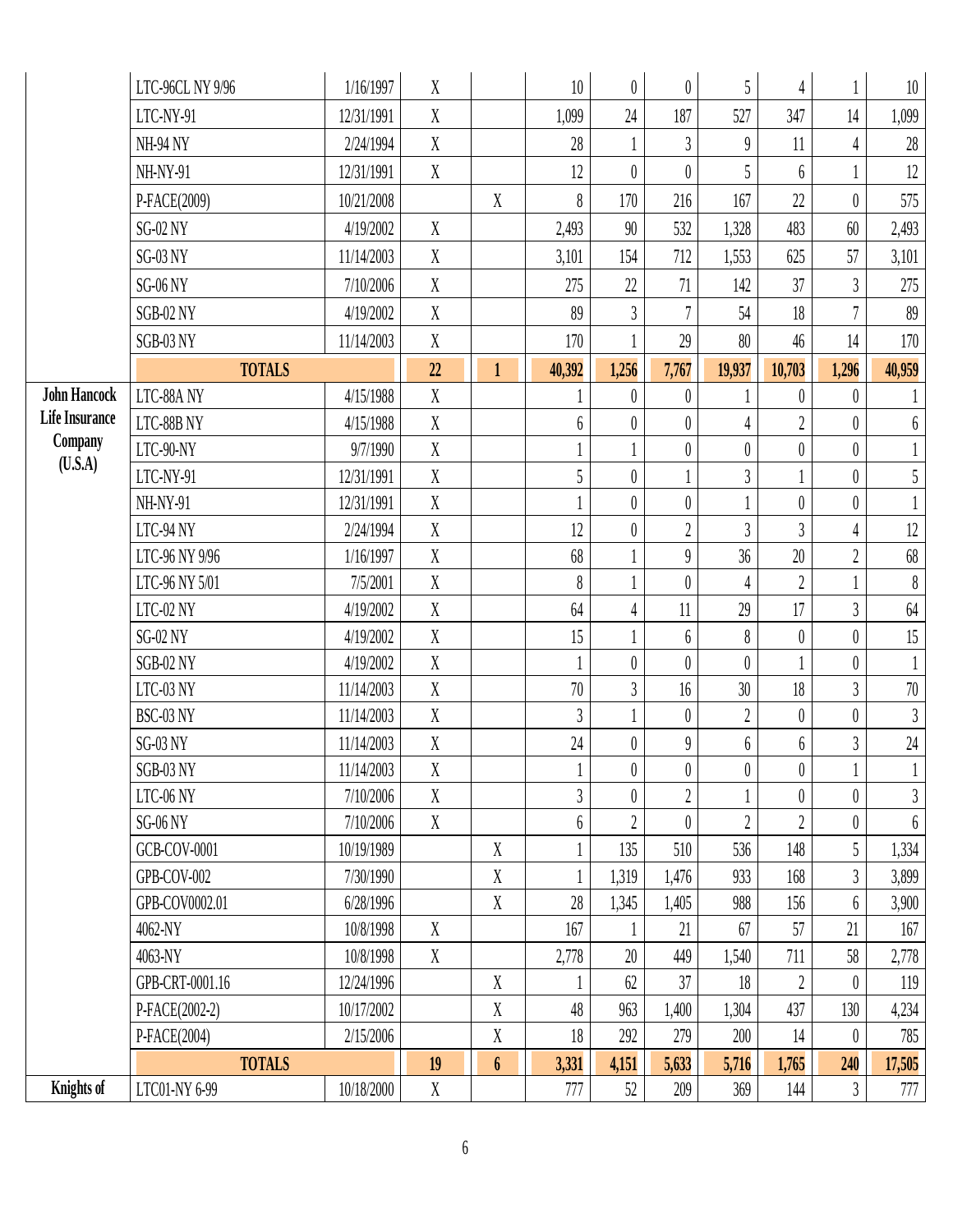| Columbus                                  | NHC01-NY 6-99         | 10/18/2000 | $\mathbf X$      |              | 158              | $\overline{7}$   | 38               | 79               | 33               |                  | 158              |
|-------------------------------------------|-----------------------|------------|------------------|--------------|------------------|------------------|------------------|------------------|------------------|------------------|------------------|
|                                           | <b>TOTALS</b>         |            | $\overline{2}$   | $\mathbf{0}$ | 935              | 59               | 247              | 448              | 177              | $\overline{4}$   | 935              |
| <b>Massachusetts</b>                      | MM-200-P-NY           | 7/28/2002  | $\mathbf X$      |              | 371              | $\theta$         | 144              | 301              | 85               | 6                | 545              |
| <b>Mutual Life</b>                        | MM-201-P-NY           | 7/28/2002  | $\mathbf X$      |              | 4                | $\theta$         | $\overline{2}$   | $\mathfrak{Z}$   |                  | $\boldsymbol{0}$ | $6\phantom{.0}$  |
| <b>Insurance</b>                          | MM-203-P-NY           | 7/28/2002  | $\mathbf X$      |              | 121              | 22               | 75               | 83               | 16               |                  | 197              |
| Company                                   | MM-204-P-NY           | 7/28/2002  | $\mathbf X$      |              |                  | $\theta$         | $\theta$         |                  | $\theta$         | $\boldsymbol{0}$ |                  |
|                                           | MM-300-P-NY           | 3/13/2003  | X                |              | 617              | 67               | 325              | 458              | 71               | $\overline{4}$   | 925              |
|                                           | MM-301-P-NY           | 3/13/2003  | X                |              | 6                | $\overline{0}$   |                  | $\mathfrak{Z}$   |                  |                  | $6\phantom{.}6$  |
|                                           | MM-303-P-NY           | 3/13/2003  | $\boldsymbol{X}$ |              | 317              | 88               | 217              | 178              | 24               | $\overline{4}$   | 511              |
|                                           | MM-304-P-NY           | 3/13/2003  | X                |              |                  |                  | $\theta$         | $\theta$         | $\theta$         | $\theta$         | $\mathbf{1}$     |
|                                           | MM-400-P-NY           | 4/8/2005   | $\mathbf X$      |              | 397              | 23               | 195              | 326              | 52               | $\mathfrak{Z}$   | 599              |
|                                           | MM-401-P-NY           | 4/8/2005   | X                |              | $\overline{2}$   |                  |                  | $\overline{2}$   | $\theta$         | $\theta$         | $\overline{4}$   |
|                                           | MM-402-P-NY           | 4/8/2005   | $\mathbf X$      |              | 214              | 43               | 141              | 165              | 14               |                  | 364              |
|                                           | MM-403-P-NY           | 4/8/2005   | X                |              |                  | $\theta$         | $\theta$         |                  | $\theta$         | $\theta$         |                  |
|                                           | <b>MM500-P-NY</b>     | 3/19/2008  | $\mathbf X$      |              | 1,322            | 69               | 362              | 687              | 192              | 12               | 1,322            |
|                                           | MM501-P-NY            | 3/19/2008  | $\boldsymbol{X}$ |              | 15               | 1                | $\overline{2}$   | 11               | 1                | $\boldsymbol{0}$ | 15               |
|                                           | MM502-P-NY            | 3/19/2008  | $\boldsymbol{X}$ |              | 409              | 66               | 143              | 167              | 32               |                  | 409              |
|                                           | MM503-P-NY            | 3/19/2008  | $\mathbf X$      |              | 6                | 4                | $\theta$         | $\overline{2}$   | $\theta$         | $\theta$         | $6\phantom{.0}$  |
|                                           | MM504-P-NY            | 3/19/2008  | $\mathbf X$      |              | 11               | 6                | $\overline{2}$   | $\overline{3}$   | $\theta$         | $\theta$         | $11\,$           |
|                                           | MM505-P-NY            | 3/19/2008  | $\mathbf X$      |              | $\theta$         | $\theta$         | $\theta$         | $\theta$         | $\theta$         | $\boldsymbol{0}$ | $\overline{0}$   |
|                                           | MM-500-P-1-NY         | 1/30/2012  | $\mathbf X$      |              | 198              | 12               | 48               | 100              | 37               |                  | 198              |
|                                           | MM-501-P-1-NY         | 1/30/2012  | $\mathbf X$      |              | 4                |                  | $\overline{0}$   | $\overline{3}$   | $\boldsymbol{0}$ | $\boldsymbol{0}$ | $\sqrt{4}$       |
|                                           | MM-502-P-1-NY         | 1/30/2012  | X                |              | 33               | $\overline{3}$   | 10 <sup>10</sup> | 19               | 1                | $\boldsymbol{0}$ | 33               |
|                                           | MM-503-P-1-NY         | 1/30/2012  | X                |              | $\mathbf{I}$     | $\theta$         | $\boldsymbol{0}$ | $\overline{1}$   | $\theta$         | $\boldsymbol{0}$ | $\mathbf{1}$     |
|                                           | MM-504-P-1-NY         | 1/30/2012  | $\boldsymbol{X}$ |              | $\overline{2}$   |                  |                  | $\overline{0}$   | $\theta$         | $\boldsymbol{0}$ | $\sqrt{2}$       |
|                                           | MM-505-P-1-NY         | 1/30/2012  | $\mathbf X$      |              | $\boldsymbol{0}$ | $\boldsymbol{0}$ | $\overline{0}$   | $\boldsymbol{0}$ | $\pmb{0}$        | $\theta$         | $\boldsymbol{0}$ |
|                                           | <b>TOTALS</b>         |            | 24               | $\mathbf{0}$ | 4,053            | 417              | 1,669            | 2,514            | 527              | 34               | 5,161            |
| MedAmerica                                | LTC89-CD1             | 4/18/1987  | X                |              | 59               | $\theta$         | $\mathfrak{Z}$   | 47               | 8                |                  | 59               |
| <b>Insurance</b><br><b>Company of New</b> | LTC89-CD2             | 1/1/1989   | X                |              | 453              | 123              | 137              | 136              | 54               | $\mathfrak{Z}$   | 453              |
| York                                      | LTC89-CD3             | 4/18/1989  | $\boldsymbol{X}$ |              | 11               | $\theta$         | $\boldsymbol{0}$ | 8                | $\overline{3}$   | $\theta$         | 11               |
|                                           | LTC91-CD4-NY          | 7/1/1991   | X                |              | 1342             | 15               | 87               | 634              | 574              | 32               | 1,342            |
|                                           | LTC-LBP-NY            | 9/23/1994  | $\mathbf X$      |              | 444              | 4                | 38               | 166              | 221              | 15               | 444              |
|                                           | LTC-CD8-NY            | 7/31/1995  | $\mathbf X$      |              | 205              | $\sqrt{2}$       | 14               | 86               | 83               | 20               | $205$            |
|                                           | LTC-CD8-NY-REV1/1/97  | 1/29/1997  | $\mathbf X$      |              | 124              | $\overline{3}$   |                  | 69               | 38               | $\overline{7}$   | 124              |
|                                           | LTC-LBP8-NY           | 7/31/1995  | $\mathbf X$      |              | 159              | $\boldsymbol{0}$ | 5                | 54               | 82               | 18               | 159              |
|                                           | LTC-LBP8-NY-REV1/1/97 | 1/29/1997  | $\mathbf X$      |              | 47               | $\overline{0}$   | $\overline{2}$   | 14               | 28               | $\mathfrak{Z}$   | $47\,$           |
|                                           | LTC-CD10-NY           | 4/15/1997  | X                |              | 1139             | 34               | 157              | 451              | 421              | 76               | 1,139            |
|                                           | LTC-CD10C-NY          | 4/16/1997  | X                |              | 1                | $\theta$         | $\boldsymbol{0}$ | $\perp$          | $\theta$         | $\boldsymbol{0}$ | $\mathbf{1}$     |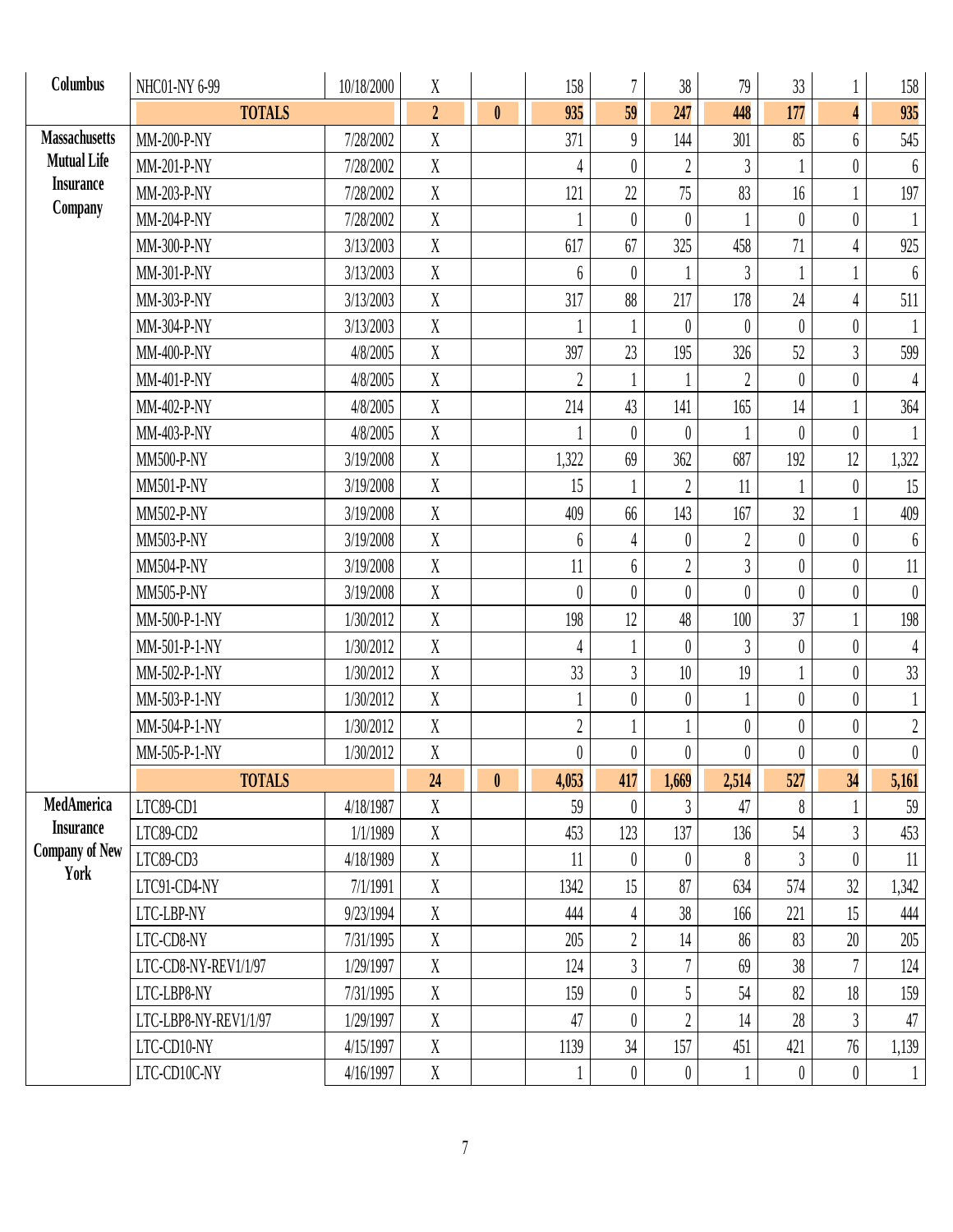|                                        | LTC-LBP10-NY      | 4/15/1997  | X                       |                         | 136            |                  |                  | 24               | 79               | 31               | 136            |
|----------------------------------------|-------------------|------------|-------------------------|-------------------------|----------------|------------------|------------------|------------------|------------------|------------------|----------------|
|                                        | LTQ11-336-NY-998  | 3/22/2000  | $\mathbf X$             |                         | 473            | 46               | 79               | 182              | 139              | 27               | 473            |
|                                        | LTQ11-336-NY-601  | 1/4/2002   | $\mathbf X$             |                         | 620            | 40               | 165              | 288              | 107              | 20               | 620            |
|                                        | HTQ11-338-NY-998  | 3/23/2000  | $\mathbf X$             |                         | 119            | $\boldsymbol{0}$ |                  | 29               | 64               | 25               | $119$          |
|                                        | HTQ11-338-NY-601  | 1/4/2002   | $\mathbf X$             |                         | 375            |                  | 23               | 131              | 165              | 55               | 375            |
|                                        | NTQ11-337-NY-998  | 3/23/2000  | $\mathbf X$             |                         | 35             | $\overline{0}$   |                  | 6                | 18               | 10               | $35\,$         |
|                                        | NTQ11-337-NY-601  | 1/4/2002   | X                       |                         | 30             | $\boldsymbol{0}$ | $\boldsymbol{0}$ | $6\phantom{.0}$  | 17               | $\overline{7}$   | 30             |
|                                        | SPL-336NY         | 2/24/2002  | X                       |                         | 1591           | 147              | 437              | 736              | 251              | 20               | 1,591          |
|                                        | FSPL-336NY        | 2/24/2002  | $\mathbf X$             |                         | 444            | 99               | 190              | 141              | 14               | $\theta$         | 444            |
|                                        | GSPL-336NY        | 2/24/2004  | X                       |                         | 962            | 188              | 376              | 334              | 60               | $\overline{4}$   | 962            |
|                                        | SPL2-336-NY       | 3/14/2007  | $\mathbf X$             |                         | 1215           | 144              | 318              | 529              | 201              | 23               | 1,215          |
|                                        | FSPL2-336-NY      | 3/14/2007  | $\mathbf X$             |                         | 421            | 90               | 192              | 130              | $\boldsymbol{9}$ | $\theta$         | 421            |
|                                        | GSPL2-336-NY      | 3/14/2007  | $\mathbf X$             |                         | 462            | 63               | 183              | 192              | 22               | $\overline{2}$   | 462            |
|                                        | GRP11-342-NY-999  | 3/24/2000  |                         | $\mathbf X$             | $\overline{9}$ | 211              | 165              | 95               | 13               | $\boldsymbol{0}$ | 484            |
|                                        | GRP11-342-NY-601  | 10/13/2001 |                         | $\mathbf X$             | 21             | 138              | 198              | 111              | 10               |                  | 458            |
|                                        | NYG11-342-NY-200  | 6/1/2001   |                         | $\mathbf X$             |                | 582              | 1322             | 1153             | 220              | 19               | 3,296          |
|                                        | GRPSPL-342-NY     | 6/23/2005  |                         | $\mathbf X$             | $\overline{4}$ | 118              | 82               | 47               | 5                | $\theta$         | $252\,$        |
|                                        | FC-336-NY         | 5/1/2012   | $\mathbf X$             |                         | 5              | $\theta$         |                  |                  | $\sqrt{2}$       |                  | $\mathfrak{h}$ |
|                                        | FRFC-336-NY       | 5/1/2012   | $\mathbf X$             |                         | $\overline{2}$ | $\overline{2}$   | $\theta$         | $\boldsymbol{0}$ | $\boldsymbol{0}$ | $\overline{0}$   | $\sqrt{2}$     |
|                                        | <b>GFC-336-NY</b> | 5/1/2012   | $\mathbf X$             |                         |                | $\overline{0}$   |                  | $\overline{0}$   | $\theta$         | $\theta$         |                |
|                                        | <b>TOTALS</b>     |            | 27                      | $\overline{\mathbf{4}}$ | 10,910         | 2,051            | 4,185            | 5,801            | 2,908            | 420              | 15,365         |
| MetLife                                | LCT1              | 5/6/1989   | $\mathbf X$             |                         | 11             | $\boldsymbol{0}$ | $\overline{2}$   | 7                | $\overline{2}$   | $\theta$         | 11             |
| <b>Insurance</b>                       | LCT <sub>2</sub>  | 3/18/1991  | $\mathbf X$             |                         | 14,202         | 181              | 1,730            | 5,849            | 5,871            | 586              | 14,217         |
| Company of<br>Connecticut              | LCT4              | 12/30/1997 | $\mathbf X$             |                         | 6,100          | 100              | 997              | 2,937            | 1,853            | 213              | 6,100          |
| $(\text{prev.} \; \text{Travelers})^*$ |                   |            |                         |                         |                |                  |                  |                  |                  |                  |                |
|                                        |                   |            |                         |                         |                |                  |                  |                  |                  |                  |                |
|                                        | <b>TOTALS</b>     |            | $\overline{\mathbf{3}}$ | $\mathbf{0}$            | 20,313         | 281              | 2,729            | 8,793            | 7,726            | 799              | 20,328         |
| Metropolitan                           | 1LTC-97-NY (00)   | 5/25/1999  | X                       |                         | 2211           |                  | 35               | 361              | 990              | 824              | 2,211          |
| <b>Life Insurance</b>                  | 2LTC-97-NY (00)   | 5/25/1999  | X                       |                         | 46             | $\overline{0}$   |                  | 3                | 8                | 34               | $46\,$         |
| Company*                               | LTC2007-NY        | 3/3/2009   | $\mathbf X$             |                         | 479            | 27               | 67               | 184              | 155              | 46               | 479            |
|                                        |                   |            |                         |                         |                |                  |                  |                  |                  |                  |                |
|                                        | LTC-IDEAL-NY      | 8/9/2002   | $\mathbf X$             |                         | 3023           | 73               | 173              | 1013             | 1403             | 361              |                |
|                                        | LTC-PREM-NY       | 8/28/2002  | $\boldsymbol{X}$        |                         | 277            | 13               | 41               | 92               | 88               | 43               | 3,023<br>277   |
|                                        | LTC-VAL-NY        | 8/9/2002   | $\mathbf X$             |                         | 1886           | 30               | 106              | 561              | 913              | 276              |                |
|                                        | LTC-FAC-NY        | 8/9/2002   | $\mathbf X$             |                         | 47             | 1                | $\overline{2}$   | $20\,$           | 22               | $\overline{2}$   | 1,886<br>47    |
|                                        | LTC2-IDEAL-NY     | 7/20/2005  | $\mathbf X$             |                         | 1482           | 42               | 111              | 487              | 675              | 167              | 1,482          |
|                                        | LTC2-PREM-NY      | 7/20/2005  | $\mathbf X$             |                         | 277            | $\overline{9}$   | 26               | 92               | 115              | 35               | 277            |
|                                        | LTC2-VAL-NY       | 7/20/2005  | $\mathbf X$             |                         | 1998           | $40\,$           | 158              | 697              | 877              | 226              | 1,998          |
|                                        | LTC2-FAC-NY       | 7/20/2005  | $\mathbf X$             |                         | 19             | $\boldsymbol{0}$ | $\overline{2}$   | $6\phantom{.0}$  | $10\,$           |                  | 19             |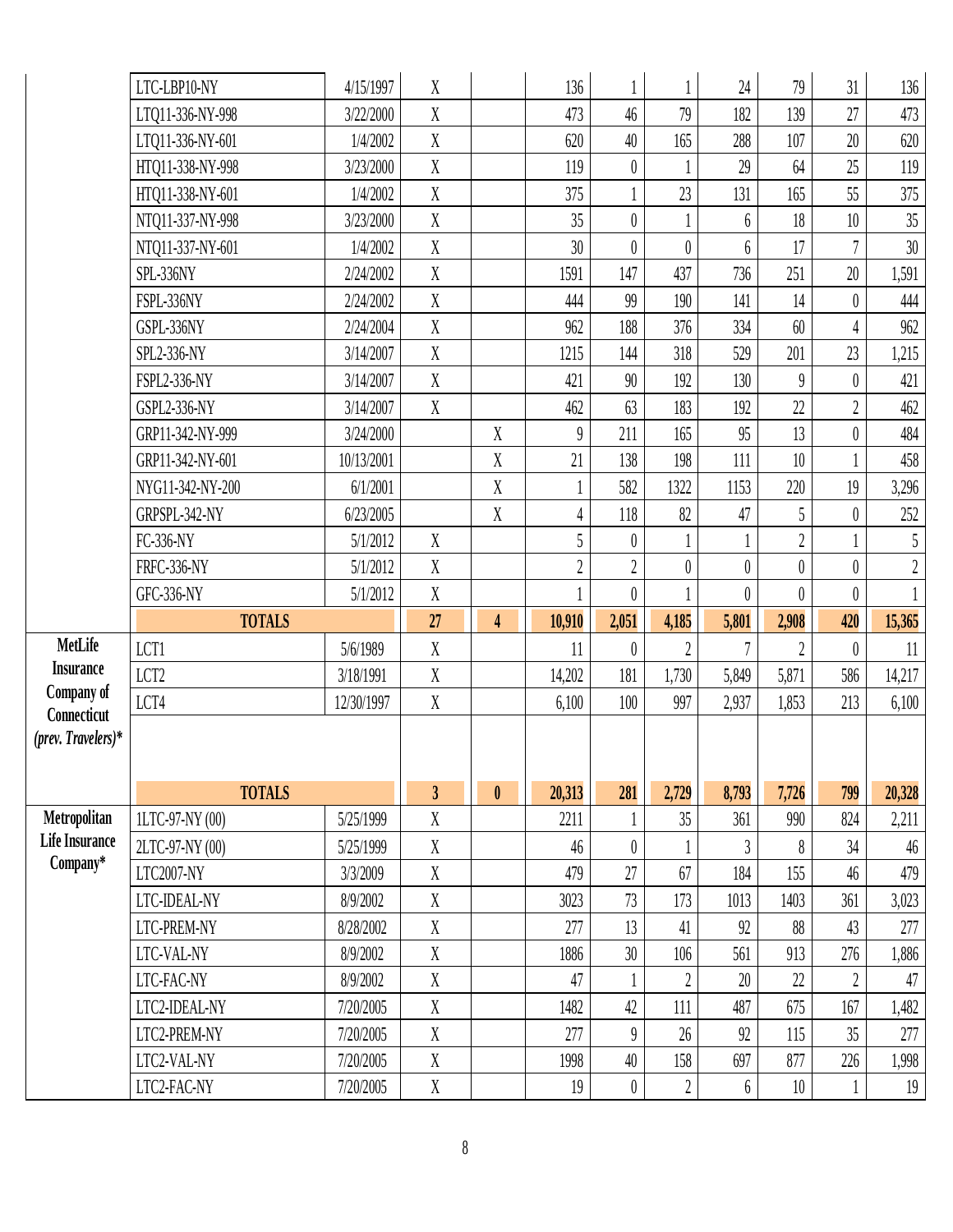|           | LTC2007-ML-NY    | 6/5/2009   | X                         |                  | 104            | $6\phantom{.0}$  | 16               | 47              | 26             | $\overline{9}$   | 104              |
|-----------|------------------|------------|---------------------------|------------------|----------------|------------------|------------------|-----------------|----------------|------------------|------------------|
|           | LTC-IDEAL-ML-NY  | 11/25/2002 | X                         |                  | 383            | $7\phantom{.}$   | 32               | 146             | 154            | 44               | 383              |
|           | LTC-PREM-ML-NY   | 11/25/2002 | X                         |                  | 40             | $\overline{2}$   | 5                | 13              | 15             | 5                | 40               |
|           | LTC-VAL-ML-NY    | 11/25/2002 | X                         |                  | 413            | 13               | 39               | 131             | 187            | 43               | 413              |
|           | LTC-FAC-ML-NY    | 11/25/2002 | $\mathbf{X}$              |                  | $\overline{3}$ | $\theta$         | $\overline{0}$   |                 |                |                  | $\mathfrak{Z}$   |
|           | LTC2-IDEAL-ML-NY | 9/6/2005   | X                         |                  | 798            | $24\,$           | 64               | 311             | 333            | 66               | 798              |
|           | LTC2-PREM-ML-NY  | 9/6/2005   | $\boldsymbol{\mathrm{X}}$ |                  | 172            | $\overline{7}$   | $20\,$           | 67              | 62             | 16               | 172              |
|           | LTC2-VAL-ML-NY   | 9/6/2005   | X                         |                  | 1135           | 63               | 119              | 405             | 460            | 88               | 1,135            |
|           | LTC2-FAC-ML-NY   | 9/6/2005   | X                         |                  | 7              | $\theta$         | $\overline{4}$   | 1               | 1              |                  | $\overline{7}$   |
|           | LTC.02           | 12/23/1991 | X                         |                  | 719            | $\theta$         |                  | 18              | 110            | 590              | 719              |
|           | LTC.03           | 3/31/1999  | X                         |                  | 1334           |                  |                  | 29              | 319            | 984              | 1,334            |
|           | TCL-LTC.04 (NY)  | 3/21/2000  | X                         |                  | 1318           | $\overline{0}$   | 16               | 105             | 527            | 670              | 1,318            |
|           | G.24190          | 1/1/1997   |                           | $\boldsymbol{X}$ | 231            | $\overline{2}$   | 31               | 61              | 67             | 70               | 231              |
|           | G.24219          | 12/7/1994  |                           | $\mathbf X$      | $\theta$       | $\overline{0}$   |                  | $\overline{2}$  | $\overline{4}$ | $\overline{2}$   | 9                |
|           | G.LTC197         | 11/8/2002  |                           | $\mathbf X$      | 17763          | 711              | 1957             | 4376            | 5934           | 4785             | 17,763           |
|           | G.LTC2097        | 11/8/2002  |                           | $\boldsymbol{X}$ | 1715           | 39               | 194              | 529             | 628            | 325              | 1,715            |
|           | G.LTC6997        | 2/27/2003  |                           | $\boldsymbol{X}$ | 24             | $\theta$         | $\mathfrak{Z}$   | 6               | 12             | $\mathfrak{Z}$   | $24\,$           |
|           | G.LTC2095        | N/A        |                           | $\boldsymbol{X}$ | 14             | $\boldsymbol{0}$ | $\boldsymbol{2}$ | 4               | $\overline{3}$ | 5                | 14               |
|           | G.LTC5098        | 10/5/1998  |                           | $\boldsymbol{X}$ | 38             |                  | $\overline{7}$   | 13              | 17             | $\theta$         | $38\,$           |
|           | G.LTC5798        | 3/17/1999  |                           | $\mathbf X$      | 4              | $\overline{0}$   | $\theta$         |                 | 1              | $\overline{2}$   | $\overline{4}$   |
|           | GPNP99-LTC       | 1/1/2001   |                           | $\mathbf X$      | 21928          | 1122             | 3375             | 8076            | 6560           | 2795             | 21,928           |
|           | GPNP99-LTC-CA01  | 5/28/2002  |                           | $\boldsymbol{X}$ | 85             | 10               | 14               | 45              | 14             | $\overline{2}$   | 85               |
|           | <b>TOTALS</b>    |            | 23                        | 10 <sup>°</sup>  | 59,982         | 2,244            | 6,623            | 17,903          | 20,691         | 12,521           | 59,982           |
| Mutual of | NH <sub>3</sub>  | 12/10/1984 | X                         |                  | 5              | $\theta$         | $\theta$         | $\theta$        | 4              |                  | 5                |
| Omaha     | NH11             | 1/28/1988  | X                         |                  | 17             | $\theta$         | $\boldsymbol{2}$ | 11              | $\mathfrak{Z}$ |                  | 17               |
|           | NH27             | 2/3/1989   | X                         |                  | 36             | $6\phantom{.0}$  | 6                | 11              | 13             | $\theta$         | 36               |
|           | NH28             | 2/3/1989   | X                         |                  | 19             |                  | $2\,$            | 8               | 8              | $\boldsymbol{0}$ | 19               |
|           | LTC12            | 4/28/1993  | $\mathbf{X}$              |                  | 99             |                  | $\overline{9}$   | 49              | 38             | $\overline{2}$   | 99               |
|           | LTC17            | 4/28/1993  | X                         |                  | 46             | 5                | 10               | 23              | $\overline{7}$ |                  | $46\,$           |
|           | LTI12            | 4/28/1993  | X                         |                  | $\overline{2}$ | $\theta$         | $\theta$         |                 |                | $\theta$         | $\boldsymbol{2}$ |
|           | LTM12            | 4/28/1993  | X                         |                  | 8              |                  | $\boldsymbol{2}$ | $\overline{3}$  | $\overline{2}$ | $\theta$         | $\boldsymbol{8}$ |
|           | NH <sub>50</sub> | 4/17/1998  | $\mathbf X$               |                  | 15             | $\boldsymbol{0}$ |                  | 6               | $\overline{7}$ |                  | 15               |
|           | LT50             | 5/12/1998  | X                         |                  | 234            | 11               | 41               | 91              | 80             | 11               | 234              |
|           | <b>HCA</b>       | 6/22/2000  | X                         |                  | 25             |                  | 6                | $6\phantom{.}6$ | 10             | $\overline{2}$   | $25\,$           |
|           | <b>HCAQ</b>      | 6/22/2000  | X                         |                  | 84             | $\overline{2}$   | 10               | 29              | 36             | $\overline{7}$   | $84\,$           |
|           | <b>LTA</b>       | 6/22/2000  | X                         |                  | 25             |                  | $6\phantom{.}6$  | 11              | $\overline{7}$ | $\overline{0}$   | $25\,$           |
|           |                  |            |                           |                  |                |                  |                  |                 |                |                  |                  |
|           | <b>LTAQ</b>      | 6/22/2000  | X<br>$\mathbf X$          |                  | 184            | 8                | 59               | 90              | 24             | $\mathfrak{Z}$   | 184              |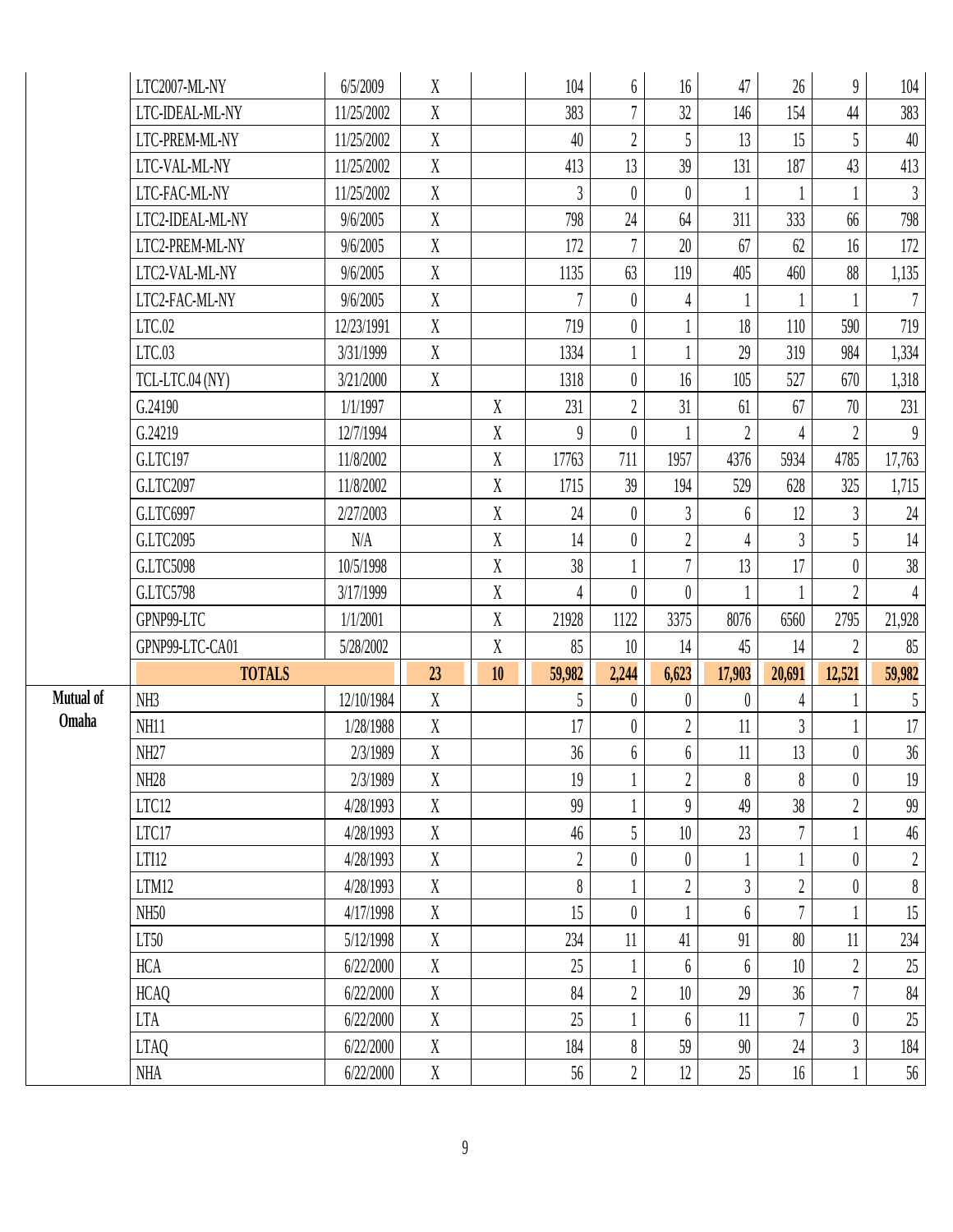|                        | <b>NHAQ</b>                                    | 6/22/2000  | X                |                           | 304            | 10               | 80               | 152            | 49             | 13               | 304            |
|------------------------|------------------------------------------------|------------|------------------|---------------------------|----------------|------------------|------------------|----------------|----------------|------------------|----------------|
|                        | LTC09                                          | 2/1/2010   | $\overline{X}$   |                           | 2,365          | 71               | 456              | 1,431          | 382            | 25               | 2,365          |
|                        | LTC04I                                         | 1/27/2005  | $\overline{X}$   |                           | 488            | 11               | 100              | 271            | 98             | 8                | 488            |
|                        | LTC04G                                         | 1/27/2005  | X                |                           | 21             | $\theta$         | 3                | 15             | $\overline{3}$ | $\theta$         | 21             |
|                        | <b>TOTALS</b>                                  |            | 19               | $\mathbf{0}$              | 4,033          | 131              | 805              | 2,233          | 788            | 76               | 4,033          |
| <b>New York Life</b>   | 21084(NY)                                      | 5/15/1995  | X                |                           | 7              | $\theta$         | $\boldsymbol{0}$ | 4              | $\overline{2}$ |                  | $\overline{7}$ |
| <b>Insurance</b>       | 21073(NY)                                      | 5/15/1995  | X                |                           | 62             | $\theta$         | $\theta$         | 30             | 24             | 8                | $62$           |
| Company                | $G - 6601$                                     | 6/14/1996  |                  | $\boldsymbol{\mathrm{X}}$ | $\overline{2}$ | $\boldsymbol{2}$ | $\boldsymbol{0}$ | $\theta$       | $\theta$       | $\boldsymbol{0}$ | $\sqrt{2}$     |
|                        | $G-9065$                                       | 12/16/1998 |                  | $\overline{X}$            | 63             | 4                | 14               | 22             | 23             | $\theta$         | 63             |
|                        | ILTC-4300 (NY)(0197)                           | 2/11/1998  | X                |                           | 3,283          | 477              | 1,167            | 1,075          | 516            | 48               | 3,283          |
|                        | INH-4300 (NY)(0197)                            | 2/11/1998  | X                |                           | 25             |                  | 4                | $\overline{9}$ | 8              | $\overline{3}$   | 25             |
|                        | INH-5000 (NY)(1001)                            | 12/20/2002 | $\mathbf X$      |                           | 50             | 6                | 17               | 16             | $\theta$       | $\overline{2}$   | $50\,$         |
|                        | ILTC-5000 (NY)(1001)                           | 12/20/2002 | X                |                           | 5,301          | 872              | 1,836            | 1,960          | 578            | 55               | 5,301          |
|                        | FNH-5000(NY)(0503)                             | 5/18/2004  | X                |                           | 5              | $\theta$         | $\overline{2}$   |                |                |                  | 5              |
|                        | FLTC-5000(NY)(0503)                            | 5/18/2004  | X                |                           | 1,169          | 318              | 411              | 361            | 67             | 12               | 1,169          |
|                        | <b>TOTALS</b>                                  |            | 8                | $\boldsymbol{2}$          | 9,967          | 1,680            | 3,451            | 3,478          | 1,228          | 130              | 9,967          |
| Northwestern           | RS.LTC.(1101)                                  | 10/29/2001 | $\overline{X}$   |                           | 2,950          | 293              | 1,039            | 1,238          | 325            | 32               | 2,927          |
| <b>Long Term Care</b>  | RS.LTC.ML.(1101)                               | 8/22/2002  | X                |                           | 438            | 114              | 129              | 154            | 36             | $\overline{2}$   | 435            |
| <b>Insurance</b>       | RS.LTC.(0708)                                  | 6/16/2008  | X                |                           | 1,428          | 163              | 456              | 560            | 149            | 8                | 1,336          |
| Company                | RS.LTC.ML.(0708)                               | 6/16/2008  | $\overline{X}$   |                           | 204            | 58               | 45               | 54             | 14             |                  | 172            |
|                        | TT.LTC.(1010)                                  | 6/16/2010  | X                |                           | 2,463          | 386              | 875              | 935            | 205            | 10               | 2,411          |
|                        | TT.LTC.ML.(1010)                               | 6/16/2010  | X                |                           | 461            | 223              | 126              | 87             | 14             | $\theta$         | 450            |
|                        | <b>TOTALS</b>                                  |            | $\boldsymbol{6}$ | $\pmb{0}$                 | 7,944          | 1,237            | 2,670            | 3,028          | 743            | 53               | 7,731          |
| Prudential             | 83500 LTCR 8002, et al (AICPA                  |            |                  |                           |                |                  |                  |                |                |                  |                |
| <b>Insurance</b>       | $GLTC-1)$                                      | 6/30/1993  |                  | X                         | 1              | 1,408            | 465              | 185            | 42             | $\boldsymbol{0}$ | 2,100          |
| Company of<br>America* | 83500 GR1045 et al (GLTC-2)                    | 6/30/1998  |                  |                           |                |                  |                  |                |                |                  |                |
|                        | 83500 LTCR 200, LTC U 2001                     | 10/4/1995  |                  |                           |                |                  |                  |                |                |                  |                |
|                        | 83500 COV 1004                                 | 7/6/1999   |                  |                           |                |                  |                  |                |                |                  |                |
|                        | 83500 COV 1004<br>83500 BFW 5005, et al (GLTC- | 12/1/2000  |                  | $\mathbf X$               | 18             | 509              | 515              | 281            | 45             | $\overline{0}$   | 1,350          |
|                        | 3/3.5                                          | 5/29/2002  |                  | $\boldsymbol{X}$          | 48             | 3,971            | 4,961            | 4,087          | 823            | $\theta$         | 13,842         |
|                        | 83500 COV 5022, et al (GLTC-4)                 | 10/28/2008 |                  | $\boldsymbol{\mathrm{X}}$ | 15             | 1,045            | 1,617            | 1,219          | 162            | $\theta$         | 4,043          |
|                        | GRP 99210 (ILTC-1 SIMPLE)                      | 6/10/1999  | X                |                           | 630            | 30               | 128              | 288            | 174            | 10               | 630            |
|                        | GRP 99211 (ILTC-1 COMPOUND)                    | 6/10/1999  | X                |                           | 1,284          | 182              | 497              | 504            | 99             | $\overline{2}$   | 1,284          |
|                        | GRP 99212 (ILTC-1 PERIODIC)                    | 6/10/1999  | X                |                           | 552            | 20               | 93               | 218            | 187            | 34               | 552            |
|                        | GRP 112552 (ILTC-2)                            | 9/3/2003   | X                |                           | 1,603          | 97               | 475              | 707            | 286            | 38               | 1,603          |
|                        | GRP 112622 (ILTC-2 Franchise)                  | 9/3/2003   | X                |                           | 354            | 31               | 82               | 173            | 67             |                  | 354            |
|                        | GRP 113141 (ILTC-3)                            | 10/18/2006 | X                |                           | 2,481          | 151              | 696              | 1,153          | 440            | 41               | 2,481          |
|                        | GRP 113772 (ILTC-3 Franchise)                  | 8/16/2007  | X                |                           | 1,682          | 205              | 404              | 800            | 251            | 22               | 1,682          |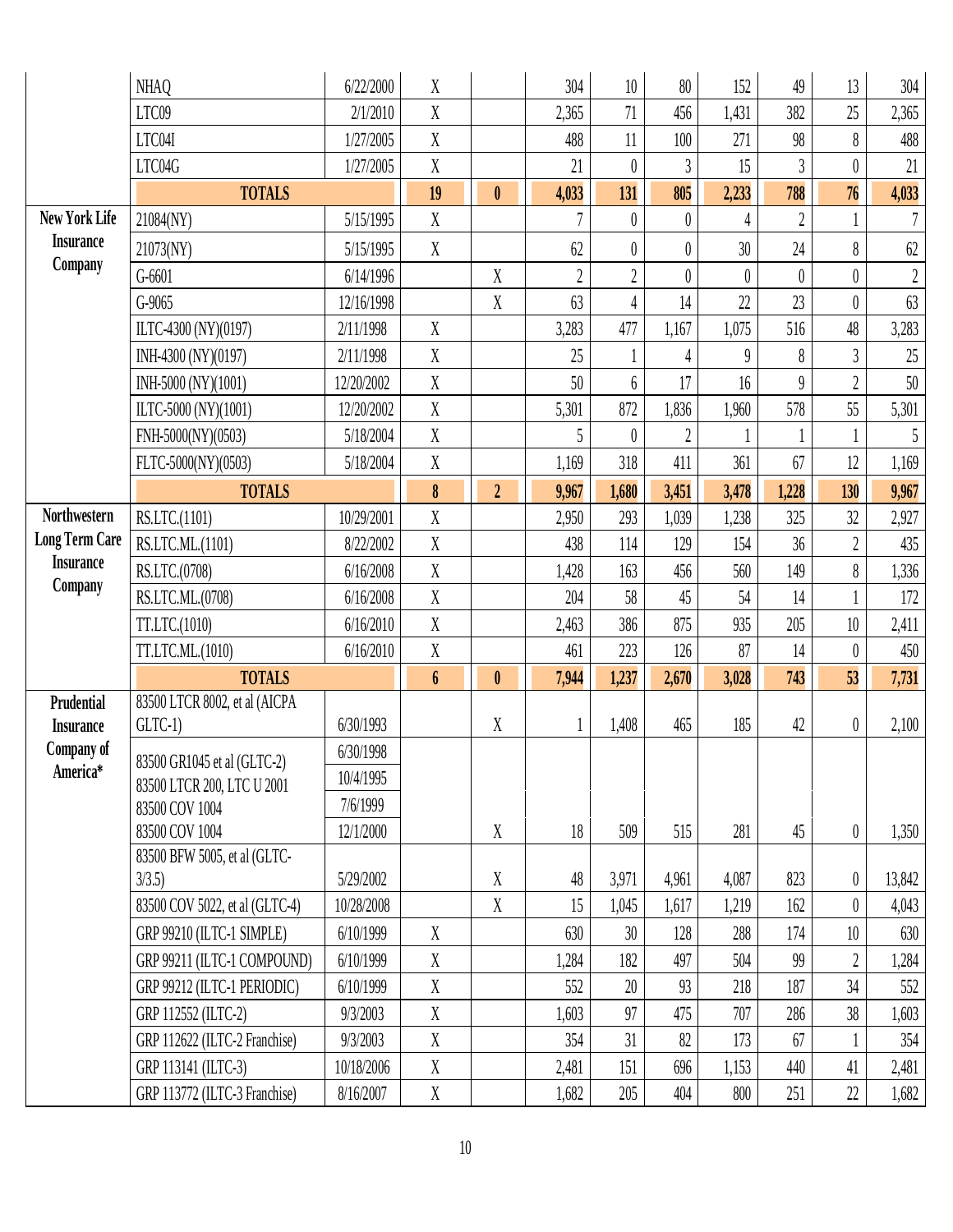|                                            | GRP 114201 (Evolution)          | 10/2/2009  | X                         |                  | 53             | $\overline{7}$   | 19             | 23             | $\overline{4}$ | $\boldsymbol{0}$ | 53         |
|--------------------------------------------|---------------------------------|------------|---------------------------|------------------|----------------|------------------|----------------|----------------|----------------|------------------|------------|
|                                            | GRP 114202 (EvolutionFranchise) | 10/27/2009 | X                         |                  | 26             | 6                | 4              | 10             | 6              | $\theta$         | $26\,$     |
|                                            | <b>TOTALS</b>                   |            | $\boldsymbol{9}$          | $\overline{4}$   | 8,747          | 7,662            | 9,956          | 9,648          | 2,586          | 148              | 30,000     |
| <b>River Source Life</b>                   | 38240                           | 10/20/1989 | $\overline{X}$            |                  | 440            | $\theta$         | 37             | 267            | 130            | 6                | 440        |
| <b>Insurance Co. of</b>                    | 38240C                          | 12/31/1991 | $\rm X$                   |                  | 528            | $\theta$         | 38             | 318            | 163            | $\theta$         | 528        |
| $NY^*$                                     | 38225                           | 8/31/1994  | X                         |                  | 3,374          | 67               | 895            | 1,702          | 663            | 47               | 3,374      |
|                                            | 38260A                          | 11/10/1999 | X                         |                  | 2,408          | 57               | 707            | 1,133          | 465            | 46               | 2,408      |
|                                            | <b>TOTALS</b>                   |            | $\overline{\mathbf{4}}$   | $\boldsymbol{0}$ | 6,750          | 124              | 1,677          | 3,420          | 1,421          | 108              | 6,750      |
| <b>State Farm</b>                          | 97045NY.1                       | 1/1/1998   | $\overline{X}$            |                  | 608            | 107              | 169            | 236            | 89             | $\overline{7}$   | $608$      |
| <b>Mutual</b>                              | 97045NY.2                       | 5/8/2001   | X                         |                  | 96             | 19               | 29             | 35             | 11             | $\overline{2}$   | $96\,$     |
| <b>Automobile</b>                          | 97058NY                         | 12/31/2001 | $\mathbf X$               |                  | 492            | 122              | 119            | 194            | 53             | $\overline{4}$   | 492        |
| <b>Insurance</b><br>Company                | 97059NY                         | 9/21/2005  | X                         |                  | 520            | 105              | 144            | 208            | 60             | $\mathfrak{Z}$   | 520        |
|                                            | <b>TOTALS</b>                   |            | $\overline{\mathbf{4}}$   | $\boldsymbol{0}$ | 1,716          | 353              | 461            | 673            | 213            | 16               | 1,716      |
| <b>TIAA-Cref Life</b>                      | LTC.02                          | 12/23/1991 | X                         |                  | 306            |                  | $\overline{2}$ | $\overline{2}$ | 41             | 260              | 306        |
| <b>Insurance</b>                           | $LTC.03$ (NY)                   | 3/31/1999  | X                         |                  | 585            | $\theta$         |                | 17             | 143            | 424              | 585        |
| Company and<br><b>Teachers</b>             | TCL-LTC.04 (NY)                 | 3/21/2000  | $\mathbf X$               |                  | 514            |                  | $\overline{9}$ | 37             | 214            | 253              | 514        |
| <b>Insurance</b>                           |                                 |            |                           |                  |                |                  |                |                |                |                  |            |
| <b>Annuity</b>                             |                                 |            |                           |                  |                |                  |                |                |                |                  |            |
| <b>Association of</b>                      |                                 |            |                           |                  |                |                  |                |                |                |                  |            |
| America*                                   |                                 |            |                           |                  |                |                  |                |                |                |                  |            |
|                                            | <b>TOTALS</b>                   |            | $\mathfrak{z}$            | $\pmb{0}$        | 1,405          | $\overline{2}$   | 12             | 56             | 398            | 937              | 1,405      |
| <b>Thrivent</b>                            | 12106 NY                        | 12/28/1998 | X                         |                  | 4              |                  | $\overline{2}$ | 20             | 18             | $\theta$         | 41         |
| <b>Financial for</b>                       | 12105 NY                        | 12/28/1998 | $\boldsymbol{\mathrm{X}}$ |                  | 253            | 5                | 70             | 113            | 62             | $\overline{3}$   | 253        |
| Lutherans (prev.<br><b>Aid Association</b> |                                 |            |                           |                  |                |                  |                |                |                |                  |            |
| for Lutherans)*                            |                                 |            |                           |                  |                |                  |                |                |                |                  |            |
|                                            | <b>TOTALS</b>                   |            | $\boxed{2}$               | $\mathbf{0}$     | 257            | $\boldsymbol{6}$ | 72             | 133            | 80             | 3 <sup>1</sup>   | 294        |
| <b>Transamerica</b>                        | <b>GCPLUS 2 1290(NY)</b>        | 6/28/1996  | $\boldsymbol{\mathrm{X}}$ |                  | $\overline{2}$ | $\theta$         |                |                | $\theta$       | $\boldsymbol{0}$ | $\sqrt{2}$ |
| <b>Financial Life</b>                      | NLTCP TQ LTC FR (NY) 297        | 7/27/2000  | $\mathbf X$               |                  | 24             | $\theta$         | 6              | 13             | $\overline{4}$ |                  | $24\,$     |
| <b>Insurance</b>                           | $P-0001$ (NY-F)                 | 3/30/2001  | X                         |                  | 44             | $\theta$         | 7              | 28             | 6              | $\mathfrak{Z}$   | $44\,$     |
| Company                                    | LTC 304-198-NY                  | 3/30/2001  | X                         |                  | 60             | $\overline{2}$   | 12             | 31             | 12             | $\overline{3}$   | 60         |
| (including<br>AUSA)                        | TFL 2-P NYF 0410                | 11/7/2011  | X                         |                  | 76             |                  | 27             | 30             | 17             |                  | 76         |
|                                            | TFL 2-P NY 0410                 | 11/7/2011  | X                         |                  | 96             | $\overline{4}$   | 23             | 37             | 32             | $\theta$         | 96         |
|                                            | TFL 1-FP (NY) 402               | 5/20/2004  | X                         |                  | 251            | 16               | 64             | 122            | 46             | $\mathfrak{Z}$   | 251        |
|                                            | <b>TOTALS</b>                   |            | $\overline{7}$            | $\mathbf{0}$     | 553            | 23               | 140            | 262            | 117            | 11               | 553        |
| <b>Union Security</b>                      | 4062-NY                         | 10/8/1998  | $\boldsymbol{\mathrm{X}}$ |                  | 167            |                  | 21             | 67             | 57             | 21               | 167        |
| <b>Life Insurance</b>                      | 4063-NY                         | 10/8/1998  | $\mathbf X$               |                  | 2,778          | $20\,$           | 449            | 1,540          | 711            | 58               | 2,778      |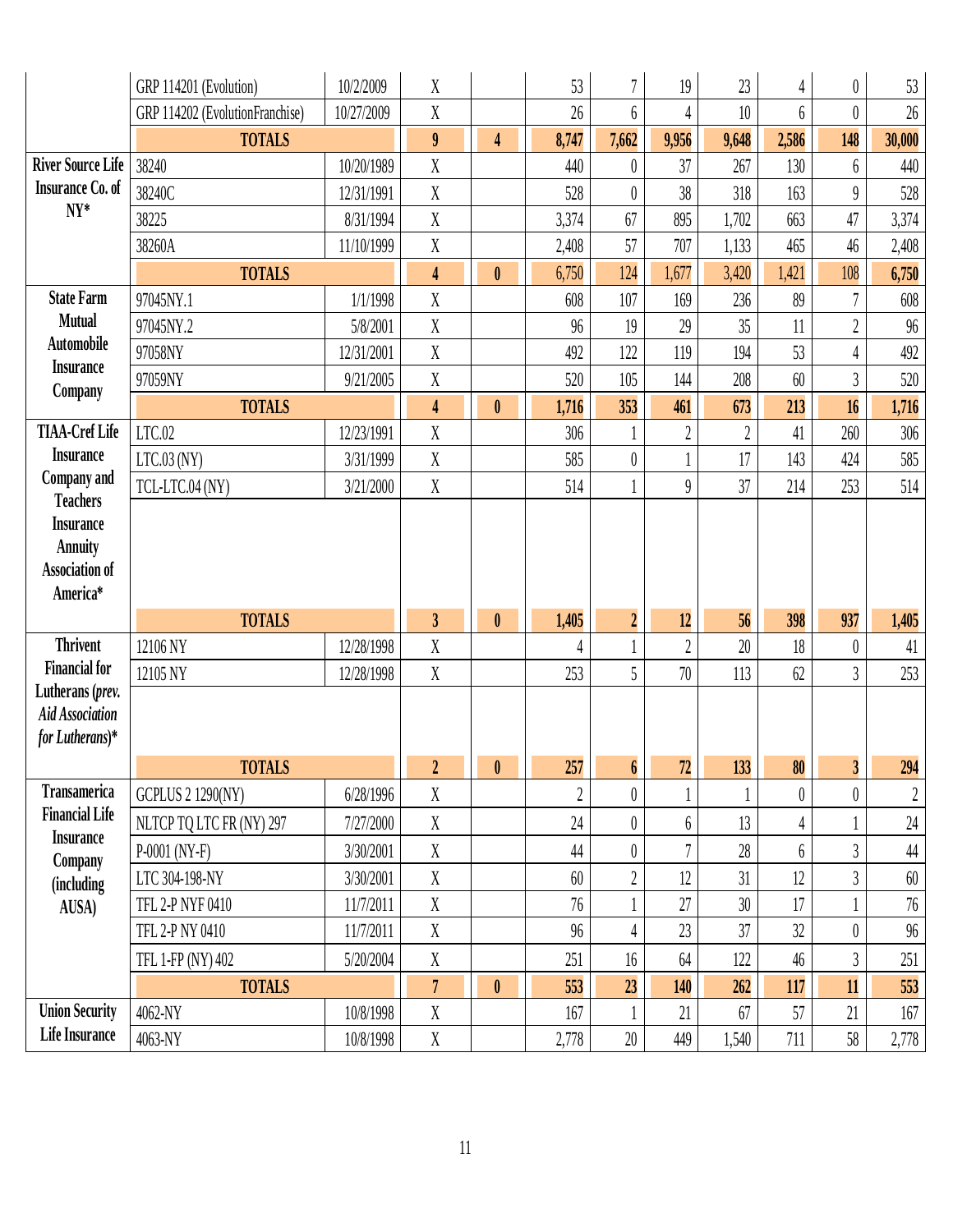| $\sim$<br>Company ( <i>prev.</i><br>First Fortis)* |               |  |       |    |     |       |     |    |       |
|----------------------------------------------------|---------------|--|-------|----|-----|-------|-----|----|-------|
|                                                    | <b>TOTALS</b> |  | 2,945 | -- | 470 | 1,607 | 768 | 79 | 2,945 |
| * Not currently marketing                          |               |  |       |    |     |       |     |    |       |

Non-Partnership policies

in New York State.

 $\mathbf{I}$ 

| NON-<br><b>PARTNERSHIP</b> |               |     |    |         |        |        |         |        |        |         |
|----------------------------|---------------|-----|----|---------|--------|--------|---------|--------|--------|---------|
| <b>TOTALS</b>              | <b>TOTALS</b> | 306 | 38 | 284,085 | 41,919 | 80,580 | 137,307 | 77,980 | 21,285 | 359,071 |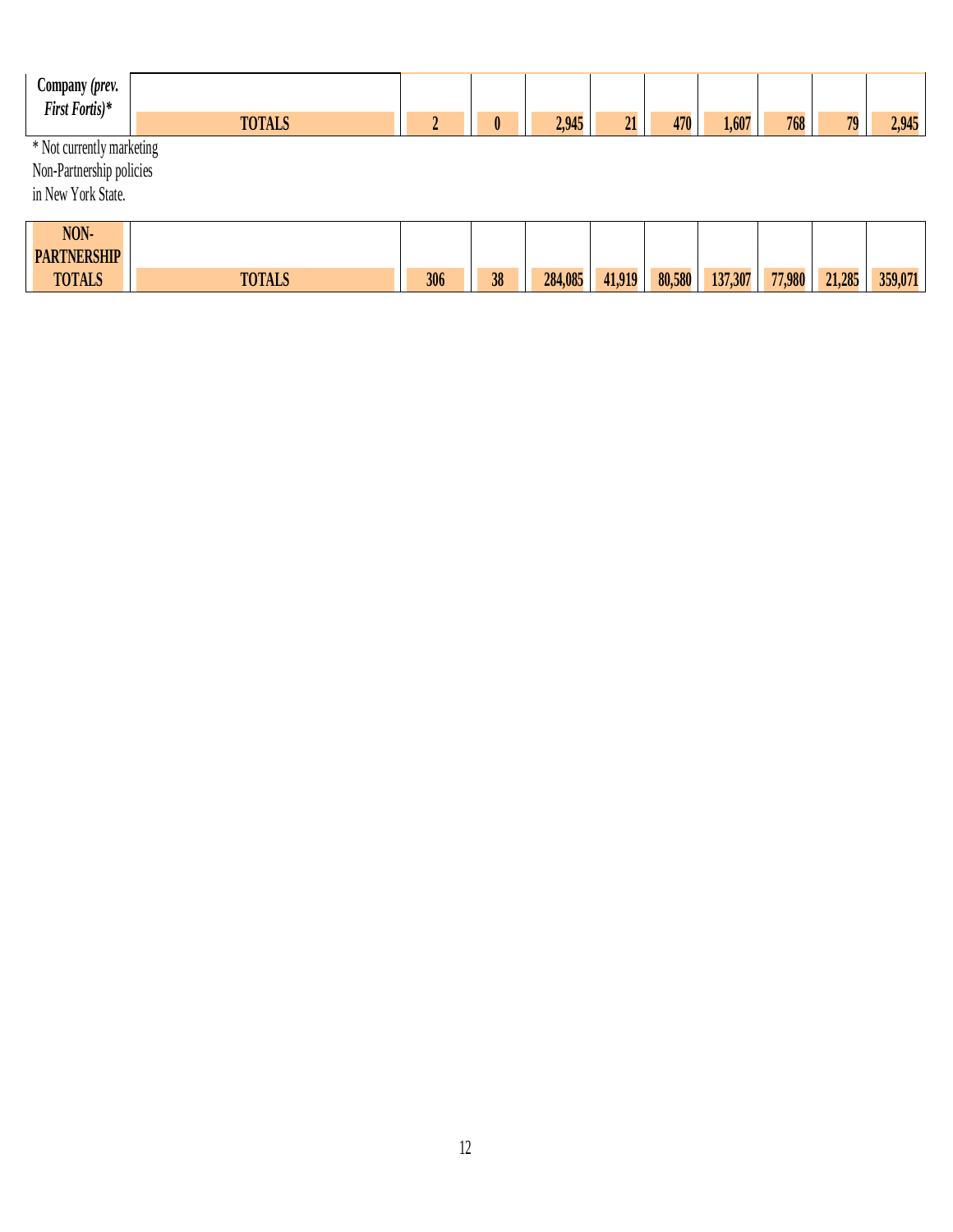#### **Number of Partnership Long Term Care Policies In-Force in New York as of December 31, 2012**

| <b>Insurer</b>                                               | Policy             |                 |                  |                  |                | No. of Persons Covered in NY<br><b>Age Group at Purchase</b> |       |                  |                  |                  |                  |
|--------------------------------------------------------------|--------------------|-----------------|------------------|------------------|----------------|--------------------------------------------------------------|-------|------------------|------------------|------------------|------------------|
|                                                              | <b>Form Number</b> | Date of         | Type of          |                  | No. of         |                                                              |       |                  |                  |                  |                  |
|                                                              |                    | <b>New York</b> | Coverage         |                  | Contracts      |                                                              |       |                  |                  |                  |                  |
|                                                              |                    | Approval        |                  |                  | in NY          |                                                              |       |                  |                  |                  |                  |
|                                                              |                    |                 |                  |                  |                |                                                              |       |                  |                  | 75               |                  |
|                                                              |                    |                 |                  |                  |                | <b>Under</b>                                                 |       |                  |                  | and              |                  |
| <b>American Family Life</b>                                  |                    |                 | Individual       | Group            |                | 45                                                           | 45-54 | 55-64            | 65-74            | over             | <b>TOTAL</b>     |
| <b>Assurance of New York*</b>                                | NY-23000           | 12/2/1994       | X                |                  | $\overline{2}$ |                                                              |       | $\theta$         | $\theta$         | $\theta$         | 2                |
|                                                              |                    | <b>TOTALS</b>   | $\mathbf{1}$     | $\boldsymbol{0}$ | $\overline{2}$ | $\mathbf{1}$                                                 |       | $\boldsymbol{0}$ | $\boldsymbol{0}$ | $\bf{0}$         | $\boldsymbol{2}$ |
| <b>American Progressive Life</b>                             |                    |                 |                  |                  |                |                                                              |       |                  |                  |                  |                  |
| and Health Insurance<br>Company of NY*                       | APRLTCP (11/99) NY | 11/1/1999       | $\mathbf X$      |                  | 88             | $\boldsymbol{0}$                                             | 8     | $23\,$           | 48               | $\theta$         | 88               |
|                                                              |                    | <b>TOTALS</b>   | $\mathbf{1}$     | $\boldsymbol{0}$ | 88             | $\boldsymbol{0}$                                             | 8     | 23               | 48               | $\boldsymbol{9}$ | 88               |
| <b>Aviva Life and Annuity</b>                                | N-2500-P           | 2/18/1994       | $\overline{X}$   |                  | 267            | 8                                                            | 57    | 132              | 65               | 5                | 267              |
| <b>Company of New York</b><br>(prev. John Alden)*            | $N-2500-P(Q)$      | 2/18/1994       | $\mathbf X$      |                  | 70             | $\overline{4}$                                               | 19    | 31               | 15               |                  | $70\,$           |
|                                                              |                    | <b>TOTALS</b>   | $\overline{2}$   | $\pmb{0}$        | 337            | 12                                                           | 76    | 163              | 80               | $\boldsymbol{6}$ | 337              |
| <b>Bankers Conseco Life</b>                                  |                    |                 |                  |                  |                |                                                              |       |                  |                  |                  |                  |
| <b>Insurance Company (prev.</b><br>$Conseco)*$               | <b>ATIC-RWJ-NY</b> | 10/7/1996       | $\mathbf X$      |                  | 806            | 5                                                            | 75    | 607              | 362              | 38               | 1,087            |
|                                                              |                    | <b>TOTALS</b>   | $\mathbf{1}$     | $\boldsymbol{0}$ | 806            | 5                                                            | 75    | 607              | 362              | 38               | 1,087            |
| <b>Continental Casualty</b>                                  | P1-18584-A31       | 3/23/1993       | $\mathbf X$      |                  | 1,836          | 15                                                           | 171   | 750              | 791              | 109              | 1,836            |
| Company (CNA)*                                               | P1-18585-A31       | 3/23/1993       | $\mathbf X$      |                  | 64             | $\boldsymbol{0}$                                             | 13    | 31               | 20               | $\theta$         | 64               |
|                                                              | P1-N0041-A31       | 7/29/1997       | $\boldsymbol{X}$ |                  | 4,189          | 63                                                           | 582   | 1,934            | 1,408            | 202              | 4,189            |
|                                                              | P1-N0042-A31       | 7/29/1997       | $\boldsymbol{X}$ |                  | 33             | $\boldsymbol{0}$                                             |       | 20               | 12               | $\theta$         | 33               |
|                                                              | SR-LTCP-31         | 1/1/1994        |                  | X                | 4              | 92                                                           | 232   | 156              | 44               | 3                | 527              |
|                                                              |                    | <b>TOTALS</b>   | 4                | $\mathbf{1}$     | 6,126          | 170                                                          | 999   | 2,891            | 2,275            | 314              | 6,649            |
| <b>Genworth Life Insurance</b><br><b>Company of New York</b> | 50109              | 1/1/1996        | $\mathbf X$      |                  | 990            |                                                              | 49    | 405              | 484              | 51               | 990              |
| (prev. GE Capital Life                                       | 51001              | 1/30/1996       | X                |                  | 1,047          |                                                              | 74    | 430              | 450              | 92               | 1,047            |
| Assurance Co. of NY)                                         | 51011              | 8/31/2001       | X                |                  | 6,661          | 151                                                          | 1,713 | 3,791            | 933              | 73               | 6,661            |
|                                                              | 51013              | 9/9/2004        | $\mathbf X$      |                  | 4,016          | 96                                                           | 1,058 | 2,385            | 460              | 17               | 4,016            |
|                                                              | 51015              | 12/15/2005      | $\mathbf X$      |                  | 1,300          | 24                                                           | 241   | 826              | 203              | 6                | 1,300            |
|                                                              | 51015-REV          | 9/26/2007       | $\mathbf X$      |                  | 8,236          | 123                                                          | 1,420 | 5,089            | 1,563            | 41               | 8,236            |
|                                                              | 7052NYP            | 10/5/2011       | X                |                  | 1,373          | 36                                                           | 275   | 829              | 226              |                  | 1,373            |
|                                                              |                    | <b>TOTALS</b>   | $\overline{7}$   | $\pmb{0}$        | 23,623         | 432                                                          | 4,830 | 13,755           | 4,319            | 287              | 23,623           |
| <b>John Hancock Life</b>                                     | 4051-NY            | 9/24/1998       | $\mathbf X$      |                  | 1,800          | 14                                                           | 179   | 983              | 571              | 83               | 1,830            |
| <b>Insurance Company</b>                                     |                    |                 |                  |                  |                |                                                              |       |                  |                  |                  |                  |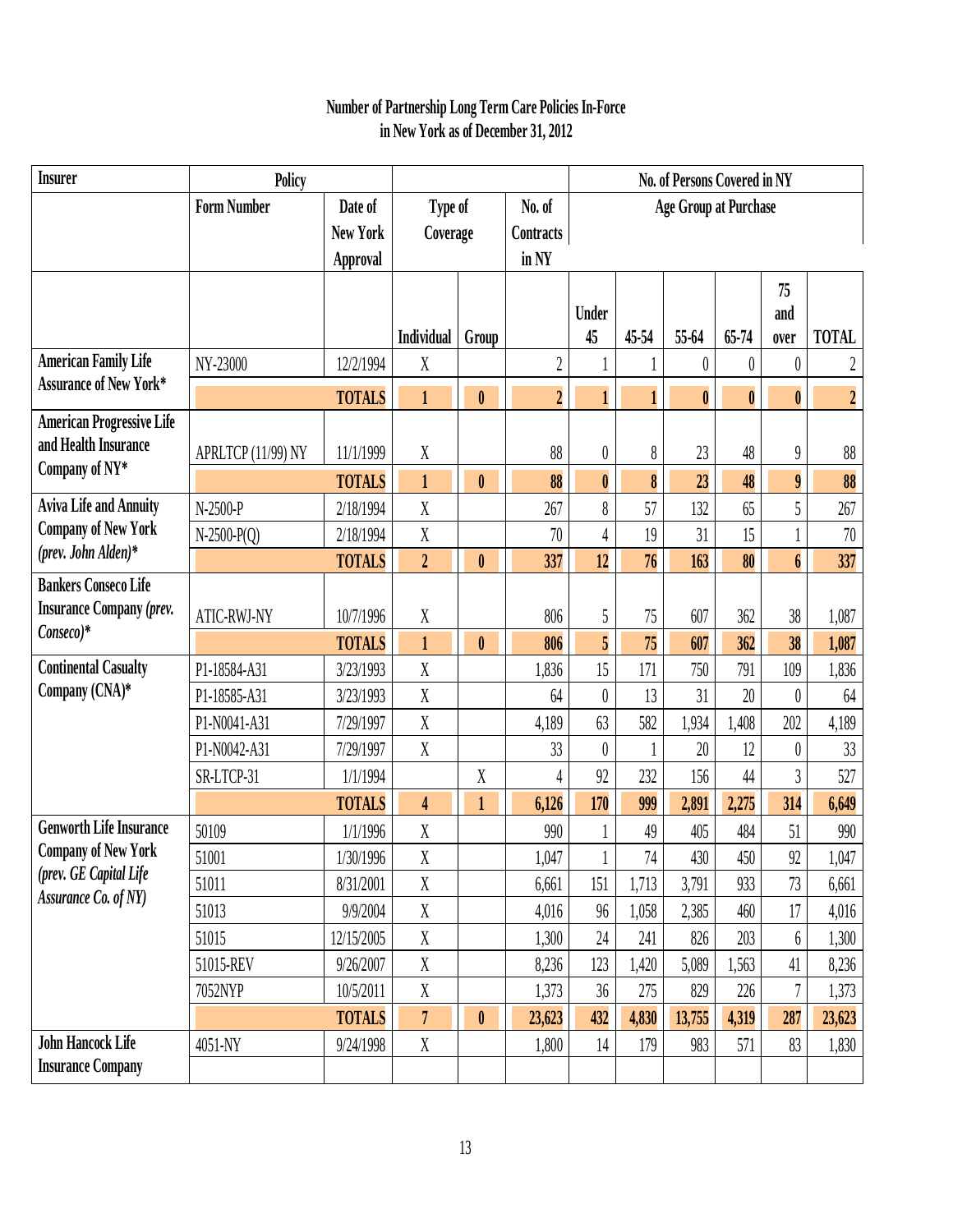| (U.S.A.)                                                  |                    | <b>TOTALS</b> | $\mathbf{1}$     | $\mathbf{0}$     | 1,800            | 14               | 179              | 983              | 571              | 83             | 1,830            |
|-----------------------------------------------------------|--------------------|---------------|------------------|------------------|------------------|------------------|------------------|------------------|------------------|----------------|------------------|
| John Hancock Life &                                       | LTC-NY-91-RWJ 3/95 | 3/25/1993     | $\mathbf{X}$     |                  | 1,344            | 8                | 85               | 559              | 651              | 41             | 1,344            |
| <b>Health Insurance Company</b>                           | LTC-96RWJ2 NY 9/97 |               |                  |                  |                  |                  |                  |                  |                  |                |                  |
|                                                           | LTC-96RWJ3 NY 9/97 | 3/20/1998     | X                |                  | 9,423            | 58               | 1,125            | 4,992            | 2,832            | 416            | 9,423            |
|                                                           | LTC-96RWJ2 NY 4/99 |               |                  |                  |                  |                  |                  |                  |                  |                |                  |
|                                                           | LTC-96RWJ3 NY 4/99 | 7/5/2001      | X                |                  | 614              | $\overline{3}$   | 66               | 328              | 188              | 29             | 614              |
|                                                           | LTC-11-NYP         | 8/18/2011     | X                |                  | 10               | $\overline{0}$   |                  | 4                | 4                |                | 10               |
|                                                           | $NYP-05$           | 2/9/2006      | X                |                  | 6,925            | 106              | 1,286            | 4,333            | 1,132            | 68             | 6,925            |
|                                                           |                    | <b>TOTALS</b> | 5                | $\mathbf{0}$     | 18,316           | 175              | 2,563            | 10,216           | 4,807            | 555            | 18,316           |
| <b>Massachusetts Mutual Life</b>                          | MM-202-P-NY        | 7/28/2002     | $\mathbf{X}$     |                  | 40               | $\overline{2}$   | 17               | 29               | 10               |                | 59               |
| <b>Insurance Company</b>                                  | MM-205-P-NY        | 7/28/2002     | X                |                  | 4                | $\theta$         | $\overline{2}$   | $\overline{3}$   | $\overline{2}$   | $\theta$       | $\overline{7}$   |
|                                                           | MM-302-P-NY        | 3/13/2003     | X                |                  | 5                | $\theta$         |                  | $6\phantom{.}6$  | $\theta$         | $\theta$       | $\overline{7}$   |
|                                                           | MM-305-P-NY        | 3/13/2003     | X                |                  | $\theta$         | $\boldsymbol{0}$ | $\theta$         | $\theta$         | $\theta$         | $\theta$       | $\theta$         |
|                                                           | <b>MM506-P-NYP</b> | 1/21/2009     | $\mathbf{X}$     |                  | 131              | $\overline{3}$   | 27               | 81               | 18               | $\overline{2}$ | 131              |
|                                                           | <b>MM507-P-NYP</b> | 1/21/2009     | X                |                  | 4                | $\overline{0}$   | $\theta$         | $\overline{2}$   | $\overline{2}$   | $\theta$       | $\overline{4}$   |
|                                                           | <b>MM508-P-NYP</b> | 1/21/2009     | $\mathbf{X}$     |                  | 37               |                  | 8                | 27               | $\boldsymbol{0}$ |                | 37               |
|                                                           | MM510-P-NYP        | 1/21/2009     | X                |                  | $\overline{3}$   | $\overline{0}$   | $\overline{3}$   | $\boldsymbol{0}$ | $\overline{0}$   | $\theta$       | $\mathfrak{Z}$   |
|                                                           | MM-506-P-1-NYP     | 2/3/2012      | X                |                  | $\overline{3}$   | $\theta$         | $\overline{3}$   | $\theta$         | $\theta$         | $\theta$       | $\mathfrak{Z}$   |
|                                                           | MM-507-P-1-NYP     | 2/3/2012      | X                |                  | $\boldsymbol{0}$ | $\theta$         | $\boldsymbol{0}$ | $\theta$         | $\overline{0}$   | $\theta$       | $\boldsymbol{0}$ |
|                                                           | MM-508-P-1-NYP     | 2/3/2012      | X                |                  | 4                | $\boldsymbol{0}$ |                  | $\mathfrak{Z}$   | $\theta$         | $\theta$       | 4                |
|                                                           | MM-510-P-1-NYP     | 2/3/2012      | X                |                  | $\theta$         | $\boldsymbol{0}$ | $\theta$         | $\theta$         | $\theta$         | $\theta$       | $\theta$         |
|                                                           |                    | <b>TOTALS</b> | 12               | $\pmb{0}$        | 231              | $\boldsymbol{6}$ | 62               | 151              | 32               | $\overline{4}$ | 255              |
| <b>MedAmerica Insurance</b>                               | LTC-CD6-NY         | 3/30/1993     | X                |                  | 733              | 10               | 44               | 336              | 313              | 30             | 733              |
| <b>Company of New York</b>                                | LTC-CD6-NY         |               |                  |                  |                  |                  |                  |                  |                  |                |                  |
|                                                           | REV1/1/97          | 6/24/1997     | X                |                  | 1306             | $\overline{7}$   | 116              | 623              | 526              | 34             | 1,306            |
|                                                           | PRT11-336-NY-998   | 2/20/2001     | X                |                  | 2718             | 95               | 477              | 1282             | 731              | 133            | 2,718            |
|                                                           | PRT-11-336-NY-305  | 9/1/2006      | $\mathbf X$      |                  | 1101             | 56               | 288              | 480              | 245              | 32             | 1,101            |
|                                                           | FPRT11-336-NY-305  | 9/1/2006      | X                |                  | 25               | $\overline{3}$   |                  | 13               |                  |                | 25               |
|                                                           | GPRT11-336-NY-305  | 9/1/2006      | X                |                  | 221              |                  | 63               | 114              | 38               | 5              | 221              |
|                                                           | PGR11-342-NY-900   | 3/13/2001     |                  | $\mathbf X$      | 3                |                  | 4                |                  | $\theta$         | $\theta$       | 12               |
|                                                           | NYP11-342-NY-200   | 6/1/2001      |                  | $\mathbf X$      |                  | 146              | 468              | 481              | 133              | 16             | 1,244            |
|                                                           |                    | <b>TOTALS</b> | $\boldsymbol{6}$ | $\boldsymbol{2}$ | 6,108            | 319              | 1,467            | 3,336            | 1,987            | 251            | 7,360            |
| <b>MetLife Insurance</b><br><b>Company of Connecticut</b> | LC3                | 3/1/1997      | X                |                  | 4,077            | 14               | 292              | 1,808            | 1,826            | 137            | 4,077            |
| (prev. Travelers)*                                        | LC4                | 3/9/1997      | X                |                  | 1,967            | 15               | 252              | 1,060            | 605              | 35             | 1,967            |
|                                                           |                    | <b>TOTALS</b> | $\overline{2}$   | $\mathbf{0}$     | 6,044            | 29               | 544              | 2,868            | 2,431            | 172            | 6,044            |
| <b>Metropolitan Life</b>                                  | 1LTC-97-NYP        | 8/31/2001     | X                |                  | 141              | $\theta$         | $\overline{2}$   | 15               | $70\,$           | 54             | 141              |
| <b>Insurance Company*</b>                                 | 1LTC-97-NY (00)    | 5/24/1999     | X                |                  | 14               | $\theta$         | $\theta$         | 3                | $\theta$         | $\overline{2}$ | 14               |
|                                                           | LTC-VAL-NYP        | 12/16/2002    | $\boldsymbol{X}$ |                  | 1,870            | 15               | 63               | 499              | 1,088            | 205            | 1,870            |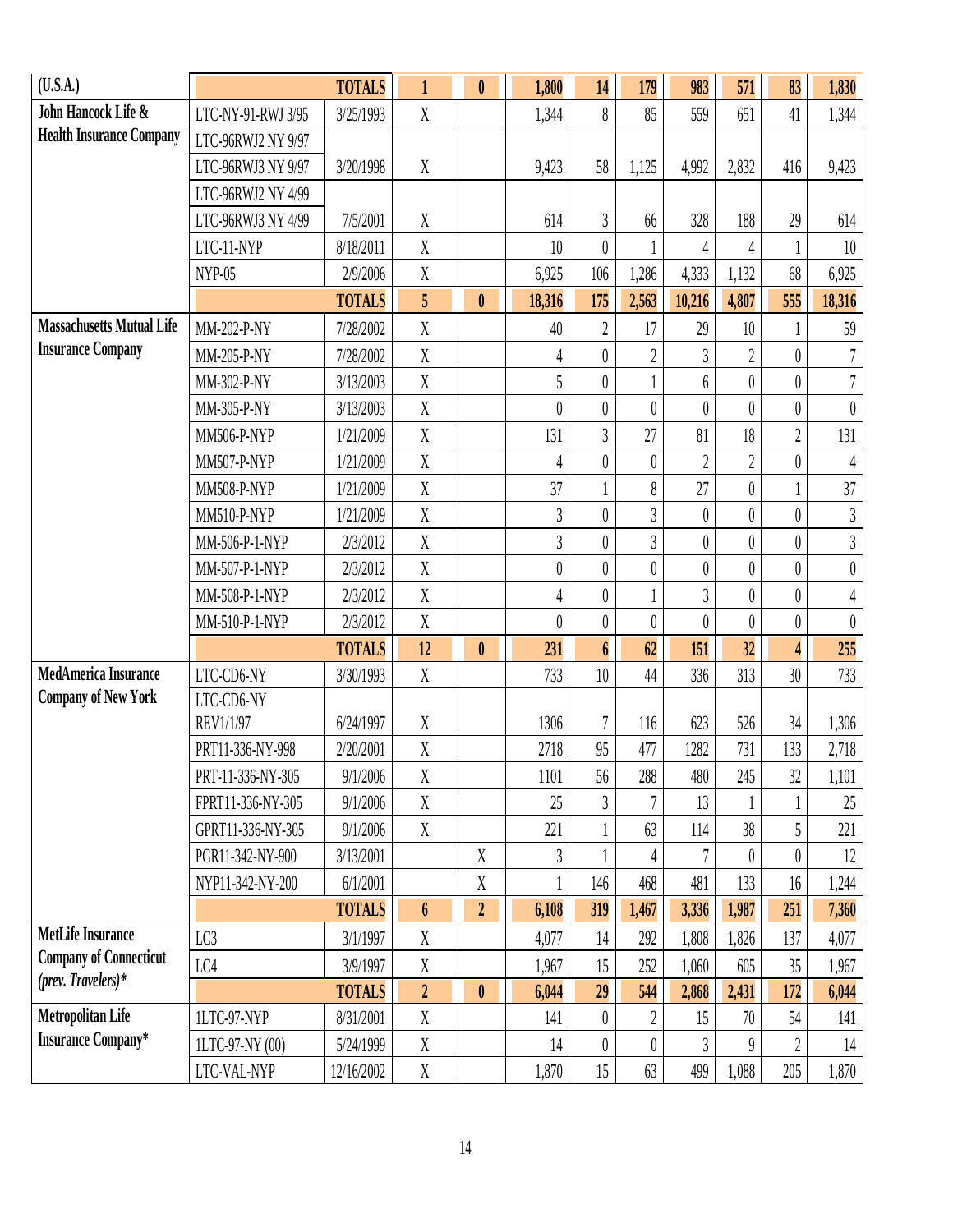|                                                            | LTC-VAL-ML-NYP       | 12/16/2002    | $\boldsymbol{X}$        |                  | 418            | 6                | 30               | 135              | 202                     | 45               | 418              |
|------------------------------------------------------------|----------------------|---------------|-------------------------|------------------|----------------|------------------|------------------|------------------|-------------------------|------------------|------------------|
|                                                            | LTC2-DD100-NYP       | 6/20/2006     | $\mathbf X$             |                  | 38             | $\overline{0}$   | $\boldsymbol{0}$ | 13               | 21                      | 4                | 38               |
|                                                            | LTC2-DD50-NYP        | 10/31/2005    | $\mathbf X$             |                  | 48             | $\overline{2}$   | $\overline{2}$   | 12               | 24                      | 8                | 48               |
|                                                            | LTC2-TD100-NYP       | 6/20/2006     | X                       |                  | 936            | 5                | 52               | 369              | 430                     | 80               | 936              |
|                                                            | LTC2-DD100-ML-NYP    | 6/20/2006     | X                       |                  | 5              | $\overline{0}$   | $\theta$         | $\theta$         | 5                       | $\theta$         | 5                |
|                                                            | LTC2-DD50-ML-NYP     | 6/20/2006     | $\mathbf X$             |                  | 17             | $\overline{2}$   | $\overline{2}$   | 6                | 4                       | $\overline{3}$   | 17               |
|                                                            | LTC2-TD100-ML-NYP    | 6/20/2006     | $\mathbf X$             |                  | 376            | $\overline{9}$   | 36               | 141              | 142                     | 48               | 376              |
|                                                            | LTC2-TD50-ML-NYP     | 6/20/2006     | X                       |                  | 380            | $\overline{7}$   | 18               | 129              | 178                     | 48               | 380              |
|                                                            | LTC2-TD50-NYP        | 10/31/2005    | $\mathbf X$             |                  | 1,609          | $10\,$           | 65               | 641              | 764                     | 129              | 1,609            |
|                                                            | <b>RWJ.01</b>        |               | X                       |                  | 141            | $\theta$         | $\theta$         | $\overline{2}$   | 8                       | 131              | 141              |
|                                                            | G.24182              | 6/4/1993      |                         | $\boldsymbol{X}$ | 560            | $\mathbf{1}$     | 9                | 70               | 216                     | 264              | 560              |
|                                                            |                      | <b>TOTALS</b> | 13                      | $\mathbf{1}$     | 6,553          | 57               | 279              | 2,035            | 3,161                   | 1,021            | 6,553            |
| <b>Mutual of Omaha</b>                                     | LTC20                | 10/26/1993    | $\boldsymbol{X}$        |                  | 82             | $\overline{3}$   | 13               | 34               | 32                      | $\theta$         | $82\,$           |
| <b>Insurance Company*</b>                                  | LTC23                | 10/26/1993    | $\boldsymbol{X}$        |                  | $\sqrt{2}$     | $\theta$         | $\theta$         |                  |                         | 0                | $\boldsymbol{2}$ |
|                                                            | LTM20                | 10/26/1993    | $\mathbf X$             |                  | 5              | $\boldsymbol{0}$ | $\overline{2}$   | $\overline{2}$   |                         | $\theta$         | 5                |
|                                                            |                      | <b>TOTALS</b> | $\overline{\mathbf{3}}$ | $\boldsymbol{0}$ | 89             | $\overline{3}$   | 15               | 37               | 34                      | $\boldsymbol{0}$ | 89               |
| <b>New York Life Insurance</b>                             | 21050RWJ             | 5/15/1995     | $\mathbf X$             |                  | 40             |                  | $\overline{9}$   | 21               | 8                       |                  | $40\,$           |
| Company                                                    | 21050 50TAP (0105)   | 3/20/2006     | $\mathbf X$             |                  | 84             | $\overline{4}$   | 26               | 30               | 22                      | $\overline{2}$   | 84               |
|                                                            | 21050 100TAP (0105)  | 3/20/2006     | X                       |                  | 59             | 12               | 25               | 18               | $\overline{4}$          | $\theta$         | 59               |
|                                                            | 21050 50DDAP (0105)  | 3/20/2006     | X                       |                  | $\overline{4}$ | $\boldsymbol{0}$ | $\theta$         | $\overline{2}$   |                         |                  | 4                |
|                                                            | 21050 100DDAP (0105) | 3/20/2006     | $\boldsymbol{X}$        |                  | 3              | $\boldsymbol{0}$ | 3                | $\theta$         | $\theta$                | $\theta$         | $\mathfrak{Z}$   |
|                                                            |                      | <b>TOTALS</b> | 5                       | $\pmb{0}$        | 190            | 17               | 63               | 71               | 35                      | 4                | 190              |
| <b>Prudential Insurance</b>                                | 83500 PLTC 9001      |               |                         |                  |                |                  |                  |                  |                         |                  |                  |
| <b>Company of America*</b>                                 | 83500 LTCR 8003      | 11/14/1995    |                         | $\mathbf X$      |                |                  | 3                | $\boldsymbol{0}$ |                         | $\theta$         | 5                |
|                                                            | GRP 99865            | 11/27/2001    | $\boldsymbol{X}$        |                  | 125            | $\mathbf{1}$     | 23               | 71               | 26                      | 4                | 125              |
|                                                            |                      | <b>TOTALS</b> | $\mathbf{1}$            | $\mathbf{1}$     | 126            | $\overline{2}$   | 26               | 71               | 27                      | 4                | 130              |
| <b>TIAA-Cref Life Insurance</b>                            |                      |               |                         |                  |                |                  |                  |                  |                         |                  |                  |
| Company* and Teachers                                      |                      |               |                         |                  |                |                  |                  |                  |                         |                  |                  |
| <b>Insurance Annuity</b><br><b>Association of America*</b> | <b>RWJ.01</b>        | 2/25/1994     | $\boldsymbol{X}$        |                  | 49             | $\pmb{0}$        | 0                | $\boldsymbol{2}$ | 7                       | 40               | 49               |
|                                                            |                      | <b>TOTALS</b> | $\mathbf{1}$            | $\mathbf{0}$     | 49             | $\pmb{0}$        | $\boldsymbol{0}$ | $\overline{2}$   | $\overline{7}$          | 40               | 49               |
| <b>Transamerica Financial</b>                              | LTC 304-198-NYP      | 3/11/2002     | $\boldsymbol{X}$        |                  | 20             | $\theta$         | 7                | 8                | 4                       |                  | $20\,$           |
| Life Insurance Company*                                    |                      | <b>TOTALS</b> | $\mathbf{1}$            | $\pmb{0}$        | 20             | $\boldsymbol{0}$ | $\overline{7}$   | 8                | $\overline{\mathbf{4}}$ | 1                | 20               |
| <b>Union Security Life</b>                                 |                      |               |                         |                  |                |                  |                  |                  |                         |                  |                  |
| <b>Insurance Company (prev.</b>                            | 4051-NY              | 9/24/1998     | $\mathbf X$             |                  | 1,800          | 14               | 179              | 953              | 571                     | 83               | 1,800            |
| First Fortis)*                                             |                      | <b>TOTALS</b> | $\mathbf{1}$            | $\pmb{0}$        | 1,800          | 14               | 179              | 953              | 571                     | 83               | 1,800            |
|                                                            |                      |               |                         |                  |                |                  |                  |                  |                         |                  |                  |
| <b>PARTNERSHIP TOTALS</b>                                  |                      |               | 67                      | 5                | 72,308         | 1,256            | 11,373           | 38,170           | 20,751                  | 2,872            | 74,422           |